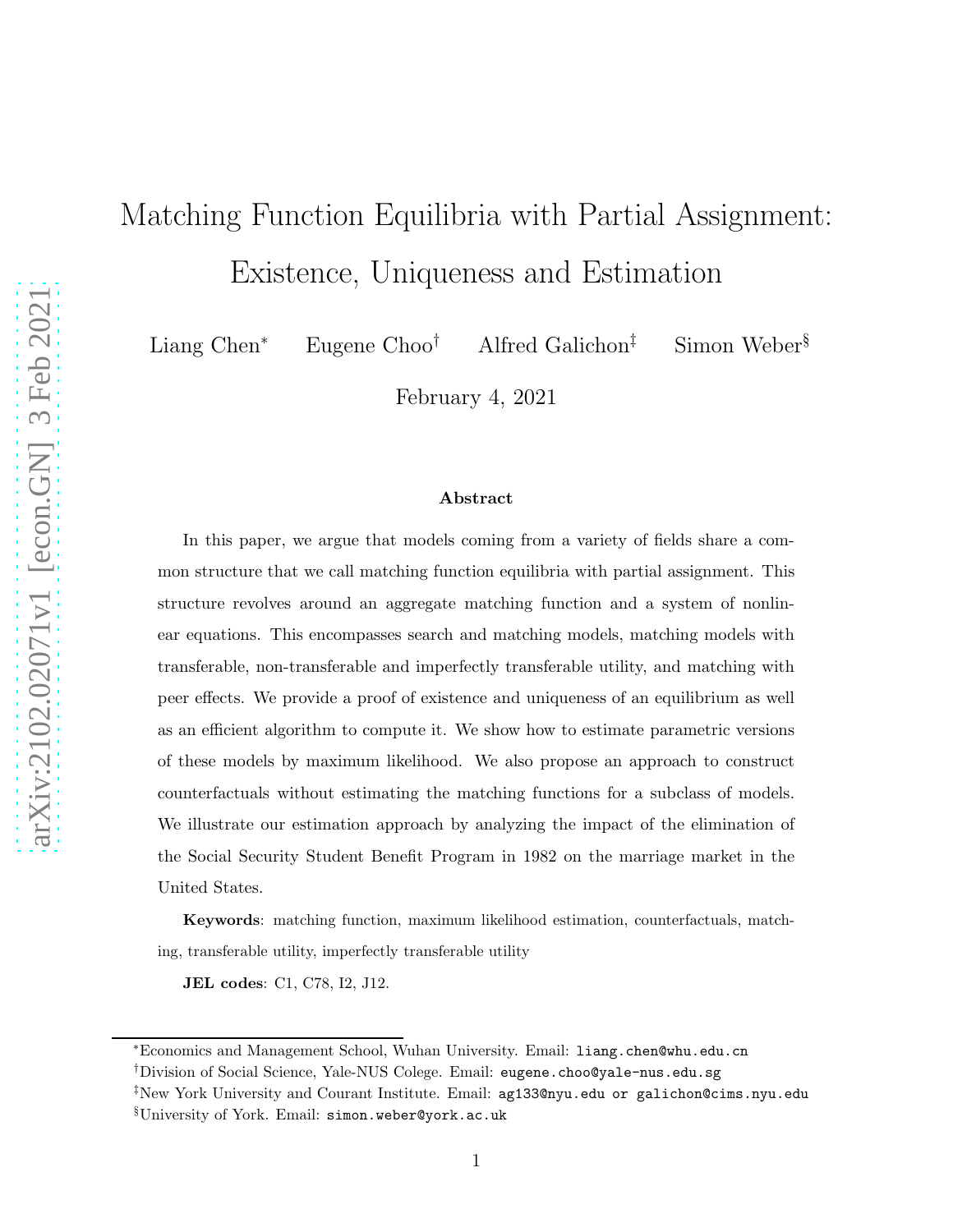# 1 Introduction

Social scientists and demographers have long been fascinated with the workings of the marriage market. In particular, how does the distribution of marriages between heterogenous agents get affected by demographic changes in the number of available men and women, or some exogenous changes that affects the desirability of certain matches relative to remaining single. One of the key challenge confronting researchers is to understand the role of preferences and how that differs from the pressures of relative scarcity of heterogenous agents in the marriage market. Most of the empirical settings involve aggregate data of final matches of who marries whom.<sup>1</sup> Confronted with aggregate data, demographers and economists have heavily relied on *aggregate matching functions*. Such functions allow the researcher to relate the number of matches between two partners of given characteristics (such as age or education) to their respective supply of single individuals in the population. <sup>2</sup> One drawback of this earlier approach is the absence of behavioral foundation for these matching functions. Consequently, it is difficult to interpret the model parameters or think about estimation.

Choo and Siow [\(2006b\)](#page-34-0) proposed an approach to estimate the aggregate matching surplus using an equilibrium transferable utility model of marriage where agents have unobserved and heterogenous taste for partners of known types. Using only aggregate data, their approach rationalizes a matching function where preference parameters are primitives of the behavioral model. Unlike some matching markets where preference data may be directly collected, it is not immediately clear how data on final matches could be used to identify preferences. The approach borrows many ideas from the structural IO literature where estimating model primitives from equilibrium models using limited aggregate data is a norm. These identified primitives are important inputs when considering counterfactual experiments such as how the distribution of marriage responds to exogenous demographic shocks or government intervention. Chiappori, Salanié, and Weiss  $(2017)$  and Galichon and Salanié  $(2020)$ , among others build on this and relax some of the assumptions in the Choo and Siow [\(2006b\)](#page-34-0) model.

This paper unifies the themes in these papers and makes four contributions.

<sup>&</sup>lt;sup>1</sup>While there are some examples where preference ordering are directly solicited from marriage market participants, these cases are rare. See Hitsch, Hortaçsu, and Ariely  $(2010)$  for example.

<sup>&</sup>lt;sup>2</sup>A standard matching function is the harmonic marriage matching function used by demographers (see e.g. Qian and Preston [\(1993\)](#page-36-0) and Schoen [\(1981\)](#page-36-1)).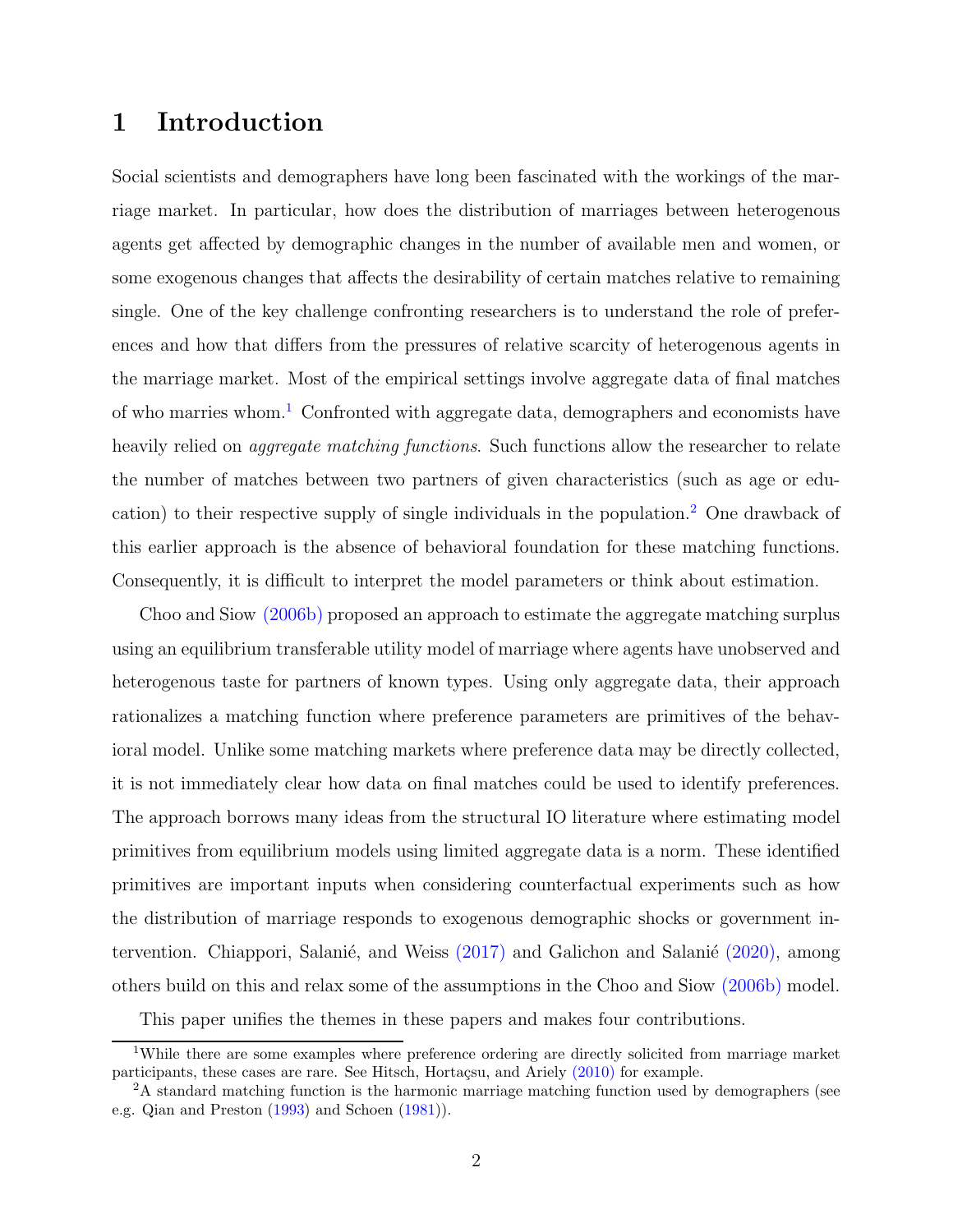Our first contribution is to define a class of models, that we call matching function equilibria, that share a common structure with, in its center, a behaviorally coherent aggregate matching function and a system of nonlinear equations that balances available individuals for each type. We argue that our approach is not anecdotal. It is striking to see that many settings in the matching literature can be characterized by an aggregate matching function and a system of nonlinear equations.<sup>3</sup> In this paper, we focus on models with partial assignment, i.e. in which unassigned agents are allowed (models with full assignment are discussed in the companion paper Chen et al. [\(2020\)](#page-34-2)). We recall the proof of existence and uniqueness of a solution of Galichon, Kominers, and Weber [\(2019](#page-35-2)), without claiming novelty here. These existence and uniqueness results are important for policy analysis as they ensure a unique counterfactual equilibrium when considering the effects of policy changes (see our third and fourth contributions below).

Our second contribution is to show how to estimate the matching functions parameters by maximum likelihood using two computational approaches: (i) the nested approach; and (ii) the MPEC (mathematical program with equilibrium constraints) approach. We provide analytical expressions of the gradient of the log-likelihood for both approaches for efficient estimation. Furthermore, we show that for models featuring a constant return to scale matching function, one can obtain close-form formulas for the confidence intervals of estimates.

Our third contribution is to show that we can conduct counterfactual experiments without estimating the model parameters. We call this the Parameter-Free approach. All the papers in the literature have taken the standard approach where we first estimate the structural parameters followed by computation of the counterfactual equilibrium using the estimated parameters. We show that for a subclass of matching function equilibrium models whose matching functions satisfy two properties, (i) homogeneity and (ii) multiplicative separability in parameters, we can compute the counterfactual equilibrium without knowledge of the estimated parameters. These two properties allow us to reformulate these equilibrium

<sup>&</sup>lt;sup>3</sup>This includes the search and matching model of Shimer and Smith [\(2000\)](#page-37-0), Non Transferable Utility models of Dagsvik [\(2000\)](#page-34-3) and Menzel [\(2015\)](#page-36-2), Transferable Utility models of Choo and Siow [\(2006b](#page-34-0)) and Siow [\(2008](#page-37-1)), Imperfectly Transferable Utility models of Galichon, Kominers, and Weber [\(2019\)](#page-35-2), demand models of Berry, Levinsohn, and Pakes [\(1995\)](#page-34-4), bilateral trade models of Head and Mayer [\(2014](#page-35-3)), non additive random utility models, and models of the labor market with full assignment, among others.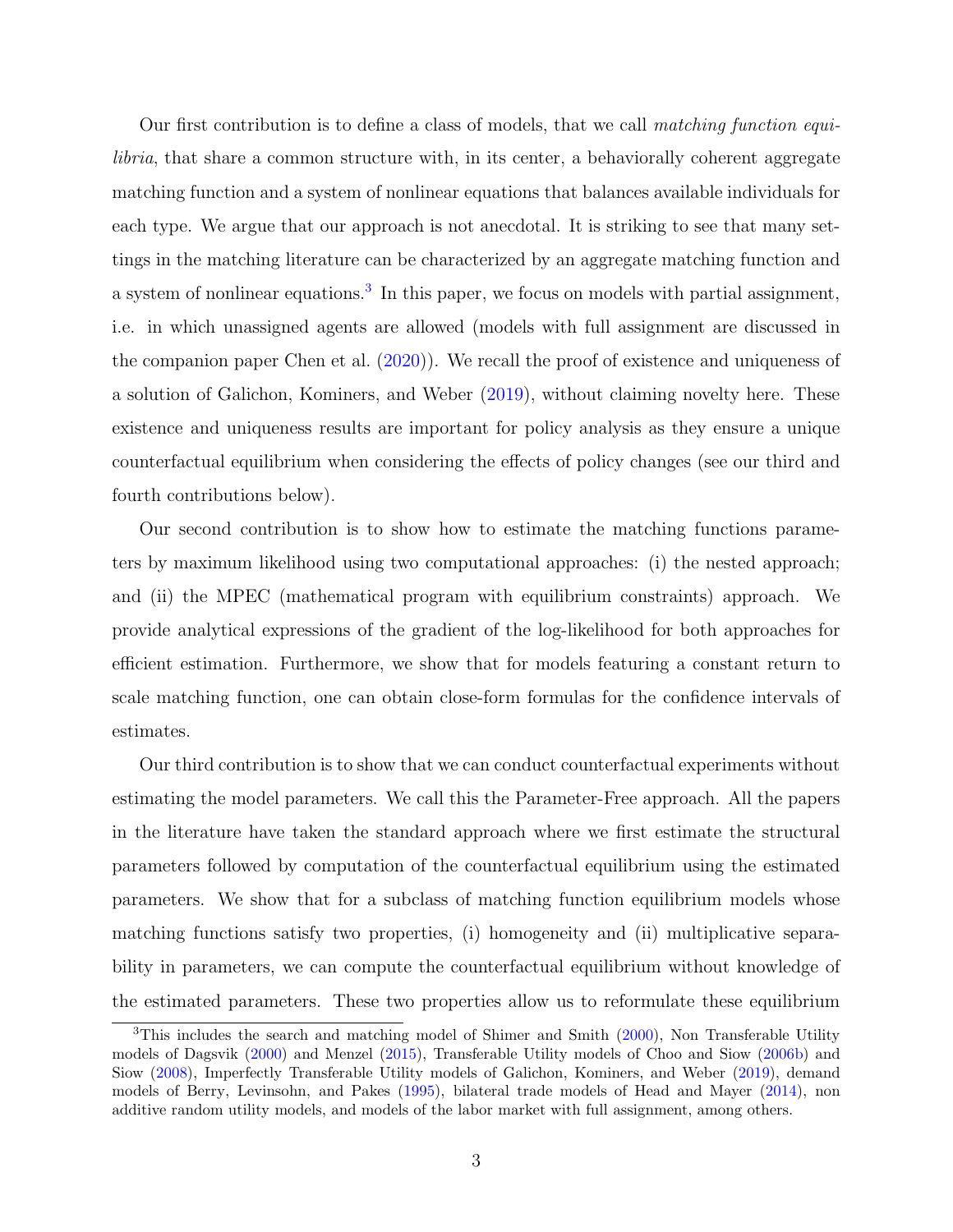matching models into a system of nonlinear equations, with the ratio of counterfactual to observed equilibria as unknowns. The new system of non-linear equations is free from structural parameters. We show that this new system of equations has a unique solution in terms of the ratio of the counterfactual to observed equilibria which allow us to compute the counterfactual equilibrium accordingly. While this Parameter-Free approach has limitations in terms of scope of models it applies to, it has the computational advantage of not requiring the estimation of the structural parameters in the matching functions.

Our final contribution is to apply our proposed estimation approaches to analyze the impact of the elimination of the Social Security Student Benefit Program in 1982 on the marriage market using the Transferable Utility model in Choo and Siow [\(2006b](#page-34-0)) (CS hereafter). In the United States, the Social Security Student Benefit Program established in 1965 provided financial aid for children of deceased, disabled or retired workers to attend college.<sup>4</sup> The elimination of this benefit program in 1982 is one of the largest policy changes in college students' financial aid in the United States. The number of college beneficiaries is estimated to have dropped from about 600,000 in 1981 to 66,000 in 1986. The average total monthly payment fell substantially from about \$196 million in 1981 to \$26 million in 1986. Dynarski [\(2003](#page-35-4)) show that this policy change had a significant causal effect on reducing students' college attendance and completion among eligible students.

Our goal in this empirical application is to estimate the impact of the policy change on the marriage distribution by computing the counterfactual marriage distribution in 1987/88 had the Social Security Student Benefit Program not been eliminated by using our parametric and the Parameter-Free approaches. Using causal effect estimates from the education literature, and our estimates of aid eligibility computed from the 1986 Current Population Survey, we construct a counterfactual distribution of available single men and women by age and education. We show that in this counterfactual scenario, there will be around 17,000 (3%) fewer marriages among high school graduates and 10,000 (3%) more marriages among college graduates in 1987/88. Interestingly, marriages between college educated men and high school educated women would also increase by around 4000 (2.7%) while the change for

<sup>&</sup>lt;sup>4</sup>Recipients need to be not married and enrolled in college fulltime. The financial aid is provided up until the semester the recipient turns 22 years of age.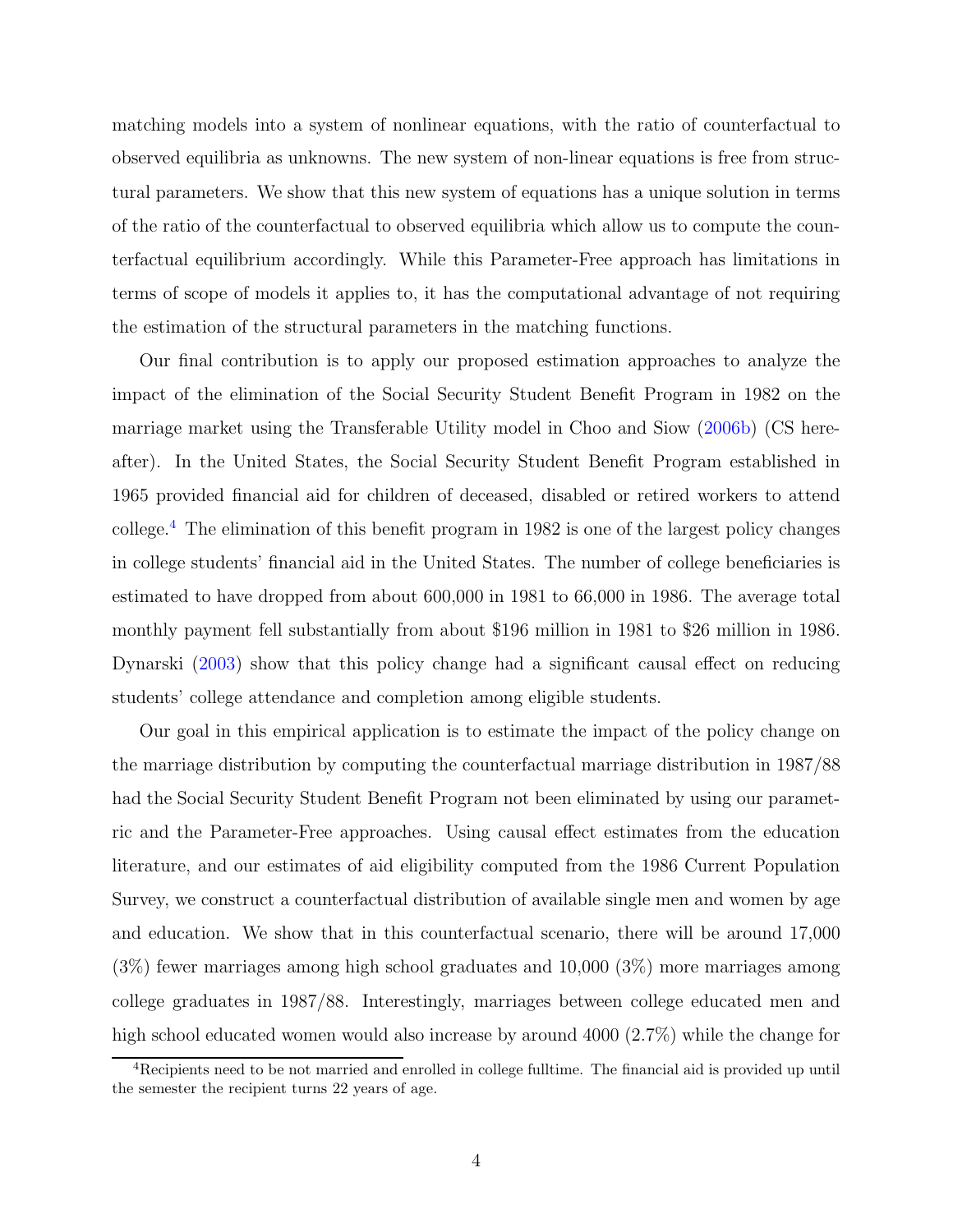marriages between college educated women and high school educated men is negligible. This is probably due to the social norms of men preferring spouses who are not more educated than themselves, which is embedded in the preference parameters.

Our paper relates to the literature on matching functions used by demographers, e.g. Qian and Preston [\(1993\)](#page-36-0) and Schoen [\(1981\)](#page-36-1). However, as we argue above, these matching functions lack behavioral micro-foundation. We look for such foundations in the two-sided matching literature, starting from the canonical models of matching with transferable utility, e.g. Koopmans and Beckmann [\(1957](#page-36-3)), Shapley and Shubik [\(1971](#page-37-2)), and Becker [\(1973](#page-34-5)), and non transferable utility, e.g. Gale and Shapley [\(1962](#page-35-5)). In particular, we rely on recent advances on the structural estimation of these models, which exploits heterogeneity in tastes for identification purposes, e.g Dagsvik [\(2000\)](#page-34-3), Menzel [\(2015](#page-36-2)), and Choo and Siow [\(2006b](#page-34-0)). We argue that these models share a common structure, that revolves around an aggregate matching function and a system of nonlinear equations. These models, and their variants, provides us with a behaviorally coherent matching function, as pointed out in Choo and Siow [\(2006b\)](#page-34-0), Choo and Siow [\(2006a](#page-34-6)), Chiappori, Salanié, and Weiss [\(2017\)](#page-34-1) and Mourifié [\(2018\)](#page-36-4).

However, we also go beyond the TU and NTU cases. We argue in Section [2.2](#page-47-0) that this structure can be found in a variety of models. Therefore, our paper also relates to the literature on matching with imperfectly transferable utility, e.g. Galichon, Kominers, and Weber  $(2019)$ , and search and matching model, e.g. Shimer and Smith  $(2000)$  and Goussé, Jacquemet, and Robin [\(2017](#page-35-6)). To the best of our knowledge, ours is the first paper to point out that the matching function structure is found in a surprisingly large number of models.

We provide the complete econometric toolbox to take these models to the data. In particular, we show how to estimate parametric versions of these models using a nested or MPEC approach. Thus our paper relates to the MPEC literature, e.g. Dubé, Fox, and Su [\(2012\)](#page-34-7), Su and Judd [\(2012\)](#page-37-3) and Pang, Su, and Lee [\(2015\)](#page-36-5). We show how conduct counterfactual experiments by using both the parametric and Parameter-Free approaches, and provide a number of computational techniques to ensure tractability.

Organization of the paper. Section [2](#page-5-0) introduces and characterizes matching function equilibrium models with partial assignment. Section [3](#page-11-0) outlines the estimation by maximum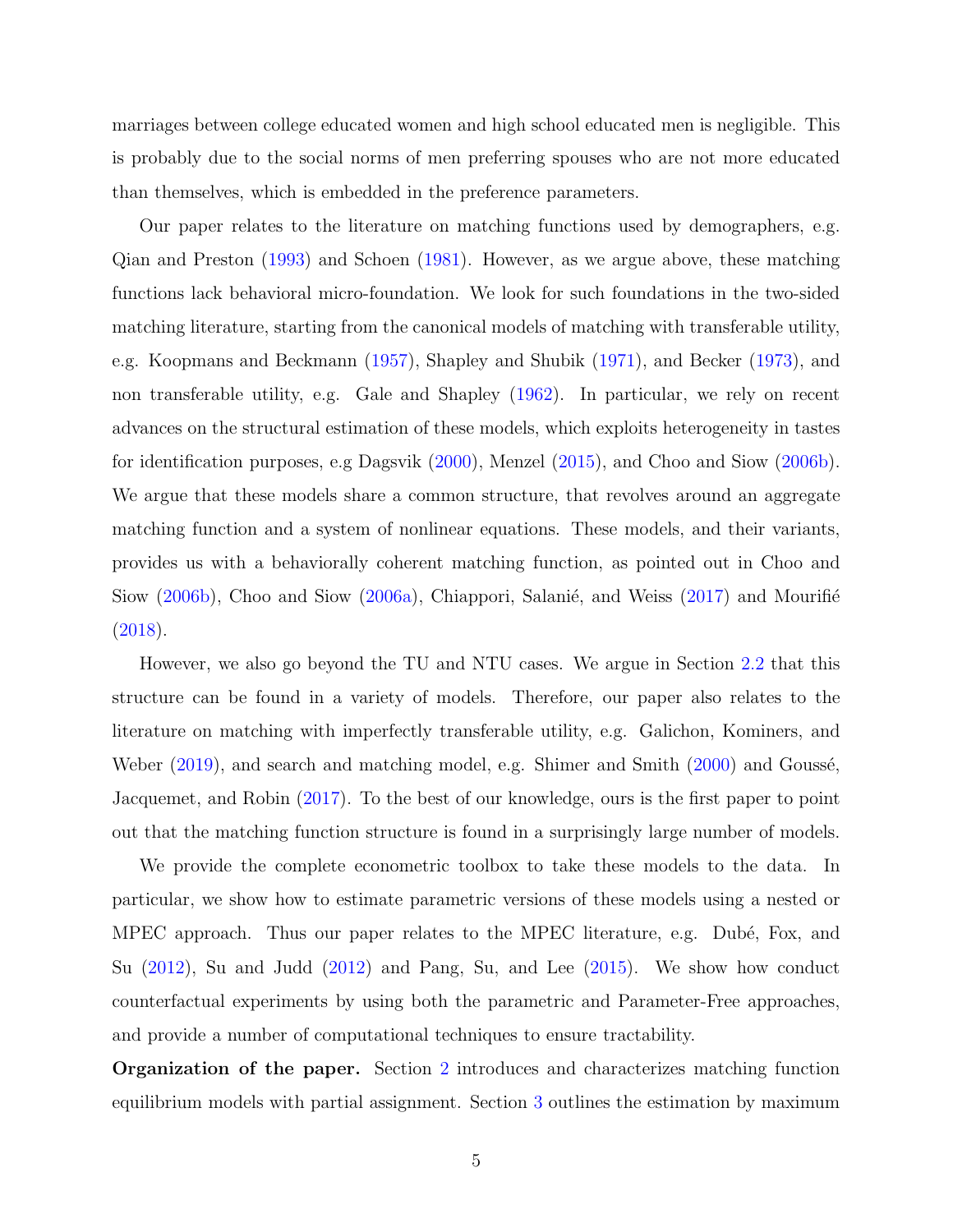likelihood and provides an analytic expression for the gradient of the log-likelihood. We also provide the formulas for computing the confidence intervals of the parameter estimates in models with homogeneous matching functions. Section [4](#page-17-0) outlines the Parameter-Free approach for estimating the counterfactual equilibrium for a subclass of matching function equilibrium models. Section [5](#page-21-0) illustrates our approaches by investigating the impact of the elimination of the Social Security Student Benefit Program in 1982 on the marriage market in the United States. Section [6](#page-33-0) concludes. All proofs of our main results can be found in the Appendix. Additional results, numerical experiments, details about the data construction and additional figures are available in the Online Appendix.

# <span id="page-5-0"></span>2 Matching Function Equilibrium Models with partial assignment

In this section, we show that many behavioural models in the matching literatures can be characterized by an aggregate matching function and a system of nonlinear equations. We focus on situations in which we allow for unassigned agents, and provide a formal definition for this class of matching models, that we label matching function equilibrium models with partial assignment. The full assignment case (in which unassigned agents are not allowed) is dealt with in Chen et al. [\(2020\)](#page-34-2). We then recall the general proof of existence and uniqueness of the equilibrium in these models.

Consider a general marriage market where two populations of men (indexed by  $i \in I$ ) and women (indexed by  $j \in J$ ) meet and may form heterosexual pairs.<sup>5</sup> We assume that men (resp. women) can be gathered in groups of similar characteristics, or types,  $x \in \mathcal{X}$ (resp.  $y \in \mathcal{Y}$ ), with  $|\mathcal{X}|$  (resp.  $|\mathcal{Y}|$ ) denoting the number of types for men (resp. women). The total mass of men of type x (resp. women of type y) is denoted  $n_x$  (resp.  $m_y$ ). We define the sets,  $\mathcal{X}_0 = \mathcal{X} \cup \{0\}$ , and  $\mathcal{Y}_0 = \mathcal{Y} \cup \{0\}$ , which include singlehood as an option. The set of married pairs is given by  $\mathcal{XY} = \mathcal{X} \times \mathcal{Y}$ , and the set of household types,  $\mathcal{XY}_0 =$  $\mathcal{X} \times \mathcal{Y} \cup \mathcal{X} \times \{0\} \cup \{0\} \times \mathcal{Y}$ . The mass of marriages between men of type x and women of type

 $5$ The setup and notations can be adapted to any two-sided one-to-one matching markets, e.g., replacing men by workers and women by firms.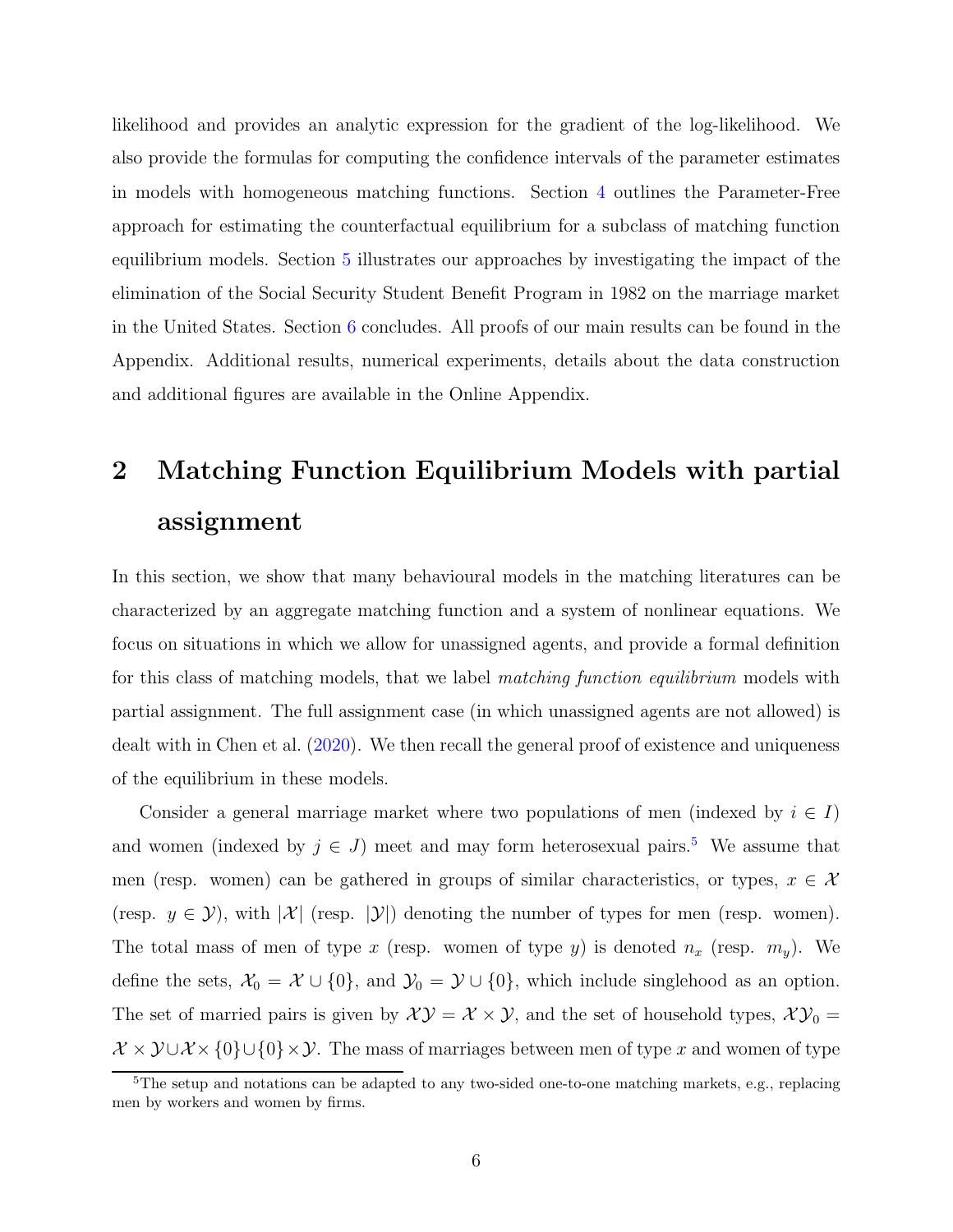y is denoted by  $\mu_{xy}$ , while the mass of single men of type x and the mass of single women of type y are denoted by  $\mu_{x0}$  and  $\mu_{0y}$ , respectively. We can now define matching function equilibrium models with partial assignment below.

# 2.1 Definition

In the partial assignment case, one shall assume that  $\mu_{xy}$  is a deterministic function of the masses of unassigned type x and y agents, denoted  $\mu_{x0}$  and  $\mu_{0y}$ , respectively.

#### <span id="page-6-1"></span>Definition 1. Matching function equilibrium with partial assignment

A matching function equilibrium model with partial assignment determines the mass of xy pairs,  $\mu_{xy}$ , and the masses of unassigned agents,  $\mu_{x0}$  and  $\mu_{0y}$ , by an aggregate matching function (or generalized gravity equation) which relates the former to the latter by

$$
\mu_{xy} = M_{xy}(\mu_{x0}, \mu_{0y})
$$
\n(1)

where  $\mu_{x0}$  and  $\mu_{0y}$  are determined by a system of nonlinear accounting equations,

<span id="page-6-0"></span>
$$
\begin{cases}\nn_x = \mu_{x0} + \sum_{y \in \mathcal{Y}} M_{xy}(\mu_{x0}, \mu_{0y}), \ \forall x \in \mathcal{X} \\
m_y = \mu_{0y} + \sum_{x \in \mathcal{X}} M_{xy}(\mu_{x0}, \mu_{0y}), \ \forall y \in \mathcal{Y}\n\end{cases} \tag{2}
$$

Note that the matching equilibrium in these models is fully characterized by the system of nonlinear equations [\(2\)](#page-6-0) with unknowns  $(\mu_{x0}, \mu_{0y})$ .

We now provide some examples to show that the defined matching function equilibrium model encompasses many behavioural models in the matching and related literatures.

## 2.2 Examples

#### a) A model of search and matching.

Consider the search and matching model of Shimer and Smith [\(2000\)](#page-37-0). Adapting notation and setting to allow for discrete types, Equation (1) (from page 347) of the paper reads  $\sum_{y\in\mathcal{Y}}\mu_{xy}=\rho/\delta\sum_{y\in\mathcal{Y}}\mu_{x0}\mu_{0y}A(x,y)$ , where A is an indicator function which equals one if man x who meets woman y agree to match, and  $\rho$  and  $\delta$  denote the meeting and separation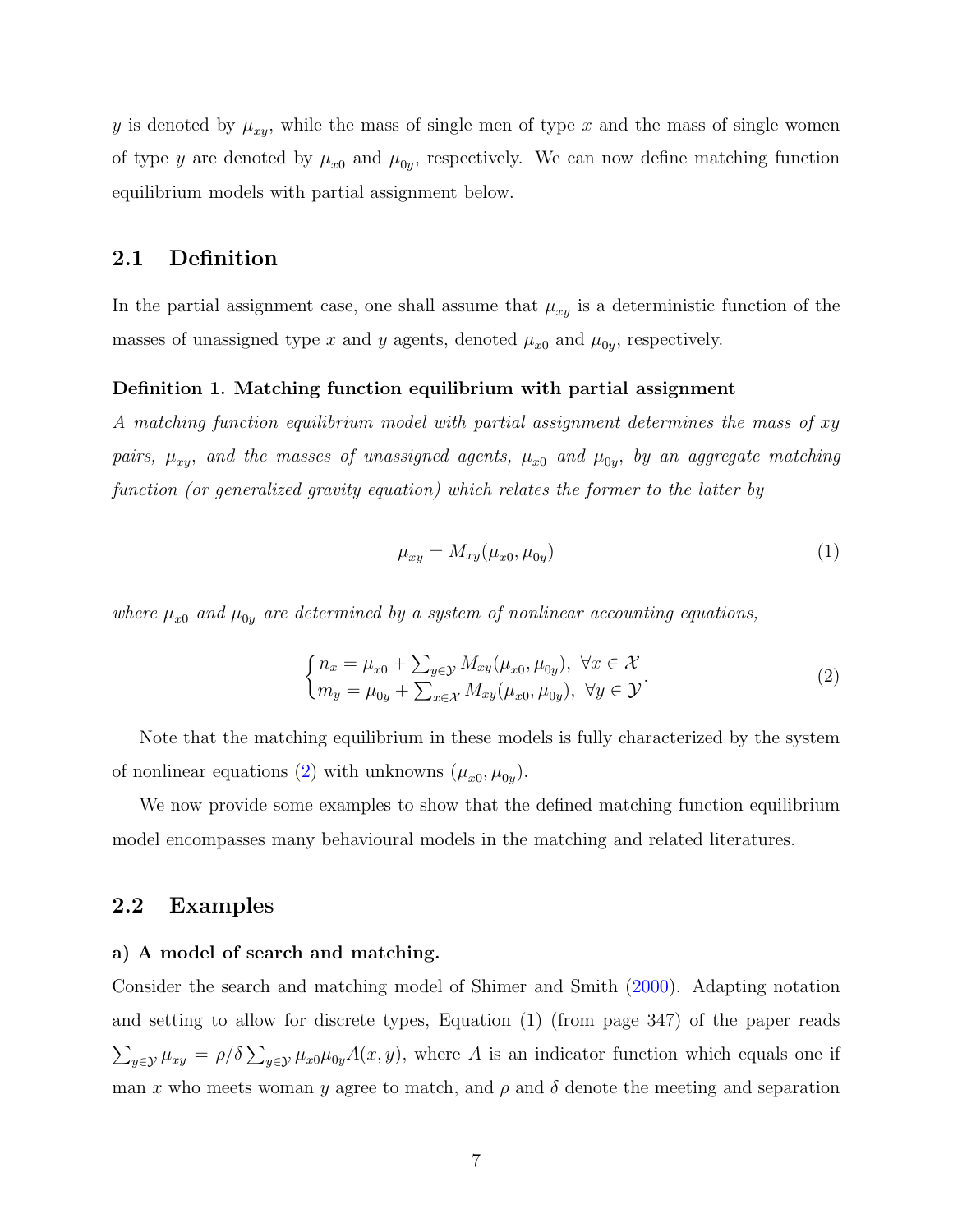rates, respectively. Thus, the aggregate matching function is

$$
M(\mu_{x0}, \mu_{0y}) = \frac{\rho}{\delta} \mu_{x0} \mu_{0y} A(x, y)
$$
\n(3)

which must satisfy the accounting equations in  $(2)$ . This approach has been successfully applied to the marriage market by Goussé, Jacquemet, and Robin  $(2017)$ , with a similar aggregate matching function.

#### b) Models of matching with Non Transferable Utility (NTU).

Many models of two-sided matching describe markets in which agents have heterogenous preferences over their potential partners and face a choice problem with random utility shocks. In a Non-Transferable Utility (NTU) framework, it is assumed that when a man of type x and woman of type y decide to match, they receive payoffs  $\alpha_{xy}$  and  $\gamma_{xy}$ , respectively, as well as an idiosyncratic component which is often assumed to enter additively. In this NTU setting, Dagsvik [\(2000\)](#page-34-3) and Menzel [\(2015\)](#page-36-2) provide a tractable expression for the aggregate matching function when the number of market participants grows large. Equation (4.3) (on page 925) of Menzel [\(2015\)](#page-36-2) reads,

$$
M(\mu_{x0}, \mu_{0y}) = \mu_{x0}\mu_{0y} \exp(\alpha_{xy} + \gamma_{xy}).
$$
\n(4)

Galichon and Hsieh [\(2017](#page-35-7)) study a similar NTU model but introduce the novel solution concept of equilibrium under rationing-by-waiting and study its properties.

#### c) Models with Transferable Utility (TU).

The previous expression is remarkably similar to the well-known aggregate matching function obtained in the seminal contribution of Choo and Siow [\(2006b\)](#page-34-0) in the Transferable Utility setting. In this case,  $\alpha_{xy}$  and  $\gamma_{xy}$  represent pre-transfer utilities, where the equilibrium payoff of man i of type x, married with a woman of type y, is  $u_i = \alpha_{xy} - \tau_{xy} + \epsilon_{iy}$ . The equilibrium payoff is the sum of a systematic component  $(U_{xy} \equiv \alpha_{xy} - \tau_{xy}$ , where  $\tau_{xy}$  is the transfer from the type x man to the type y woman) and an idiosyncratic part  $(\epsilon)$ . Similarly, the payoff of woman j of type y, married to a man of type x, is  $v_j = \gamma_{xy} + \tau_{xy} + \eta_{iy}$  where the systematic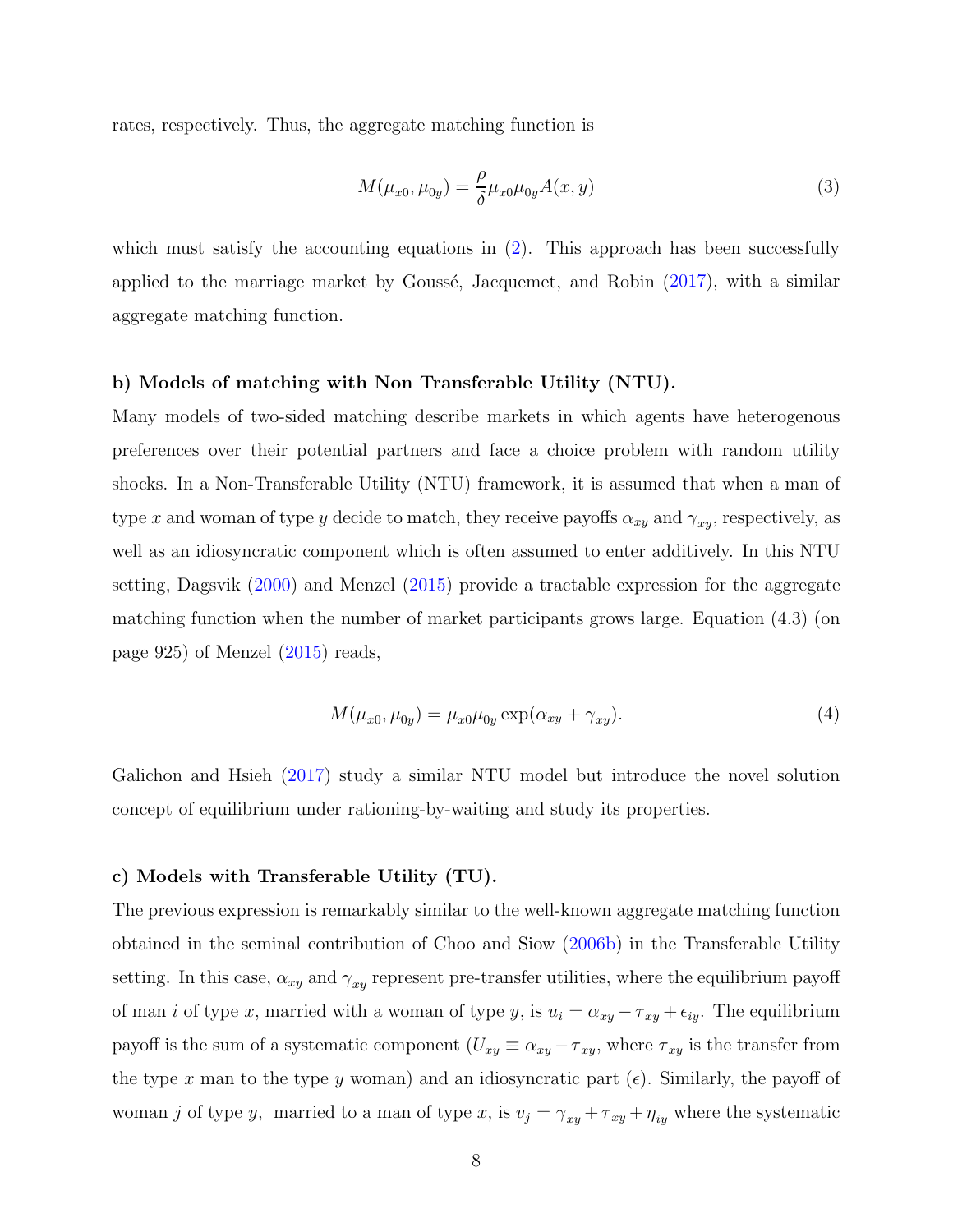part is denoted  $V_{xy}$ . Choo and Siow [\(2006b](#page-34-0)) adopts an extreme value random utility model of McFadden [\(1974\)](#page-36-6), and show that the systematic components of equilibrium payoffs can be recovered from the observed matching probabilities, that is  $U_{xy} = \log \frac{\mu_{xy}}{\mu_{x0}}$  and  $V_{xy} = \log \frac{\mu_{xy}}{\mu_{0y}}$ . Let  $\Phi_{xy} = \alpha_{xy} + \gamma_{xy}$  denote the total surplus from a  $(x, y)$  match. It follows from Equation (11) (on page 181) of that paper,

$$
M(\mu_{x0}, \mu_{0y}) = \sqrt{\mu_{x0}\mu_{0y}} \exp(\frac{\Phi_{xy}}{2})
$$
\n(5)

This matching function has several interesting properties: it is homogenenous of degree 1, satisfying constant returns to scale, and the effect of  $\mu_{x0}$  and  $\mu_{0y}$  is symmetric.

#### d) Models with Imperfectly Transferable Utility (ITU).

Building on this literature, Galichon, Kominers, and Weber [\(2019\)](#page-35-2) (GKW hereafter) provide a general framework for matching with Imperfectly Transferable Utility, that encompass both the classical fully- and non-transferable utility settings<sup>6</sup>. In particular, they show that in equilibrium, the systematic utilities,  $U_{xy}$  and  $V_{xy}$ , satisfy a key feasibility condition,  $D_{xy}(U_{xy}, V_{xy}) = 0$ . Among the properties of the distance function D, it is worth noting that  $D(u + a, v + a) = a + D(u, v)$ . Hence, when taste shocks are assumed to be logit (as in Choo and Siow [\(2006b](#page-34-0))), the feasibility condition rewrites as,  $D_{xy}(\log \mu_{xy} - \log \mu_{x0}, \log \mu_{xy} \log \mu_{0y}$  = 0, which combined with the property on D, gives

<span id="page-8-0"></span>
$$
M(\mu_{x0}, \mu_{0y}) = \exp(-D_{xy}(-\log \mu_{x0}, -\log \mu_{0y}))
$$
 (6)

This matching function also satisfies homogeneity of degree 1 but not necessarily symmetry in  $\mu_{x0}$  and  $\mu_{0y}$ .

#### e) Harmonic mean matching function.

Schoen [\(1981\)](#page-36-1) analyzes the marriage market using a matching function which is based on the harmonic mean. Interestingly, the ITU-logit framework introduced above allows us

<sup>6</sup>For a study of ITU settings using revealed preferences techniques instead of matching functions, see Cherchye et al. [\(2017\)](#page-34-8).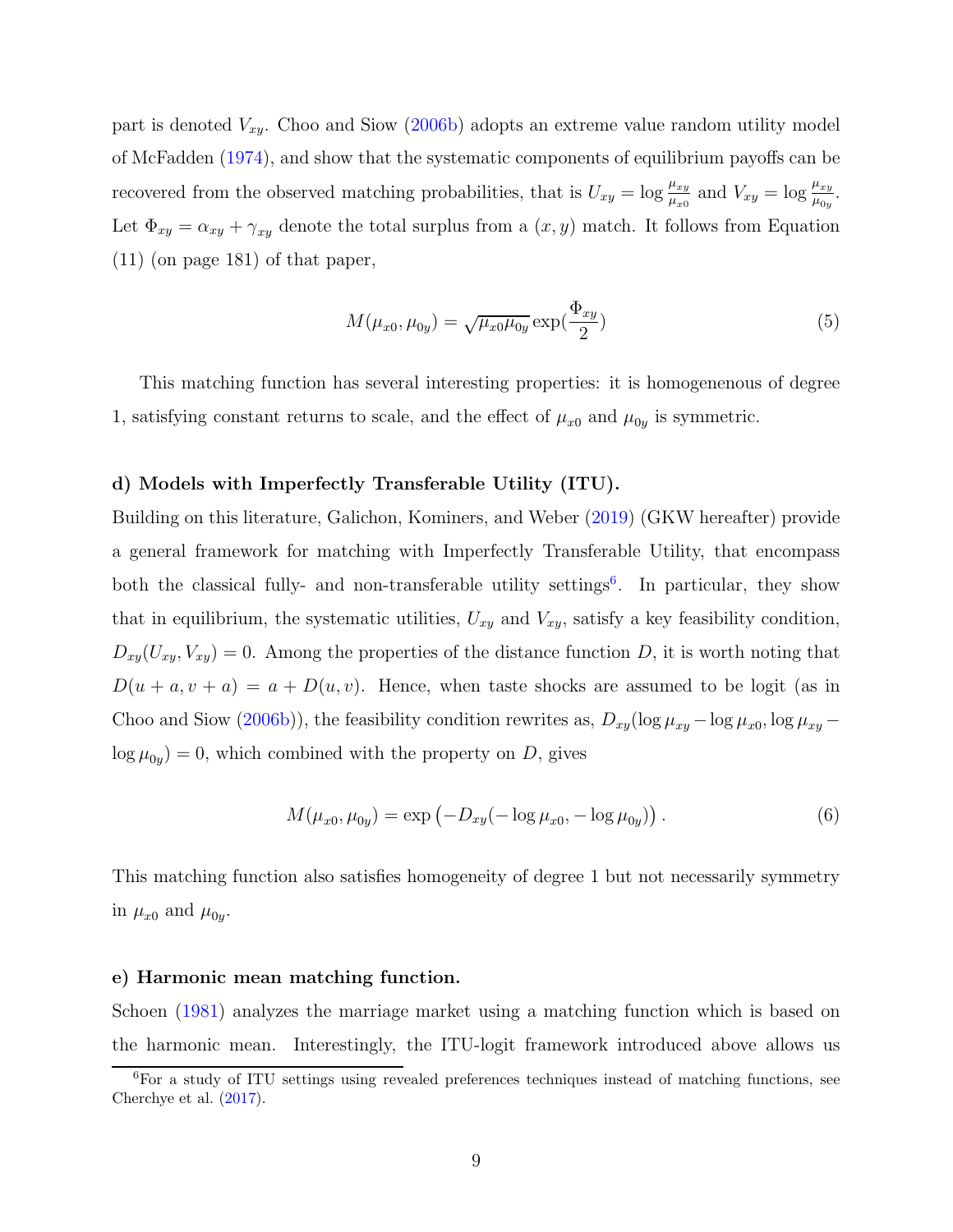to recover a micro-founded version of that matching function. Assume that whenever a man of type x is matched with a woman of type y, they bargain to split their income (normalized to 2) into private consumption for the man and the woman denoted by  $(c_{xy}^a)$ and  $(c_{xy}^b)$ , respectively. Assume that the utility payoffs received by the man and the woman are  $u = \alpha_{xy} + \tau_{xy} \log c_{xy}^a$  and  $v = \gamma_{xy} + \tau_{xy} \log c_{xy}^b$ , respectively. Assuming the budget constraint is  $c_{xy}^a + c_{xy}^b \leq 2$ , one can verify that the distance function is given by  $D_{xy}(u, v) = \tau_{xy} \log ((\exp((u - \alpha_{xy})/\tau_{xy}) + \exp((v - \gamma_{xy})/\tau_{xy}))/2),$  so by equation [\(6\)](#page-8-0) gives us the matching function

$$
M(\mu_{x0}, \mu_{0y}) = \left[ \frac{\exp\left(\frac{-\alpha_{xy}}{\tau_{xy}}\right)}{2} \times \mu_{x0}^{-1/\tau_{xy}} + \frac{\exp\left(\frac{-\alpha_{xy}}{\tau_{xy}}\right)}{2} \times \mu_{0y}^{-1/\tau_{xy}} \right]^{-\tau_{xy}} \tag{7}
$$

Whenever  $\tau_{xy} = 1$ , we recover the harmonic mean matching function, as in Equation 1 (on page 281) in Qian [\(1998\)](#page-36-7) (up to some multiplicative constants).

#### f) Models with peer effects.

Mourifie and Siow [\(2017\)](#page-36-8) assumes that the utility of man i of type x, matched with a woman of type y, is given by  $\alpha_{xy} - \tau_{xy} + \psi_x \ln \mu_{xy} + \epsilon_{iy}$ , where  $\alpha_{xy}$  is the pre-transfer utility from the match,  $\tau_{xy}$  is the transfer made by the man to its partner, and  $\epsilon_{iy}$  an idiosyncratic component drawn from an Extreme Value Type-I distribution. Similarly, the payoff for woman  $j$  of type y, matched with a man of type x is,  $\gamma_{xy} + \tau_{xy} + \Psi_y \ln \mu_{xy} + \eta_{xy}$ . This is exactly the model of Choo and Siow [\(2006b](#page-34-0)), except for the introduction of the peer effects terms,  $\psi_x \ln \mu_{xy}$  and  $\Psi_y \ln \mu_{xy}$ . Further computation yields

$$
M(\mu_{x0}, \mu_{0y}) = \mu_{x0}^{a_{xy}} \mu_{0y}^{b_{xy}} \exp\left(\frac{\Phi_{xy}}{2 - \psi_x - \Psi_y}\right),
$$
 (8)

the Cobb Douglas aggregate matching function. If we impose the restrictions,  $a_{xy} = a$ ,  $b_{xy} = b$ , and  $a + b = 1$ , we recover the matching function of Chiappori, Salanié, and Weiss [\(2017\)](#page-34-1). Note that in its general formulation, this matching function does not satisfy homogeneity of degree 1 nor symmetry.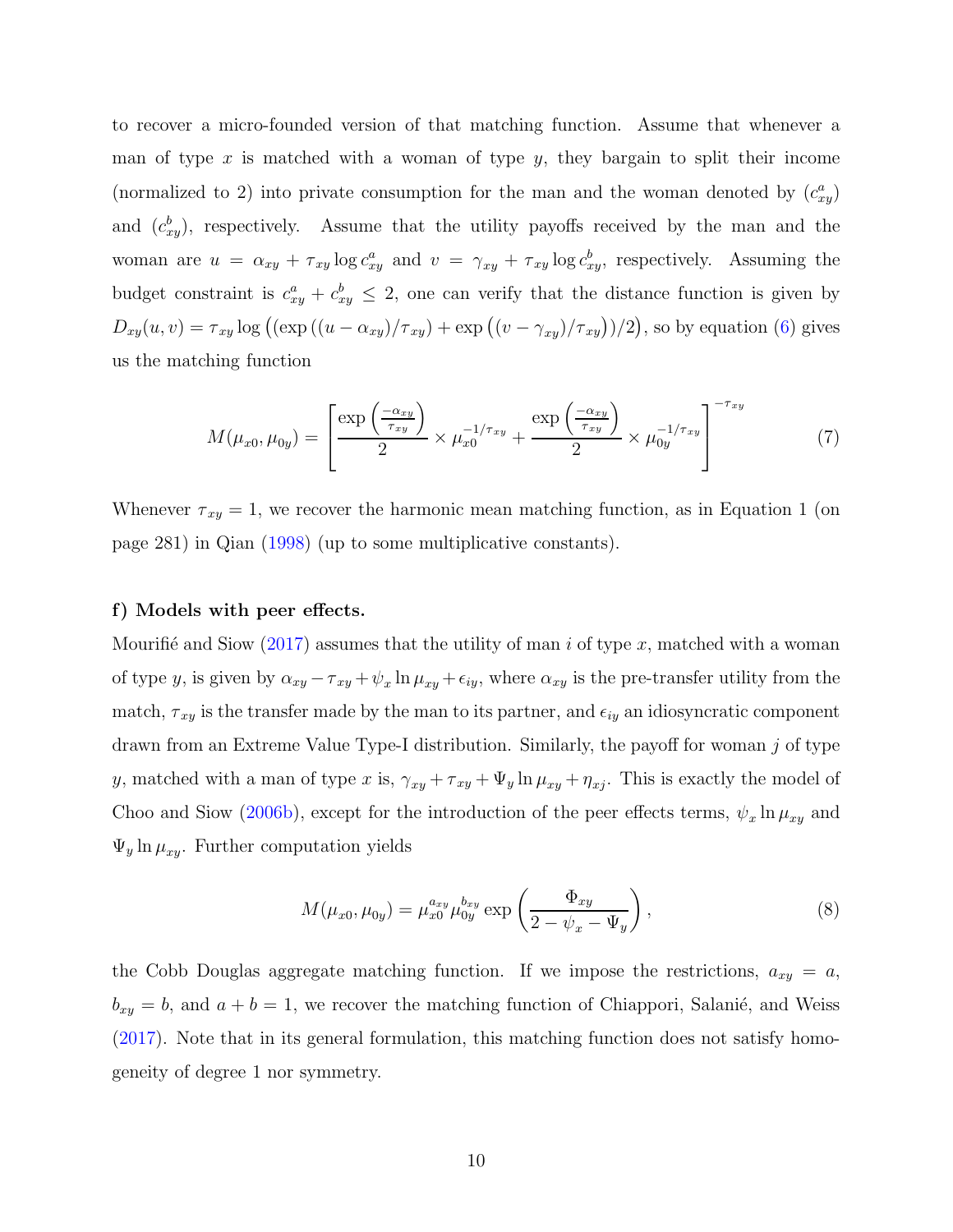## 2.3 Existence and Uniqueness

Under mild conditions on the matching function, there exists a unique equilibrium matching with partial assignment. These conditions are as follows:

<span id="page-10-1"></span>**Assumption 1.** The aggregate matching function,  $M_{xy}(\mu_{x0}, \mu_{0y})$ , satisfies the following three conditions

(i)  $M_{xy} : (\mu_{x0}, \mu_{0y}) \mapsto M_{xy} (\mu_{x0}, \mu_{0y})$  is continuous.

(ii)  $M_{xy}$ :  $(\mu_{x0}, \mu_{0y}) \mapsto M_{xy} (\mu_{x0}, \mu_{0y})$  is weakly isotone.

(iii) For each  $\mu_{x0} > 0$ ,  $\lim_{\mu_{0y} \to 0^+} M_{xy}(\mu_{x0}, \mu_{0y}) = 0$ . Similarly, for each  $\mu_{0y} > 0$ ,  $\lim_{\mu_{x0}\to 0^+} M_{xy} (\mu_{x0}, \mu_{0y}) = 0.$ 

In section [2.2,](#page-47-0) we provided several examples of aggregate matching functions borrowed from the matching literature. It is easy to show that conditions (i)-(iii) are met in all examples. It turns out that these very mild conditions on  $M_{xy}$  are sufficient to prove the existence and uniqueness result in Theorem [1](#page-10-0) below. This extends a result in GKW beyond the case when the matching function is homogenous of degree 1. We complement this result with an algorithm which provides an efficient way of solving these equations.

<span id="page-10-0"></span>**Theorem [1](#page-6-1)** (Galichon, Kominers, and Weber [\(2019\)](#page-35-2)). Under Definition 1 and Assump-tion [1,](#page-10-1) there exists a unique equilibrium matching with partial assignment, given by  $\mu_{xy}^* =$  $M_{xy}(\mu_{x0}^*, \mu_{0y}^*),$  for any  $x \in \mathcal{X}$  and  $y \in \mathcal{Y}$ , where the pair of vectors  $(\mu_{x0}^*)_{x \in \mathcal{X}}$  and  $(\mu_{0y}^*)_{y \in \mathcal{Y}}$  is the unique solution to the system

$$
\begin{cases}\nn_x = \mu_{x0} + \sum_{y \in \mathcal{Y}} M_{xy}(\mu_{x0}, \mu_{0y}) \\
m_y = \mu_{0y} + \sum_{x \in \mathcal{X}} M_{xy}(\mu_{x0}, \mu_{0y})\n\end{cases}.
$$

*Proof.* See Appendix **A**. ■

The proof of existence is constructive. It relies on an iterative procedure that we call Iterative Projective Fitting procedure (IPFP), which has been used in various fields under different names (see Galichon, Kominers, and Weber  $(2015)$ )<sup>7</sup>. GKW introduce this algorithm in their ITU-logit setting. The proof of uniqueness relies on Berry, Gandhi, and Haile

<sup>&</sup>lt;sup>7</sup>For instance it is also known as the RAS algorithm (Kruithof  $(1937)$ ; see also Idel  $(2016)$ ).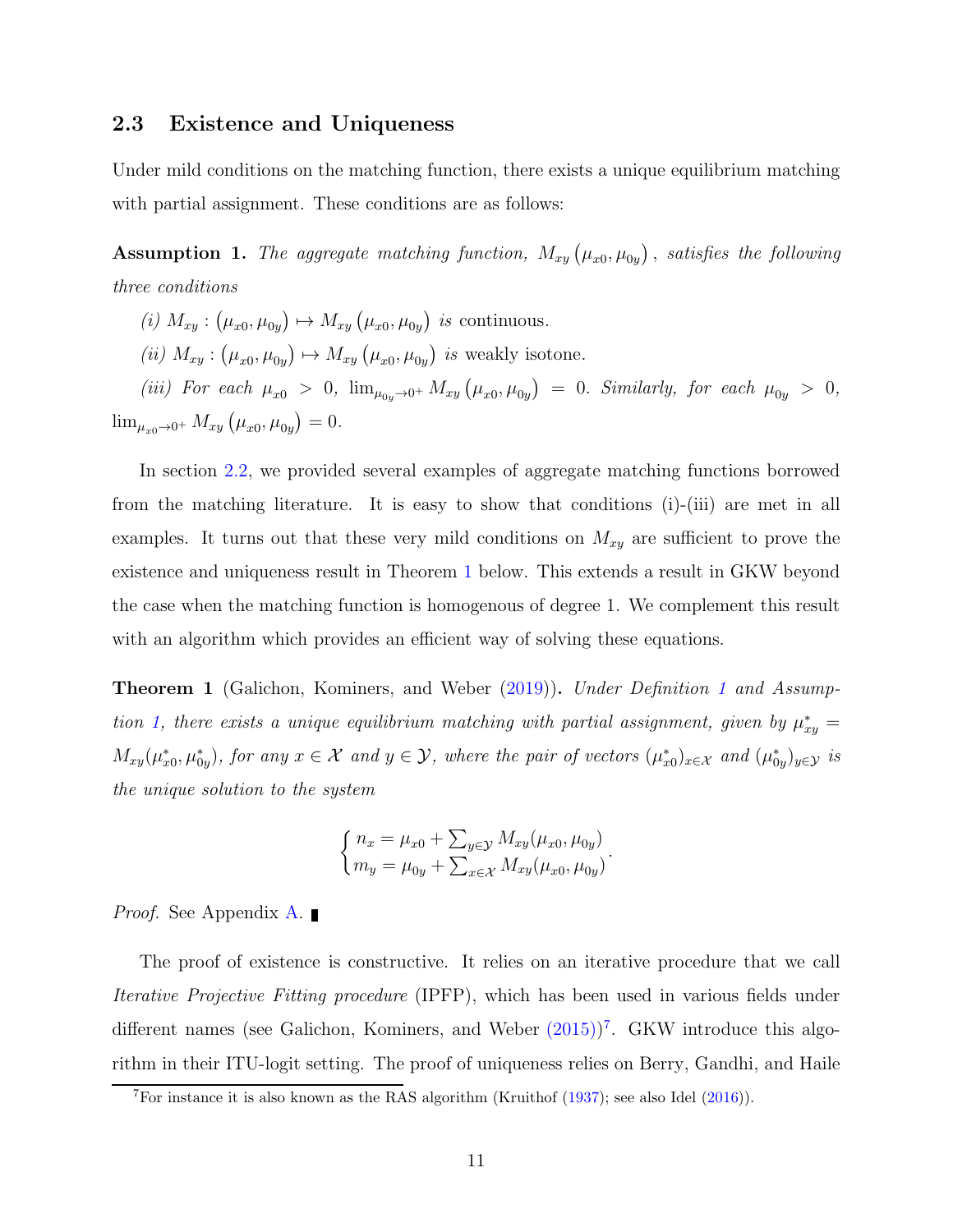[\(2013\)](#page-34-9). Because this algorithm turns out to be very useful in practice, we provide a formal description of it below.

<span id="page-11-1"></span>Algorithm 1. The Generalized Iterative Projection Fitting Procedure (Galichon, Kominers, and Weber [\(2015\)](#page-35-8)) works as follow

Step 0 Fix the initial value of 
$$
\mu_{0y}
$$
, at  $\mu_{0y}^0 = m_y$ .  
\nStep 2t + 1 Keep the values  $\mu_{0y}^{2t}$  fixed. For each  $x \in \mathcal{X}$ , solve for the value,  $\mu_{x0}^{2t+1}$  of  $\mu_{x0}$ , such that the equality,  $\sum_{y \in \mathcal{Y}} M_{xy}(\mu_{x0}, \mu_{0y}^{2t}) + \mu_{x0} = n_x$  holds.  
\nStep 2t + 2 Keep the values  $\mu_{x0}^{2t+1}$  fixed. For each  $y \in \mathcal{Y}$ , solve for the value,  $\mu_{0y}^{2t+2}$  of  $\mu_{0y}$ , such that equality,  $\sum_{x \in \mathcal{X}} M_{xy}(\mu_{x0}^{2t+1}, \mu_{0y}) + \mu_{0y} = m_y$  holds.

<span id="page-11-0"></span>The algorithm terminates when,  $\sup_y |\mu_{0y}^{2t+2} - \mu_{0y}^{2t}| < \epsilon$ , where  $\epsilon$  is a sufficiently small positive value.

# 3 Maximum Likelihood Estimation

In this section, we show how to conduct parametric inference on the matching function equilibrium models with partial assignment, and how the structural parameters can be estimated using maximum likelihood. To reduce computational time, we provide an analytic expression for the gradient of the likelihood, as well as formulas to compute confidence intervals when the matching function is homogeneous of degree 1.

Let us assume that  $M_{xy}$  belongs to a parametric family  $M_{xy}^{\theta}$ , where there is a unique value,  $\theta_0$  which rationalizes the observed data. Our goal is to estimate the parameters  $\theta_0$  in  $M_{xy}^{\theta}$ . Note that for given masses  $n_x$  and  $m_y$ , denoted by  $(n, m)$ , and a given parameter  $\theta$ , we can obtain the (unique) equilibrium masses of singles  $(\mu_{x0}, \mu_{0y})$  (using Algorithm [1\)](#page-11-1). We can then compute the predicted mass of marriages between type x men, and type y women,  $\mu_{xy}^{\theta}$ , using our aggregate matching function  $M_{xy}^{\theta}$ . These quantities are all we need to construct a likelihood.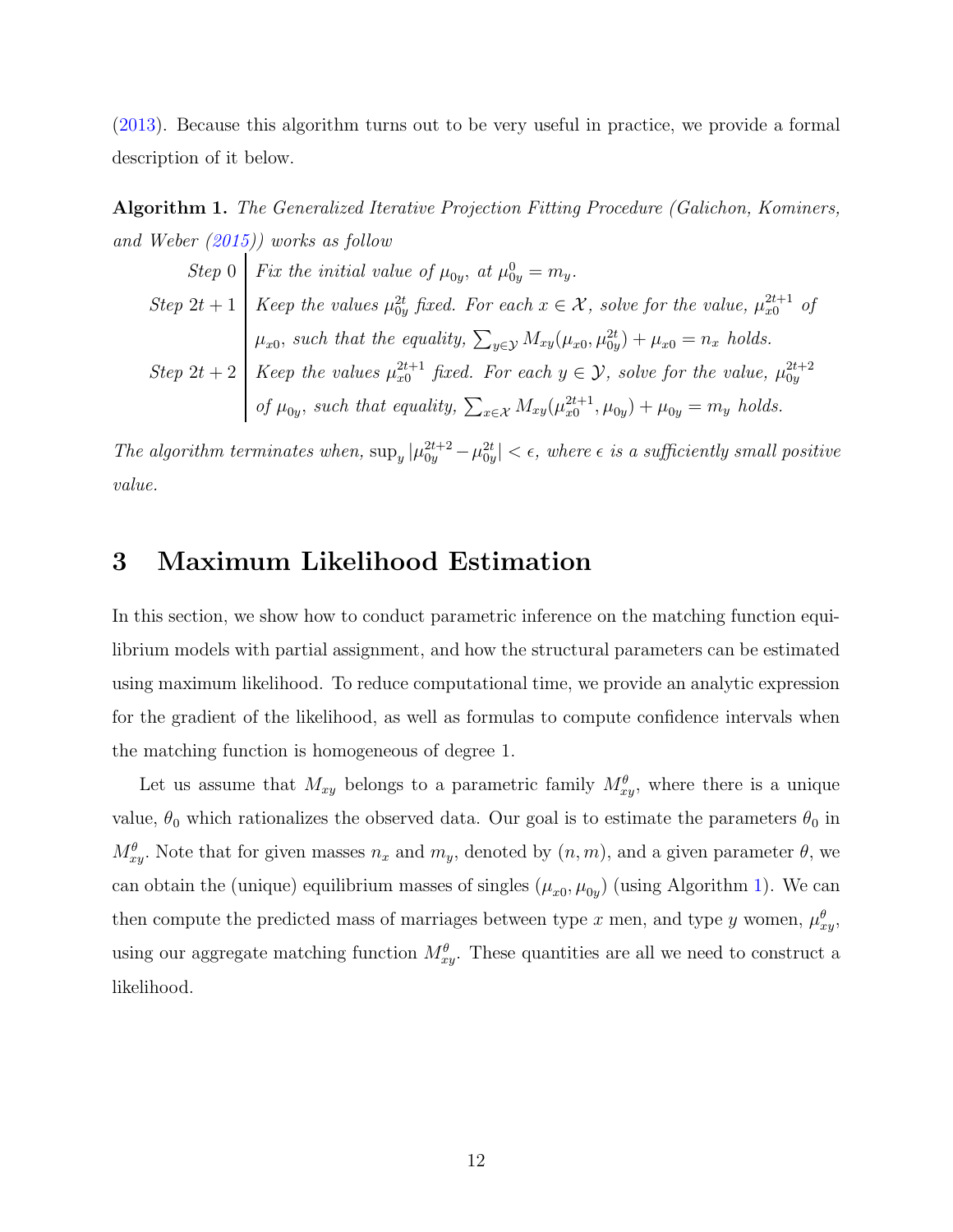## 3.1 The Likelihood

We first define the probability of forming a match pair  $(x, y) \in \mathcal{XY}_0$ -type of household. Using the quantities  $(\mu_{x0}, \mu_{0y})$ , we define the vector of model predicted matching frequencies,  $\Pi_{xy}(\theta, n, m)$  as

<span id="page-12-0"></span>
$$
\Pi_{xy}(\theta, n, m) = \frac{M_{xy}^{\theta}(\mu_{x0}, \mu_{0y})}{1'M_{xy}^{\theta}(\mu_{x0}, \mu_{0y})}
$$
(9)

for all  $xy \in \mathcal{XY}_0$ , where  $1'M_{xy}^{\theta}(\mu_{x0}, \mu_{0y})$  is the predicted total number of households. If we observe the matching,  $\hat{\mu} = (\hat{\mu}_{xy}, \hat{\mu}_{x0}, \hat{\mu}_{0y})$  from the data, then the log-likelihood is given by,

<span id="page-12-1"></span>
$$
l\left(\hat{\mu}|\theta,\mu_{x0},\mu_{0y},n,m\right) = \sum_{xy \in \mathcal{XY}_0} \hat{\mu}_{xy} \log \Pi_{xy} \left(\theta,n,m\right). \tag{10}
$$

In practice, n and m are replaced by their efficient estimator  $\hat{n}$ , and  $\hat{m}$  that can be computed from the observed matching,  $(\hat{\mu}_{xy}, \hat{\mu}_{x0}, \hat{\mu}_{0y})$ . Hence, the maximum likelihood estimator solves the following problem

<span id="page-12-2"></span>
$$
\max_{\theta,\mu_{x0},\mu_{0y}} l\left(\hat{\mu},\hat{n},\hat{m}|\theta,\mu_{x0},\mu_{0y}\right),\tag{11}
$$

subject to 
$$
\begin{cases} \hat{n}_x = \mu_{x0} + \sum_{y \in \mathcal{Y}} M_{xy}^{\theta}(\mu_{x0}, \mu_{0y}) \\ \hat{m}_y = \mu_{0y} + \sum_{x \in \mathcal{X}} M_{xy}^{\theta}(\mu_{x0}, \mu_{0y}). \end{cases}
$$

We rewrite the constraints as  $G(\theta, \mu_{x0}, \mu_{0y}) = 0$ . We propose two computational approaches to solve this estimation problem.

## 3.2 Computation

#### 3.2.1 The nested approach

The first approach is to get rid of the constraints,  $G(\theta, \mu_{x0}, \mu_{0y}) = 0$ , and maximize over  $\mu_{x0}$ and  $\mu_{0y}$  by solving for the equilibrium  $(\mu_{x0}^{\theta}, \mu_{0y}^{\theta})$ , for any value of  $\theta$ . From Theorem [1](#page-10-0) above, we know that such an equilibrium always exists and is unique. From these unique values of  $\mu_{x0}^{\theta}$  and  $\mu_{0y}^{\theta}$ ,  $\mu_{xy}^{\theta}$  is deduced from  $M_{xy}^{\theta}$  and the log-likelihood can be computed.

Estimation proceeds as follow: (i) fix a value of  $\theta$ ; (ii) solve the system of equations [\(2\)](#page-6-0) and obtain the unique  $\mu_{x0}^{\theta}$  and  $\mu_{0y}^{\theta}$ ; (iii) deduce  $\mu_{xy}^{\theta}$  from  $M_{xy}^{\theta}(\mu_{x0}^{\theta}, \mu_{0y}^{\theta})$  and compute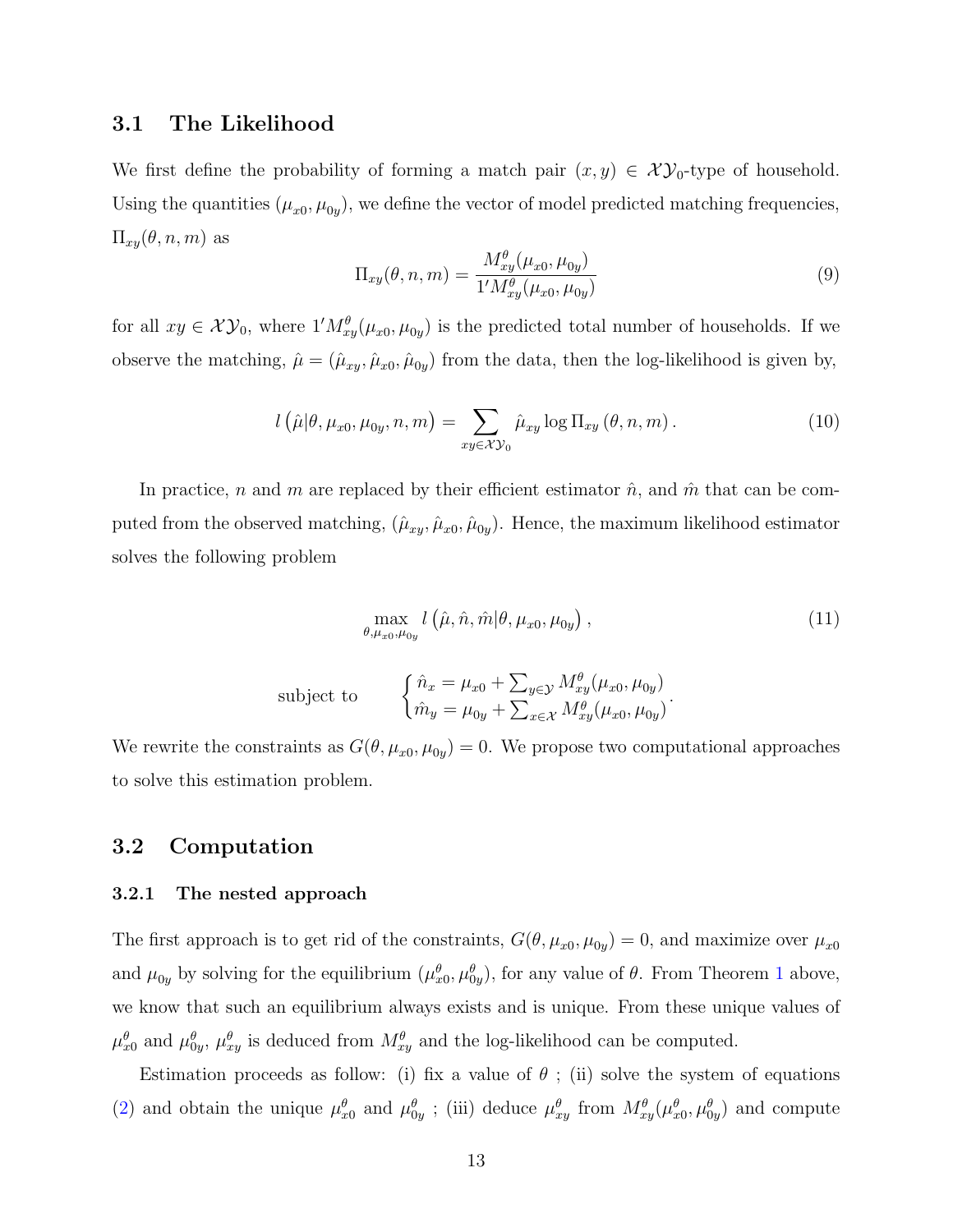$\Pi_{xy}(\theta, n, m)$  according to  $(9)$ ; (iv) compute the log-likelihood in Equation [\(10\)](#page-12-1).

This approach has the advantage that by construction,  $\mu_{x0}^{\theta}$  and  $\mu_{0y}^{\theta}$  solves  $G(\theta, \mu_{x0}, \mu_{0y}) =$ 0 for any value of  $\theta$ . Hence, we can apply the Implicit Function Theorem to compute the gradient of the unconstrained likelihood,  $l(\hat{\mu}, \hat{n}, \hat{m}|\theta)$ . Most of the current available methods update the parameters  $\theta$  at each iteration using the gradient of the objective function. Numerical approximation of the gradient may be very time consuming since evaluating the log-likelihood requires that we solve the system of equations [\(2\)](#page-6-0). In Theorem [2](#page-13-0) below, we provide an analytic expression of the gradient, which is particularly useful for applied work.

<span id="page-13-0"></span>**Theorem 2** (Gradient of the log-likelihood). Let  $N<sup>h</sup>$  denote the predicted number of households. Then, the derivative of the predicted frequency of a match pair  $(x, y) \in \mathcal{XY}_0$ -type household with respect to  $\theta^k$  is given by,

$$
\partial_{\theta^k} \Pi_{xy} = \frac{\partial_{\theta^k} \mu_{xy}}{N^h} + \frac{\mu_{xy}}{N^h \times N^h} \sum_{xy \in \mathcal{XY}_0} \partial_{\theta^k} \mu_{xy}
$$

where  $\partial_{\theta^k} \mu_{xy} = \partial_{\mu_{x0}} M_{xy}^{\theta} \left( \mu_{x0}^{\theta}, \mu_{0y}^{\theta} \right) \partial_{\theta^k} \mu_{x0} + \partial_{\mu_{0y}} M_{xy}^{\theta} \left( \mu_{x0}^{\theta}, \mu_{0y}^{\theta} \right) \partial_{\theta^k} \mu_{0y} + \partial_{\theta^k} M_{xy} \left( \mu_{x0}^{\theta}, \mu_{0y}^{\theta} \right)$ whenever  $xy \in \mathcal{XY}$ , and

$$
\begin{pmatrix} \partial_{\theta^k} \mu_{x0} \\ \partial_{\theta^k} \mu_{0y} \end{pmatrix} = \Delta^{-1} \begin{pmatrix} c^k \\ d^k \end{pmatrix}
$$

otherwise, where  $c_x^k = -\sum_{y \in \mathcal{Y}} \partial_{\theta^k} M_{xy} (\mu_{x0}^{\theta}, \mu_{0y}^{\theta})$ , and  $d_y^k = -\sum_{x \in \mathcal{X}} \partial_{\theta^k} M_{xy} (\mu_{x0}^{\theta}, \mu_{0y}^{\theta})$ , and  $\Delta$  is expressed blockwise by

<span id="page-13-1"></span>
$$
\Delta = \begin{pmatrix} diag(1 + \sum_{y \in \mathcal{Y}}^{\theta} \partial_{\mu_{x0}} M_{xy}^{\theta}) & \left( \partial_{\mu_{0y}} M_{xy}^{\theta} \right)_{xy} \\ \left( \partial_{\mu_{x0}} M_{xy}^{\theta} \right)_{yx} & diag(1 + \sum_{x \in \mathcal{X}} \partial_{\mu_{0y}} M_{xy}^{\theta}) \end{pmatrix} . \tag{12}
$$

*Proof.* See Appendix [A.](#page-37-4)

### 3.2.2 The MPEC approach

In our second approach, we rewrite Problem [\(11\)](#page-12-2) as the Lagrangian

$$
\min_{\lambda \in R^k} \max_{u \in R^k, \theta \in R^d} l(\theta, u, v) + \lambda G(\theta, \mu_{x0}, \mu_{0y})
$$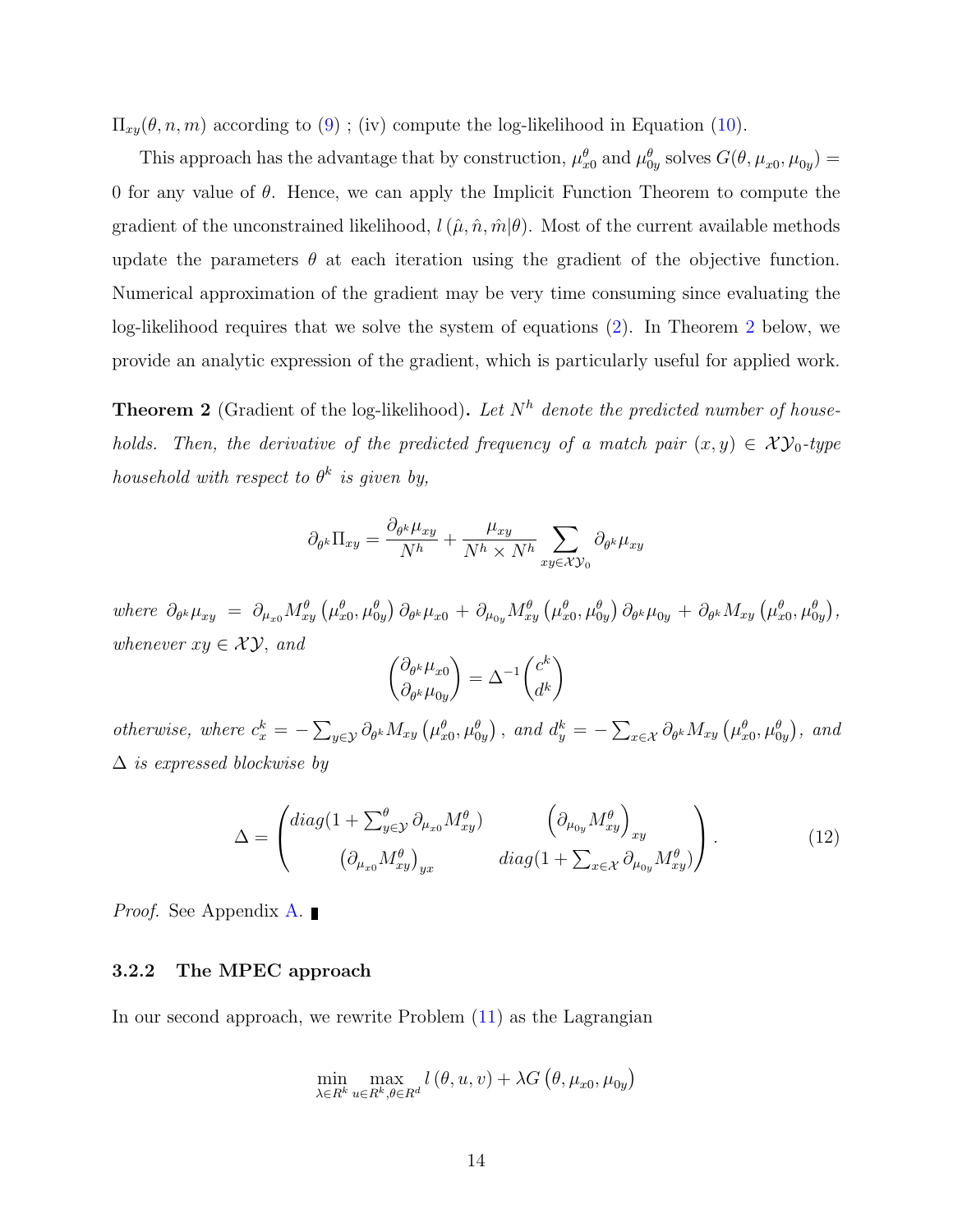where  $\lambda$  is the Lagrange multiplier associated with the constraint  $G(\theta, u, v) = 0$ , and  $u =$  $(-\log(\mu_{x0}))_{x\in\mathcal{X}}$ , and  $v=(-\log(\mu_{0y}))_{y\in\mathcal{Y}}$ . The first order conditions are therefore

$$
Z_1(\theta, u, v, \lambda) = 0 = \partial_{\theta} l(\theta, u, v) + \lambda \partial_{\theta} G(\theta, u, v),
$$
  
\n
$$
Z_2(\theta, u, v, \lambda) = 0 = \partial_{u,v} l(\theta, u, v) + \lambda \partial_{u,v} G(\theta, u, v),
$$
 and  
\n
$$
Z_3(\theta, u, v, \lambda) = 0 = G(\theta, u, v),
$$

which defines a map  $Z$ ,

$$
\mathbb{R}^{d} \times \mathbb{R}^{|\mathcal{X}|} \times \mathbb{R}^{|\mathcal{Y}|} \times \mathbb{R}^{|\mathcal{X}|+|\mathcal{Y}|} \rightarrow \mathbb{R}^{d} \times \mathbb{R}^{|\mathcal{X}|} \times \mathbb{R}^{|\mathcal{Y}|} \times \mathbb{R}^{|\mathcal{X}|+|\mathcal{Y}|}
$$
  

$$
(\theta, u, v, \lambda) \rightarrow Z = (Z_1 (\theta, u, v, \lambda), Z_2 (\theta, u, v, \lambda), Z_3 (\theta, u, v, \lambda)).
$$

Maximizing the likelihood is equivalent to finding the root of Z. In general, numerical methods will require the knowledge of the Jacobian of  $Z$ , which is given by:

<span id="page-14-0"></span>
$$
JZ = \begin{pmatrix} \partial_{\theta}^{2}l(\theta, u, v) + \lambda \partial_{\theta}^{2}G(\theta, u, v) & \partial_{\theta}\partial_{u,v}l(\theta, u, v) + \lambda \partial_{\theta}\partial_{u,v}G(\theta, u, v) & \partial_{\theta}G(\theta, u, v) \\ \partial_{\theta}\partial_{u,v}l(\theta, u, v) + \lambda \partial_{\theta}\partial_{uv}G(\theta, u, v) & \partial_{u,v}^{2}l(\theta, u, v) + \lambda \partial_{u,v}^{2}G(\theta, u, v) & \partial_{u,v}G(\theta, u, v) \\ \partial_{\theta}G(\theta, u, v) & \partial_{u,v}G(\theta, u, v) & 0 \end{pmatrix}
$$
(13)

We discuss the advantages and disadvantages of each approach in Online Appendix [B.1,](#page-44-0) and provide numerical experiments as well.

## 3.3 Estimation in large markets

In this section, we shall discuss the difference between homogeneous and non-homogeneous models in terms of estimation, and provide formulas to compute the confidence intervals for the homogenous case.

#### 3.3.1 Homogeneous and non-homogeneous matching functions

Recall that in equilibrium, the scarcity constraints from equation [\(2\)](#page-6-0) are satisfied, that is  $n_x = \mu_{x0}^* + \sum_{y \in \mathcal{Y}} M_{xy} (\mu_{x0}^*, \mu_{0y}^*)$  and  $m_y = \mu_{0y}^* + \sum_{x \in \mathcal{X}} M_{xy} (\mu_{x0}^*, \mu_{0y}^*)$  for some matching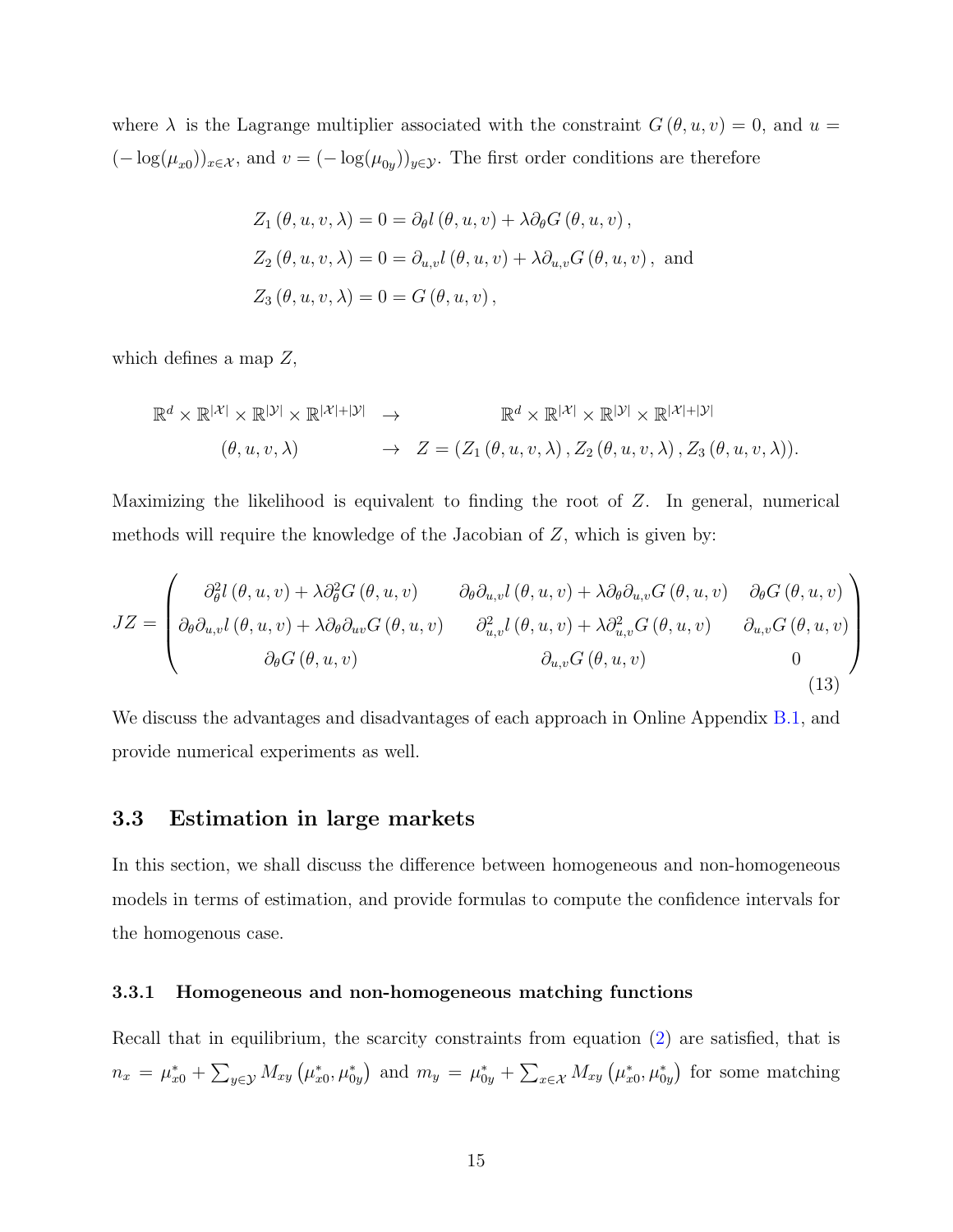function  $M_{xy}$ . Consider the equivalent system of equations, with rescaled quantities, i.e.

$$
\frac{n_x}{K} = \frac{\mu_{x0}^*}{K} + \sum_{y \in \mathcal{Y}} \widetilde{M}_{xy} \left( \frac{\mu_{x0}^*}{K}, \frac{\mu_{0y}^*}{K} \right) \text{ and } \frac{m_y}{K} = \frac{\mu_{0y}^*}{K} + \sum_{x \in \mathcal{X}} \widetilde{M}_{xy} \left( \frac{\mu_{x0}^*}{K}, \frac{\mu_{0y}^*}{K} \right)
$$

where we introduce the new matching function  $\overline{M}_{xy}(a, b) \equiv \frac{1}{K} M_{xy}(Ka, Kb)$ , for any given  $K > 0$ . When the model is homogeneous,  $\widetilde{M} = M$  for any  $K > 0$ . However, in the non-homogeneous case, there is no guarantee that even when  $K$  grows large, the matching function M will converge to a non trivial stable matching function  $\overline{M}$ . In addition, homogeneous models allow us to work with quantities that can be interpreted as frequencies instead of masses. Indeed, take  $K = N^*$ , the total number of household in equilibrium. Hence

$$
\frac{n_x}{N^{\star}} = \frac{\mu_{x0}^{\star}}{N^{\star}} + \sum_{y \in \mathcal{Y}} M_{xy} \left( \frac{\mu_{x0}^{\star}}{N^{\star}}, \frac{\mu_{0y}^{\star}}{N^{\star}} \right) \text{ and } \frac{m_y}{N^{\star}} = \frac{\mu_{0y}^{\star}}{N^{\star}} + \sum_{x \in \mathcal{X}} M_{xy} \left( \frac{\mu_{x0}^{\star}}{N^{\star}}, \frac{\mu_{0y}^{\star}}{N^{\star}} \right). \tag{14}
$$

Let  $\zeta_x = \frac{n_x}{N^*}$  and  $\zeta_y = \frac{m_y}{N^*}$ . Then  $(\pi_{x0}^*, \pi_{0y}^*) = (\frac{\mu_{x0}^*}{N^*}, \frac{\mu_{0y}^*}{N^*})$  is the unique solution to the system of equation  $AM(\pi_{x0}, \pi_{0y}) = \zeta$ <sup>8</sup>. In this case, the key novelty is that the inputs of the aggregate matching function are interpreted as the frequencies of single men of type  $x$  and single women of type  $y$  in the population of households instead of masses, while the output is interpreted as the frequency of married couples of type  $xy$  in the population of households instead of the mass. This is no longer the case with non-homogeneous models, as there is no guarantee that the output of the aggregate matching function can be interpreted as matching frequencies when the inputs are also frequencies. Intuitively, this is also the reason why we can only compute confidence intervals for homogeneous models, which we provide in the next section.

In practice, homogeneous models imply that we observe the matching frequencies  $\hat{\pi}$  from the data and estimate  $\theta$  by maximum likelihood where the likelihood is given by,

$$
l\left(\hat{\pi}|\theta,\zeta\right) = \sum_{xy \in \mathcal{XY}_0} \hat{\pi}_{xy} \log \Pi_{xy} \left(\theta,\zeta\right),\tag{15}
$$

and  $\zeta$  will be replaced by its estimator  $A\hat{\pi}$ . This does not change the estimation, as  $\Pi_{xy}(\theta,\zeta)$ 

<sup>&</sup>lt;sup>8</sup>For convenience, we rewrite the system of equations in [\(2\)](#page-6-0) as  $AM(\mu_{x0}, \mu_{0y}) = \begin{pmatrix} n_x \\ m_y \end{pmatrix}$  $m_y$  $\overline{ }$ , where A is an  $(|\mathcal{X}|+|\mathcal{Y}|)\times(|\mathcal{X}||\mathcal{Y}|+|\mathcal{X}|+|\mathcal{Y}|)$  matrix.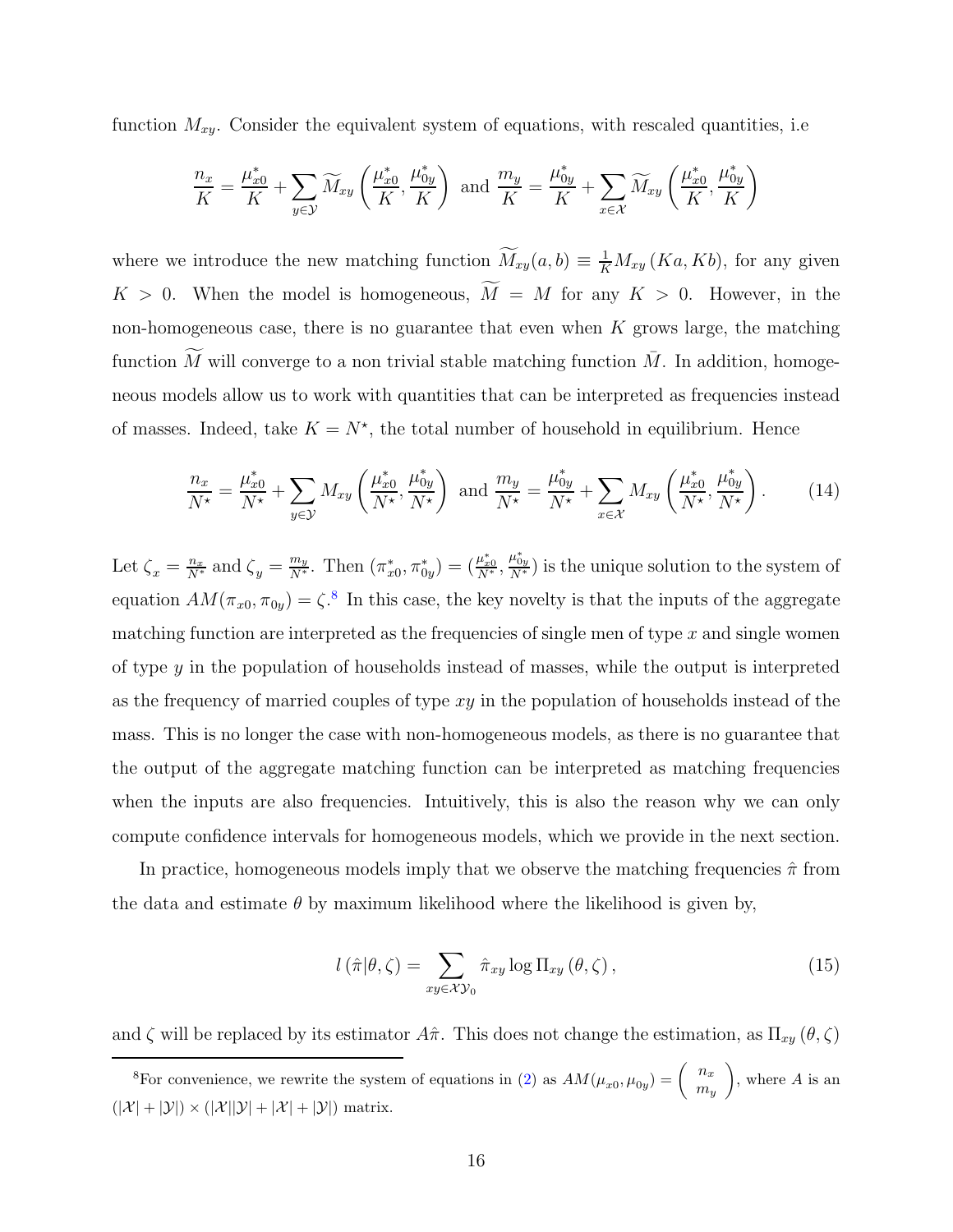is homogeneous of degree 0 in  $\zeta$  by the homogeneity property. It means that in the homogenous case, working with the observed  $\hat{\pi}$  is sufficient to carry on estimation, which is not the case in the non-homogeneous setting, where we must work with  $\hat{\mu}$ . Asymptotically, the noise added by  $\hat{\pi}$  is normally distributed around  $\pi$ , so that  $N^{1/2}(\hat{\pi}-\pi) \sim \mathcal{N}(0, V_{\pi}),$ where  $V_{\pi} = diag(\pi) - \pi \pi'$ . However, in the non-homogeneous case, we have instead,  $N^{1/2} (\hat{\mu} - \mu) \sim \mathcal{N}(0, V_{\mu})$ , where  $V_{\mu} = diag (N \mu) - \mu \mu'$ .

#### 3.3.2 Confidence intervals for homogeneous models

We now provide formulas to compute confidence intervals estimates when the matching function is homogeneous of degree 1. Note that these formulas are provided in Galichon, Kominers, and Weber [\(2019\)](#page-35-2) for imperfectly transferable utility matching models with logit heterogeneity in taste. In that paper, it is shown that such models lead to a matching function that is homogeneous of degree 1, as recalled in Section [2.2\(](#page-47-0)d). Therefore, if we can show that any matching function that is homogeneous of degree 1 is in fact equivalent to a matching model with ITU and logit unobserved heterogeneity as introduced in GKW, then we can make use of their results. This is proven in the following theorem.

<span id="page-16-0"></span>**Theorem 3.** (i) Consider an ITU-logit model as introduced in GKW. Then, the associated aggregate matching function is homogenous of degree 1. (ii) Consider a matching function equilibrium model and assume that its aggregate matching function satisfies Assumption [1](#page-10-1) and homogeneity of degree 1. Then, this is equivalent to a matching model with ITU and logit unobserved heterogeneity as introduced in GKW.

*Proof.* See Appendix [A.](#page-37-4)

The equivalence between the matching function equilibrium models with homogeneity of degree 1 and ITU-logit models in GKW suggests that we can simply make use of GKW's results for computing confidence intervals. Note that in this case,  $\zeta$  is estimated by  $A\hat{\pi}$  and thus, as noted earlier, doing so introduces additional noise in the estimates of  $\theta$ , so that the computation of the variance-covariance matrix of  $\theta$  cannot rely on the standard formulas. For the sake of clarity, we reproduce the results from GKW to compute the variance-covariance matrix  $V_{\theta}$  in close form, and give a detailed proof of the result.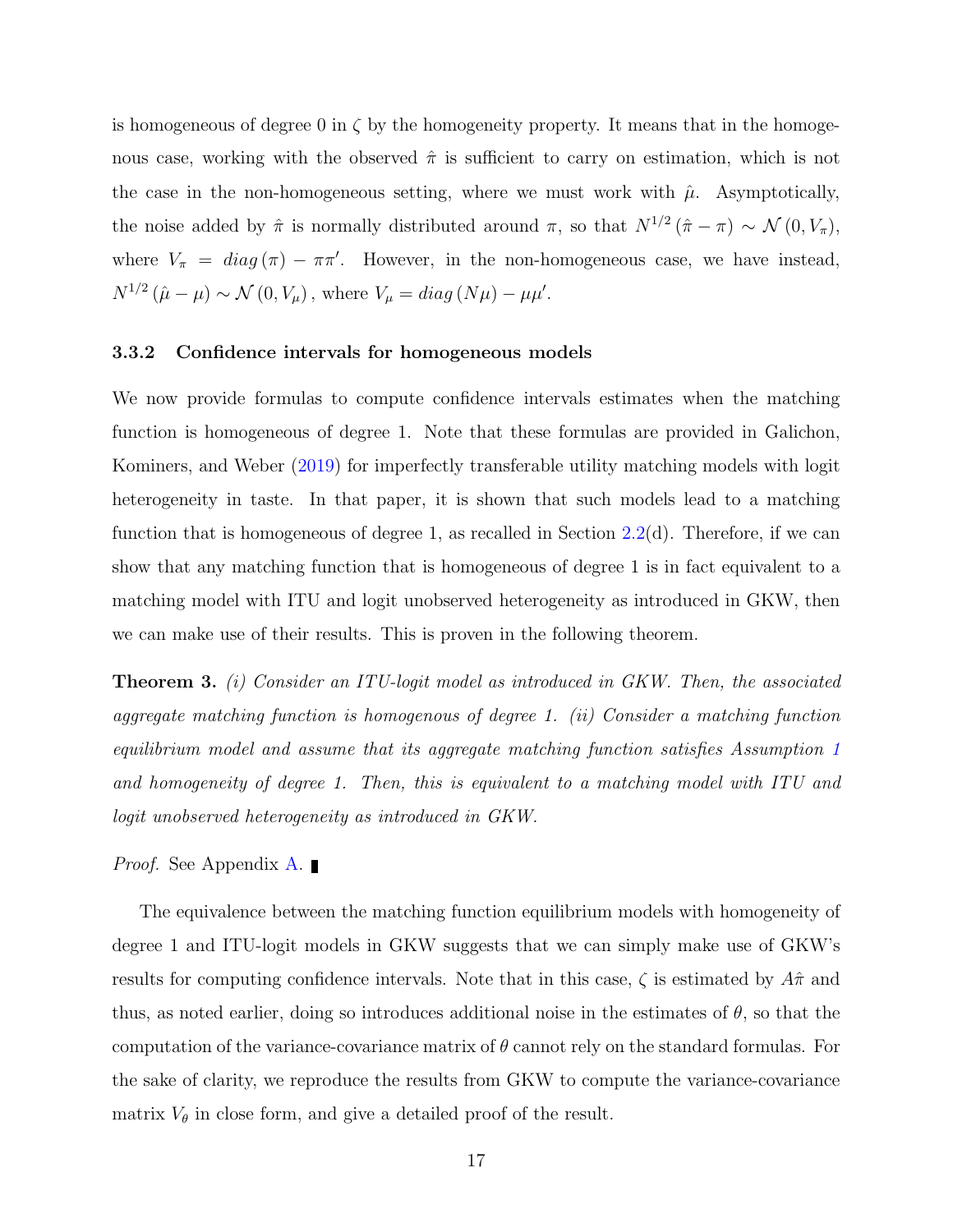<span id="page-17-1"></span>**Theorem 4** (Confidence Intervals). When  $\theta$  is estimated by maximum likelihood as described in Section [3](#page-11-0) and homogeneity is satisfied, then  $V_{\theta} = (\mathcal{I}_{11})^{-1} + \mathcal{I}_{11}^{-1} \mathcal{I}_{12}AV_{\pi}A'\mathcal{I}_{12}'\mathcal{I}_{11}^{-1}$  where we denote  $\mathcal{I}_{11} = - (D_{\theta} \log \Pi)' diag (\pi) (D_{\theta} \log \Pi)$ , and  $\mathcal{I}_{12} = (D_{\theta} \log \Pi)' diag (\pi) (D_{\zeta} \log \Pi)$  and  $V_{\pi} = diag(\pi) - \pi \pi'.$ 

*Proof.* See appendix  $A$ .

<span id="page-17-0"></span>Note that  $D_{\theta}$  log  $\Pi$  and  $D_{\zeta}$  log  $\Pi$  have analytic expressions, which we give in the proof.

# 4 Estimation of Counterfactuals

One key advantage of estimating behavioural structural model is that it allows researchers to conduct counterfactual experiments for policy analysis. This is particularly relevant in the context of the marriage market, as researchers are often interested in how the marriage distribution changes in response to a change in the number of available individuals due to policy changes, such as changes to birth control policies, tax policies, divorce laws, financial aid program, and so on.

In this section, we introduce two methods to conduct counterfactual experiments: (i) the parametric approach, which relies on previously estimated structural parameters; (ii) the parameter-free approach, which works whenever the matching functions are homogeneous and multiplicatively separable in parameters.

With some abuse of notation, let the marriage distribution and available individuals at the observed equilibrium be denoted  $\mu^* = (\mu^*_{xy}, \mu^*_{x0}, \mu^*_{0y})$  and  $(n_x, m_y)$  for all  $x \in \mathcal{X}$  and  $y \in \mathcal{Y}$ . Consider a counterfactual policy change that shifts the number of available individuals from  $n_x$  and  $m_y$  to  $n'_x$  and  $m'_y$  for all  $x \in \mathcal{X}$  and  $y \in \mathcal{Y}$ , while leaving the parameter  $\theta$  unchanged. One main goal in the counterfactual analysis is to estimate the new equilibrium marriage distribution, denoted by  $\mu^{*'} = (\mu^{*'}_{xy}, \mu^{*'}_{x0}, \mu^{*'}_{0y})$ , under the counterfactual available individuals,  $(n'_x, m'_y).$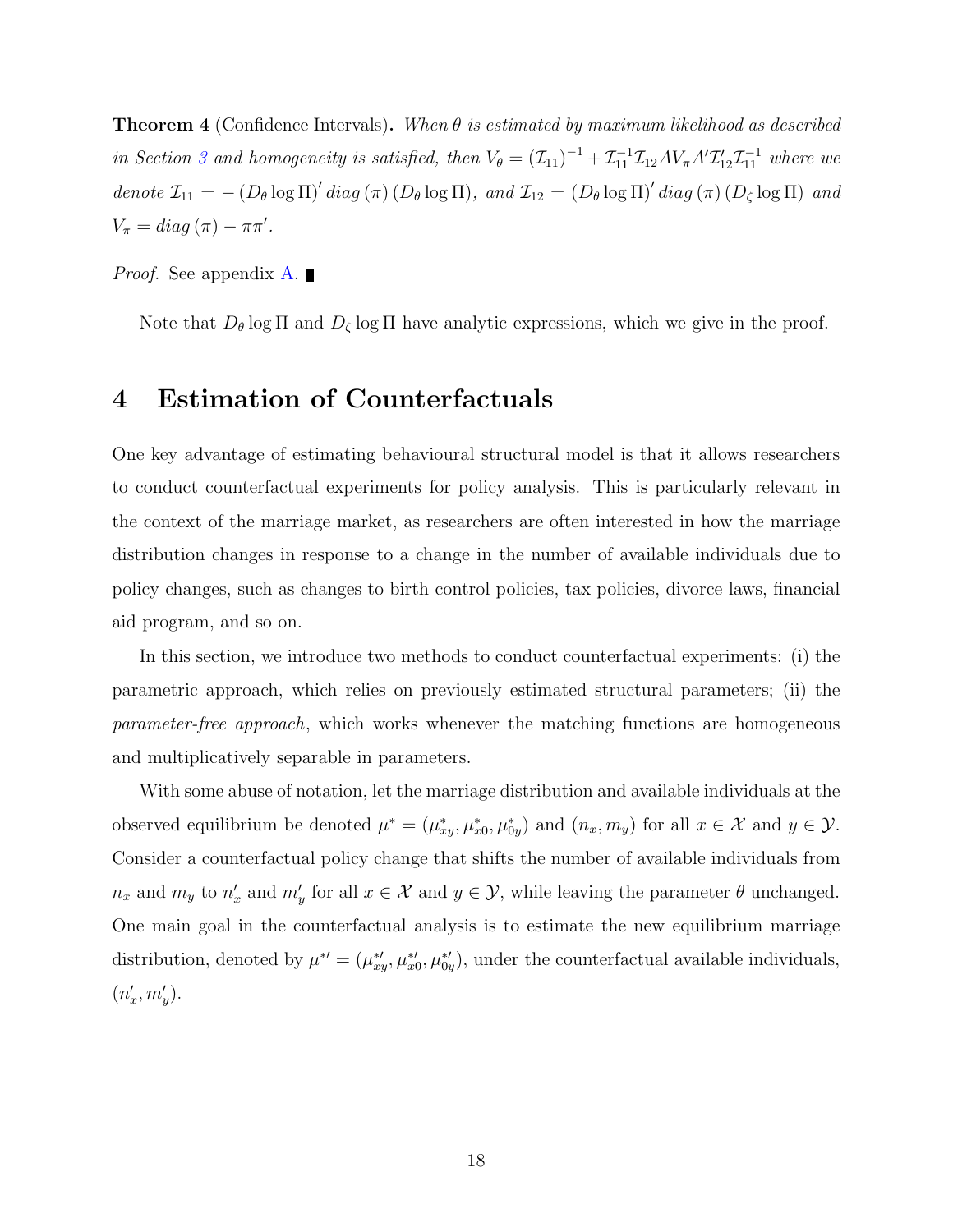# 4.1 The Parametric Approach

The parametric approach for the counterfactual analysis in the structural econometrics literature follows a two-step procedure: (i) estimate the parameters,  $\hat{\theta}$ , from the observed matches  $\mu^*$ , by using the proposed nested or MPEC approaches in Section [3](#page-11-0); (ii) compute the counterfactual equilibrium unmarrieds  $(\mu_{x0}^*, \mu_{0y}^*)$  under  $(n'_x, m'_y)$  by solving the system [\(16\)](#page-18-0) below and obtain the counterfactual equilibrium matches  $\mu_{xy}^{*\prime}$  using  $\mu_{xy}^{*\prime} = M_{xy}^{\hat{\theta}}(\mu_{x0}^{*\prime}, \mu_{0y}^{*\prime})$ .

<span id="page-18-0"></span>
$$
\begin{cases}\nn_x' = \mu_{x0} + \sum_{y \in \mathcal{Y}} M_{xy}^{\hat{\theta}}(\mu_{x0}, \mu_{0y}) \\
m_y' = \mu_{0y} + \sum_{x \in \mathcal{X}} M_{xy}^{\hat{\theta}}(\mu_{x0}, \mu_{0y})\n\end{cases} \tag{16}
$$

Note that the existence and uniqueness results in Section 2 ensure that there is a unique solution to the system [\(16\)](#page-18-0), and therefore, we have a unique prediction for the marriage distribution in the counterfactual case. The main advantage of the parametric approach is its generality. It applies to all matching function equilibrium models that satisfy the conditions given in Definition [1.](#page-6-1) However, as we see the simulation results in Online Appendix  $B.1$ , estimating the parameters  $\hat{\theta}$  using the nested and MPEC approaches involves solving the nonlinear system [\(16\)](#page-18-0) at each iteration. Moreover, the time for solving the nonlinear system [\(16\)](#page-18-0) and the number of iterations required increase with the market size. Therefore, the estimation procedure can be computationally intensive and thus very time consuming, in particular when the market size is getting large.

# <span id="page-18-2"></span>4.2 The Parameter-Free Approach

In this section, we propose an alternative new approach, what we call the *Parameter-Free* approach, to compute counterfactuals in the context of matching function equilibrium models defined by Definition [1.](#page-6-1) We show that although the parameter-free approach applies only to a subset of models in which the associated matching functions take the multiplicative homogeneous form, it has a computational advantage as it only requires solving the system [\(2\)](#page-6-0) once. We begin by making two more restrictions on the matching functions:

<span id="page-18-1"></span>Assumption 2. The matching function is multiplicatively separable in parameters with the form  $M_{xy}^{\theta}(\mu_{x0}, \mu_{0y}) = f(\theta)g(\mu_{x0}, \mu_{0y}).$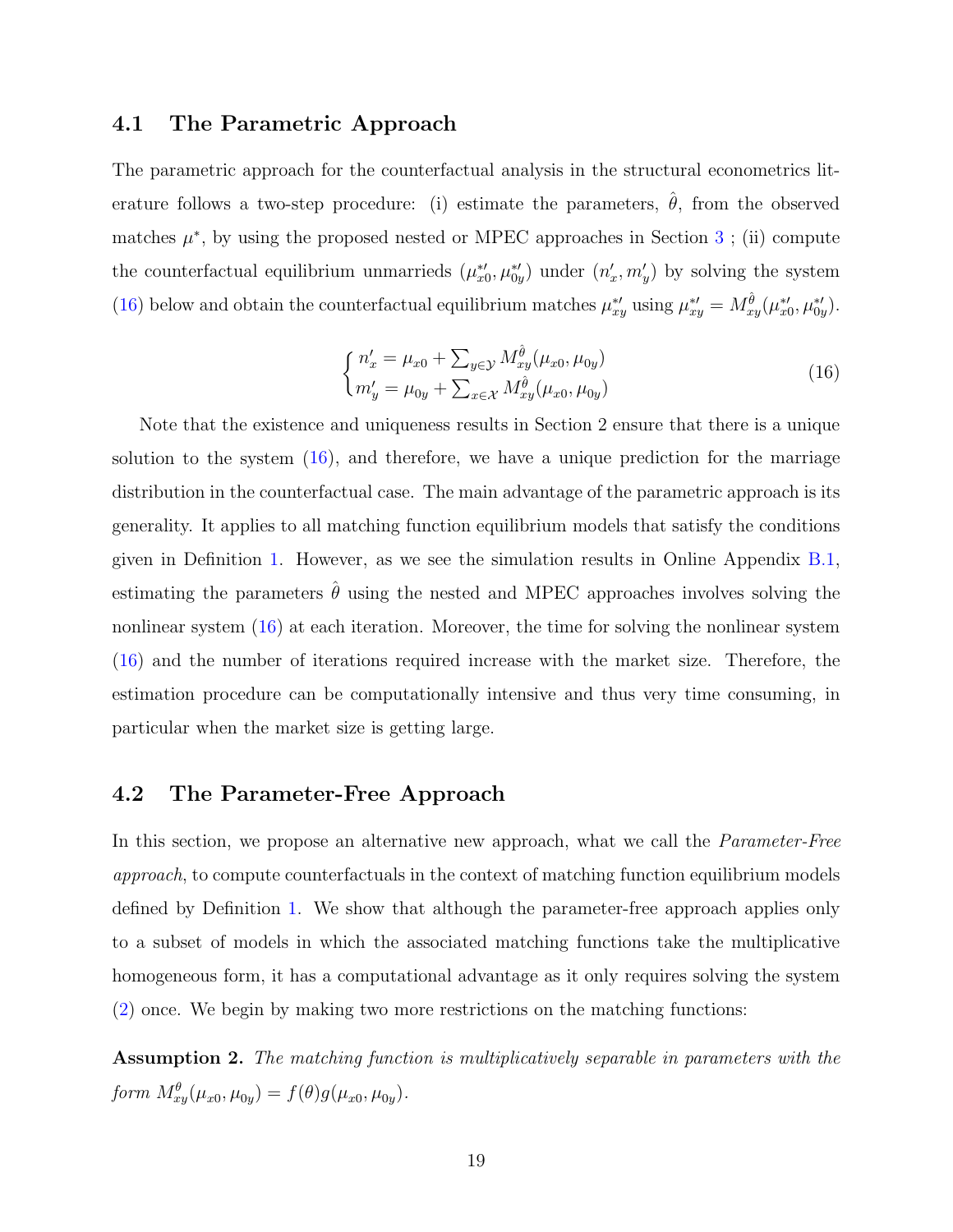<span id="page-19-0"></span>**Assumption 3.** The matching function  $M_{xy}^{\theta}(\mu_{x0}, \mu_{0y})$  is a homogeneous function in  $(\mu_{x0}, \mu_{0y})$ .

Assumption [2](#page-18-1) restricts the matching function to be multiplicatively separable in parameters, while Assumption [3](#page-19-0) further restricts the matching function to be a homogeneous function. The two assumptions seems to be restrictive, but it is easy to check that most examples in Section [2.2](#page-47-0) satisfy these assumptions.

Our parameter-free approach uses the ratio of the marriage distribution at the counterfactual equilibrium relative to that at the observed equilibrium. In particular, it consists of two steps. In the first step, by Assumptions [2](#page-18-1) and [3,](#page-19-0) we show that the ratio of the matching function  $M_{xy}^{\theta}(\mu_{x0}, \mu_{0y})$  evaluated at the counterfactual equilibrium relative to the observed equilibrium is free of model parameters. In the second step, we substitute this ratio of matches into the system [\(2\)](#page-6-0) to generate a system in terms of ratios of unmarrieds at the counterfactual equilibrium relative to the observed equilibrium. This new system of equations in terms of ratios of unmarrieds at the two equilibria is also free of model parameters. We show that this new system has a unique solution in terms of the ratio of unmarrieds. We subsequently use this equilibrium ratio of unmarrieds to calculate the changes in the matching distributions between the observed and counterfactual equilibria. We now formally present these two steps.

Let us introduce the notation  $\tilde{z} = z'/z$ , which for any variable z denotes the ratio of the counterfactual equilibrium quantities to the observed quantities. Consider taking the ratio of matching function,  $\mu_{xy} = M_{xy}^{\theta}(\mu_{x0}, \mu_{0y})$ , evaluated at  $(\mu_{x0}^{*\prime}, \mu_{0y}^{*\prime})$  under the counterfactual equilibrium and  $(\mu_{x0}^*, \mu_{0y}^*)$  under the observed equilibrium, which yields

<span id="page-19-1"></span>
$$
\tilde{\mu}_{xy} = \frac{\mu_{xy}^{*}}{\mu_{xy}^{*}} = \frac{M_{xy}^{\theta}(\mu_{x0}^{*}, \mu_{0y}^{*})}{M_{xy}^{\theta}(\mu_{x0}^{*}, \mu_{0y}^{*})} = \frac{g(\mu_{x0}^{*}, \mu_{0y}^{*})}{g(\mu_{x0}^{*}, \mu_{0y}^{*})} = g(\tilde{\mu}_{x0}, \tilde{\mu}_{0y}),
$$
\n(17)

where the third equality is derived from Assumption [2](#page-18-1) and the fourth equality is from the homogenous Assumption [3.](#page-19-0)

We next introduce  $\tilde{\mu}_{xy}$  into the system [\(2\)](#page-6-0) by expressing them in terms of ratios of counterfactual quantities relative to observed quantities,  $(\tilde{\mu}_{xy}, \tilde{\mu}_{x0}, \tilde{\mu}_{0y}, \tilde{n}_x, \tilde{m}_y)$ . Recall the system [\(2\)](#page-6-0), i.e  $n_x = \mu_{x0} + \sum_{y \in \mathcal{Y}} M_{xy}^{\theta}(\mu_{x0}, \mu_{0y})$  and  $m_y = \mu_{0y} + \sum_{x \in \mathcal{X}} M_{xy}^{\theta}(\mu_{x0}, \mu_{0y})$ . Evaluating the system at the quantities under both counterfactual and observed equilibria, dividing them,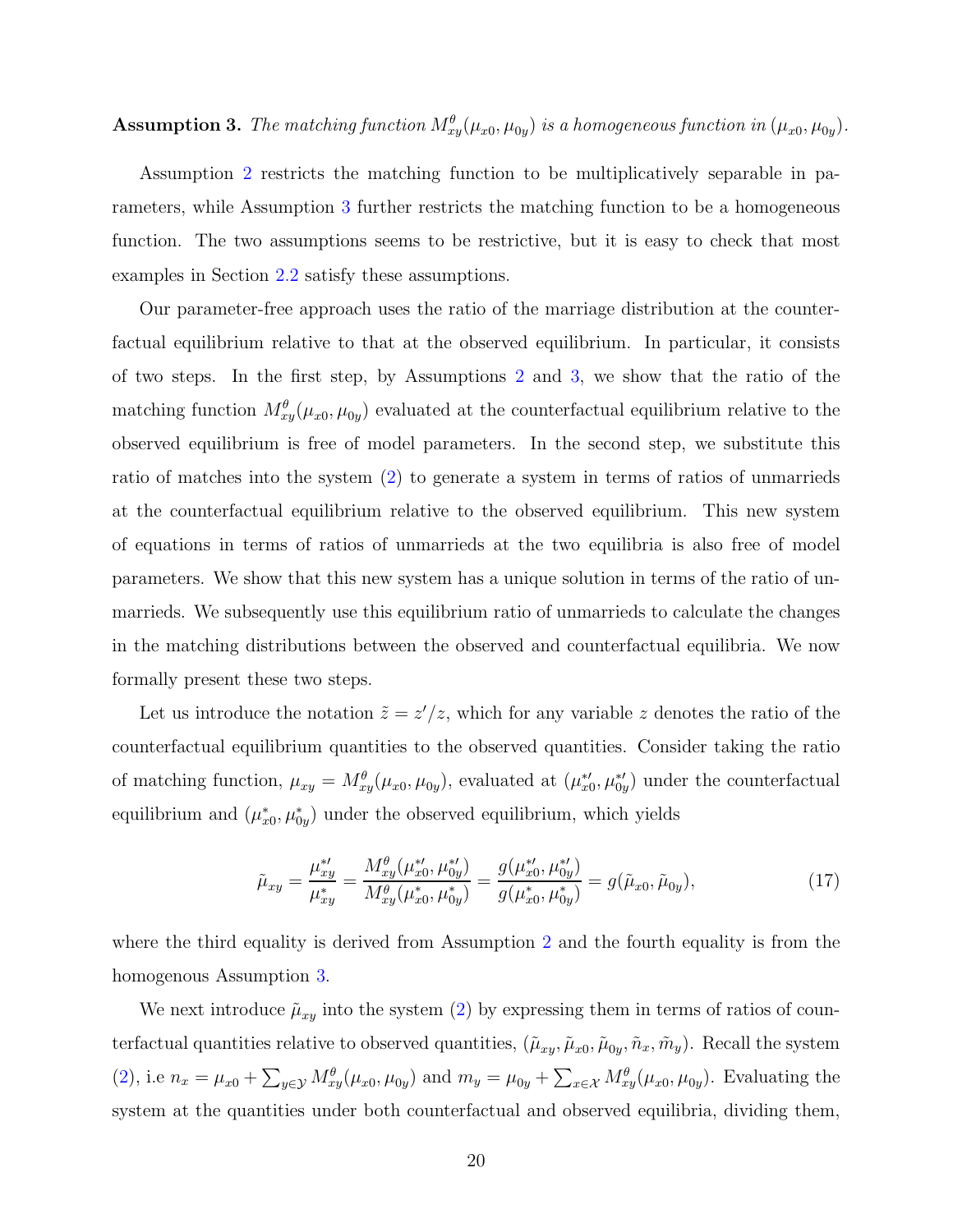and substituting [\(17\)](#page-19-1) into it, we obtain

<span id="page-20-0"></span>
$$
\begin{cases}\n\tilde{n}_x = p_{x0}\tilde{\mu}_{x0} + \sum_{y \in \mathcal{Y}} p_{xy} \cdot g(\tilde{\mu}_{x0}, \tilde{\mu}_{0y}) \\
\tilde{m}_y = q_{0y}\tilde{\mu}_{0y} + \sum_{x \in \mathcal{X}} q_{xy} \cdot g(\tilde{\mu}_{x0}, \tilde{\mu}_{0y})\n\end{cases}
$$
\n(18)

where the parameters  $p_{x0} = \mu_{x0}^*/n_x$  and  $p_{xy} = \mu_{xy}^*/n_x$  are the observed equilibrium probabilities that men of type  $x$  remain single and marry with type a woman of type  $y$ , respectively. Similarly,  $q_{0y} = \mu_{0y}^*/m_y$  and  $q_{xy} = \mu_{xy}^*/m_y$  are the probabilities that type y women remain single and marry type  $x$  men, respectively. This new system of equations is free of the parameters  $\theta$ . This system has  $|\mathcal{X}| + |\mathcal{Y}|$  number of nonlinear equations with  $|\mathcal{X}| + |\mathcal{Y}|$  unknowns  $(\tilde{\mu}_{x0}, \tilde{\mu}_{0y})$ . If there exists a unique solution for  $(\tilde{\mu}_{x0}, \tilde{\mu}_{0y})$  in the new system  $(18)$ , we can then obtain  $(\tilde{\mu}_{x0}, \tilde{\mu}_{0y})$  by solving the system only once. Using the obtained  $(\tilde{\mu}_{x0}, \tilde{\mu}_{0y})$ , the new counterfactual equilibrium quantities,  $(\mu_{x0}^*, \mu_{0y}^*, \mu_{xy}^*)$  can be computed accordingly from the definition,  $\tilde{z} \equiv z'/z$ , and equation [\(17\)](#page-19-1).

The final issue left for our approach to work is to show that the system [\(18\)](#page-20-0) has a unique solution in  $(\tilde{\mu}_{x0}, \tilde{\mu}_{0y})$ . Indeed, we show that under Assumptions [1](#page-10-1), [2,](#page-18-1) and [3,](#page-19-0) there exist a unique solution in  $(\tilde{\mu}_{x0}, \tilde{\mu}_{0y})$  for the system [\(2\)](#page-6-0). This result is formally stated in Theorem [5.](#page-20-1)

<span id="page-20-1"></span>**Theorem 5.** Under Assumptions [1,](#page-10-1) [2,](#page-18-1) and [3,](#page-19-0) there exists a unique solution of the system [\(18\)](#page-20-0) with unknowns  $(\tilde{\mu}_{x0}, \tilde{\mu}_{0y})$  for all  $x \in \mathcal{X}$  and  $y \in \mathcal{Y}$ .

#### *Proof.* See Appendix [A.](#page-37-4)

The proof of existence relies on a revised procedure based on Algorithm [1,](#page-11-1) while the proof of uniqueness similarly relies on Berry, Gandhi, and Haile [\(2013](#page-34-9)).

The estimation procedure of our parameter-free approach works as follows: (i) compute the changes  $(\tilde{n}_x, \tilde{m}_y)$ , and the probabilities  $(p_{x0}, p_{xy})$  and  $(q_{x0}, q_{xy})$ , and then obtain  $\tilde{\mu}_{xy}$  using  $(17)$ ; (ii) compute the changes in unmarrieds  $(\tilde{\mu}_{x0}, \tilde{\mu}_{0y})$  by solving [\(18\)](#page-20-0), and then compute  $(\mu_{x0}^{\ast\prime}, \mu_{0y}^{\ast\prime}, \mu_{xy}^{\ast\prime})$  accordingly.

Our approach highlights a previously undocumented new property in the matching literature, that ratios in the equilibrium numbers of unmarried men and women can be inferred from the observed matching equilibrium by using the system [\(18\)](#page-20-0), which themselves are free of the model parameters for some class of matching models. The first paper that proposed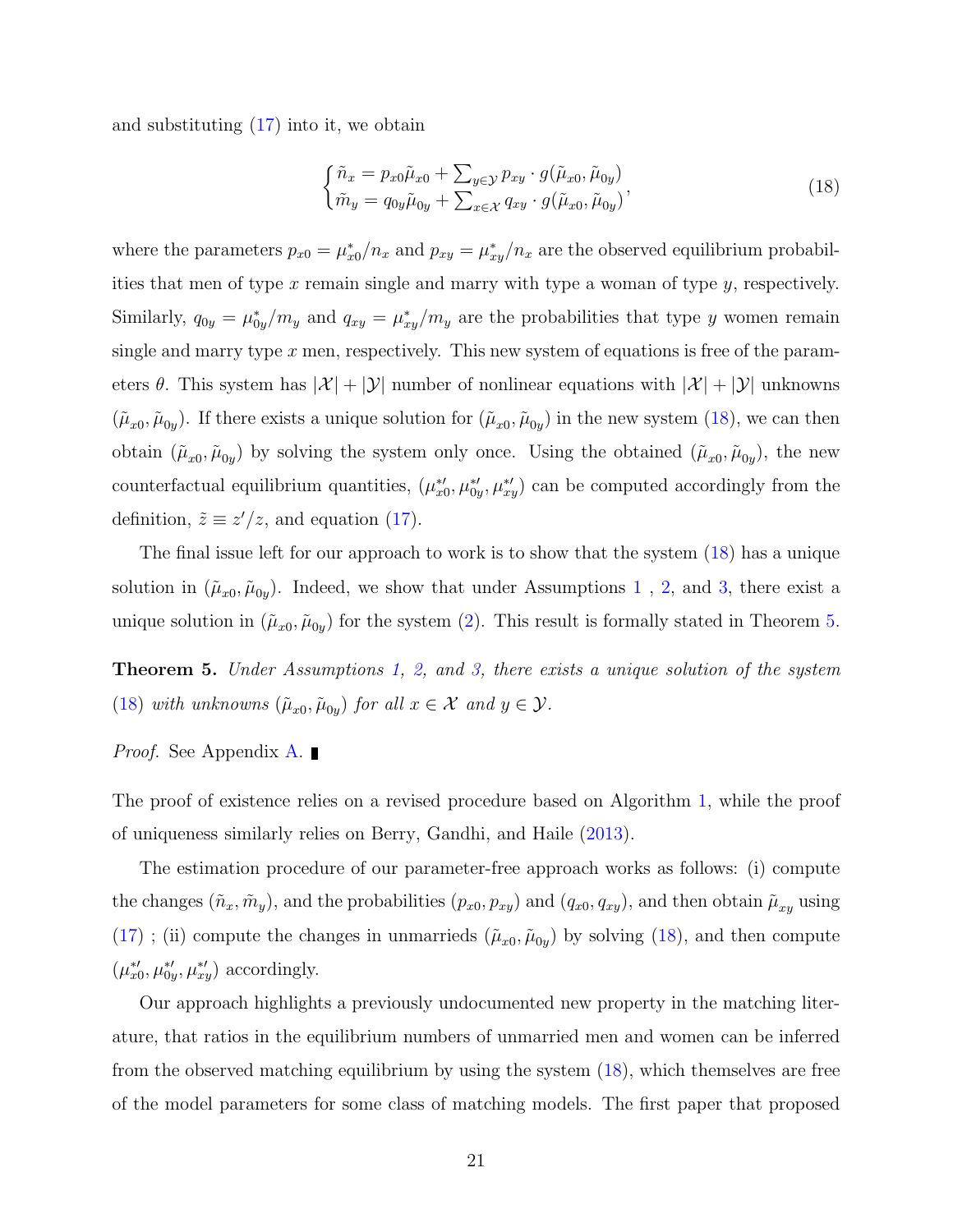this 'hat' approach is Eaton, Dekle, and Kortum [\(2007](#page-35-10)). While this approach is quite commonly used in the trade literature, it does not typically generate a transformed model that is free of structural parameters. Unlike our case here, parameters such as the elasticity of substitution typically remain in the 'hat' model and these parameters need to be calibrated or estimated.

Note that comparing to the parametric approach, the parameter-free approach has an advantage in terms of computational time as it does not require the estimation of model parameters. However, it is also worth noting that the parameter-free approach only applies to models whose associated matching functions are homogeneous and multiplicatively separable in parameters. It seems that the two assumptions are restrictive, but most matching in examples of Section [2.2](#page-47-0) satisfy these two assumptions and our parameter-free approach applies to the models. For example, it is trivial to show that matching functions in the TU models of CS, NTU models of Menzel, and BLP models are homogeneous and multiplicatively separable in parameters.

# <span id="page-21-0"></span>5 Empirical Application - The 1982 Elimination of the Social Security Student Benefit Program

The goal in this section is to investigate how the elimination of the Social Security Student Benefit Program in 1982 has affected the 1987/88 age-education marriage distributions in the United States. We do so by employing the CS matching model and the proposed parametric and parameter-free approaches to counterfactual analysis.

## 5.1 The background

Under the 1939 Amendments to the Social Security Act, the children of deceased, disabled, and retired Social Security beneficiaries could receive Social Security payments until they reach the age of eighteen. In 1965, these payments were extended to persons up to twenty two years of age still enrolled as full-time college students. The Social Security student benefits were paid to eligible college students as monthly lump sums. The benefits were extremely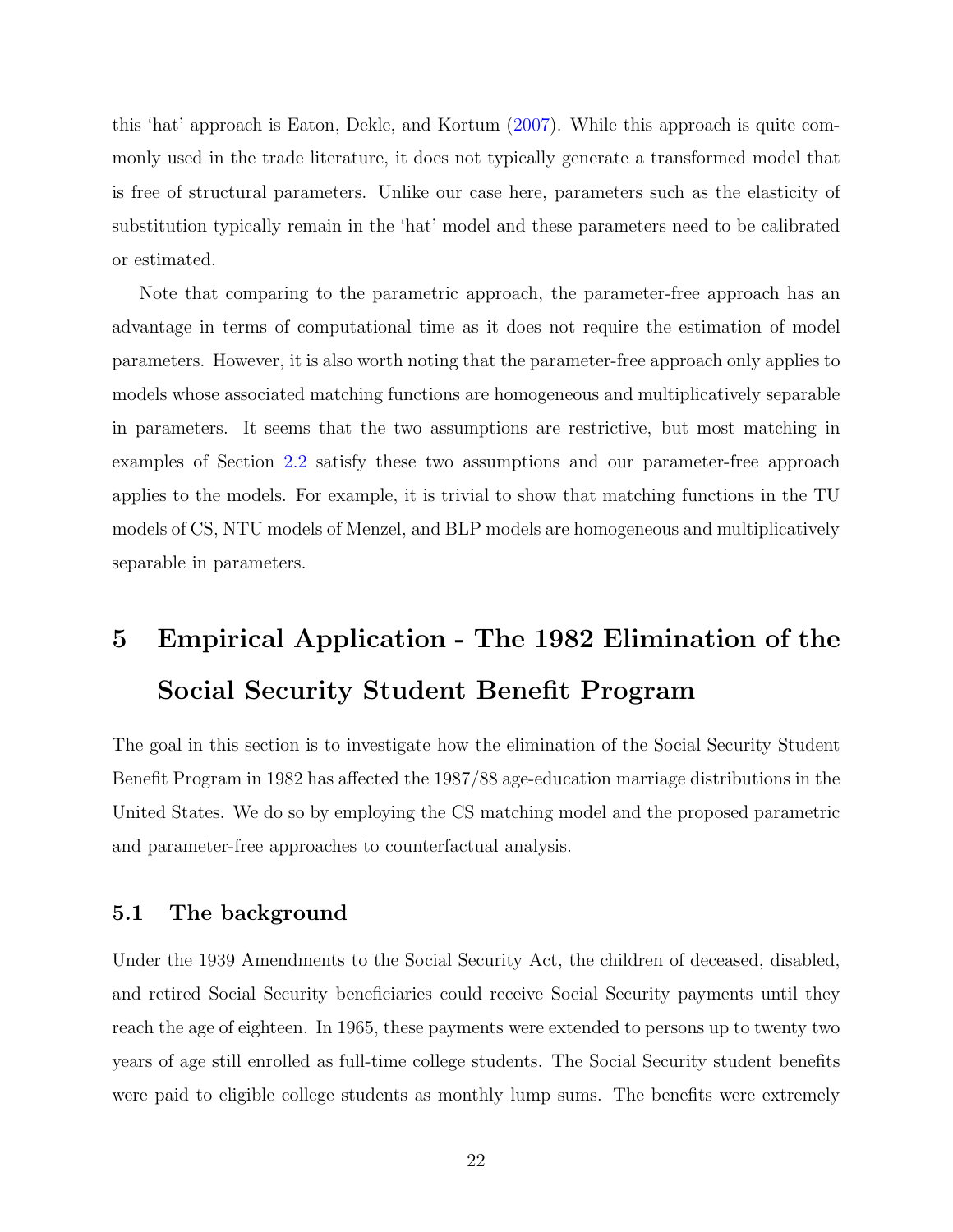<span id="page-22-0"></span>

Figure 1: Number of beneficiaries and average monthly benefits payment

Panel (a): Number of social security beneficiaries and college student beneficiaries; Panel (b): Average monthly benefit payment. Source: Social Security Administration (SSA) Research Note #11.

generous, especially considering the cost of public four-year colleges and universities at that time.<sup>9</sup> In the peak year of 1977, there were about 900,000 benefit recipients. In the peak pay-out year of 1981, about \$2.4 billion were paid as student benefits.<sup>10</sup>

In 1981, Congress voted to eliminate the Social Security Student Benefits Program from 1982 onwards.<sup>11</sup> Since then, the number of student benefit recipients and the program spending dropped dramatically. As shown in Figure [1a,](#page-22-0) the number of student beneficiaries dropped from around 760, 000 in 1981 to 84, 000 recipients in 1986. The number of college student beneficiaries is estimated to have dropped from about 600, 000 to 66, 000 recipients in 1986.<sup>12</sup> The amount paid to eligible students was reduced immediately after the elimination of the program in 1981 (see Figure [1b\)](#page-22-0). The average monthly payment fell substantially from about \$196 million in 1981 to \$26 million in 1986.

Except for the introduction of the Pell Grant program in the early 1970's and the various

<sup>9</sup>The average annual benefit in 1980 paid to a child of deceased parent was \$6, 700 while the average tuition and fees for public four-year colleges and universities was \$1, 900.

<sup>&</sup>lt;sup>10</sup>These statistics are obtained from "Research Note  $\#11$ : The History of Social Security Student Benefits published by the Historian's Office".

<sup>&</sup>lt;sup>11</sup> According to the 'Social Security Administration Research Note  $\#11$ ', "Benefits paid to post-secondary students ages 18-21 are to be phased-out; The phase-out is to be completed by April 1985; Benefits to elementary and/or secondary school students older than 18, are to end in August 1982."

<sup>&</sup>lt;sup>12</sup>We do not have access to annual share of college student beneficiaries. According to a 1977 Social Security Administration (SSA) survey, about 79% student beneficiaries are in post-secondary institutions.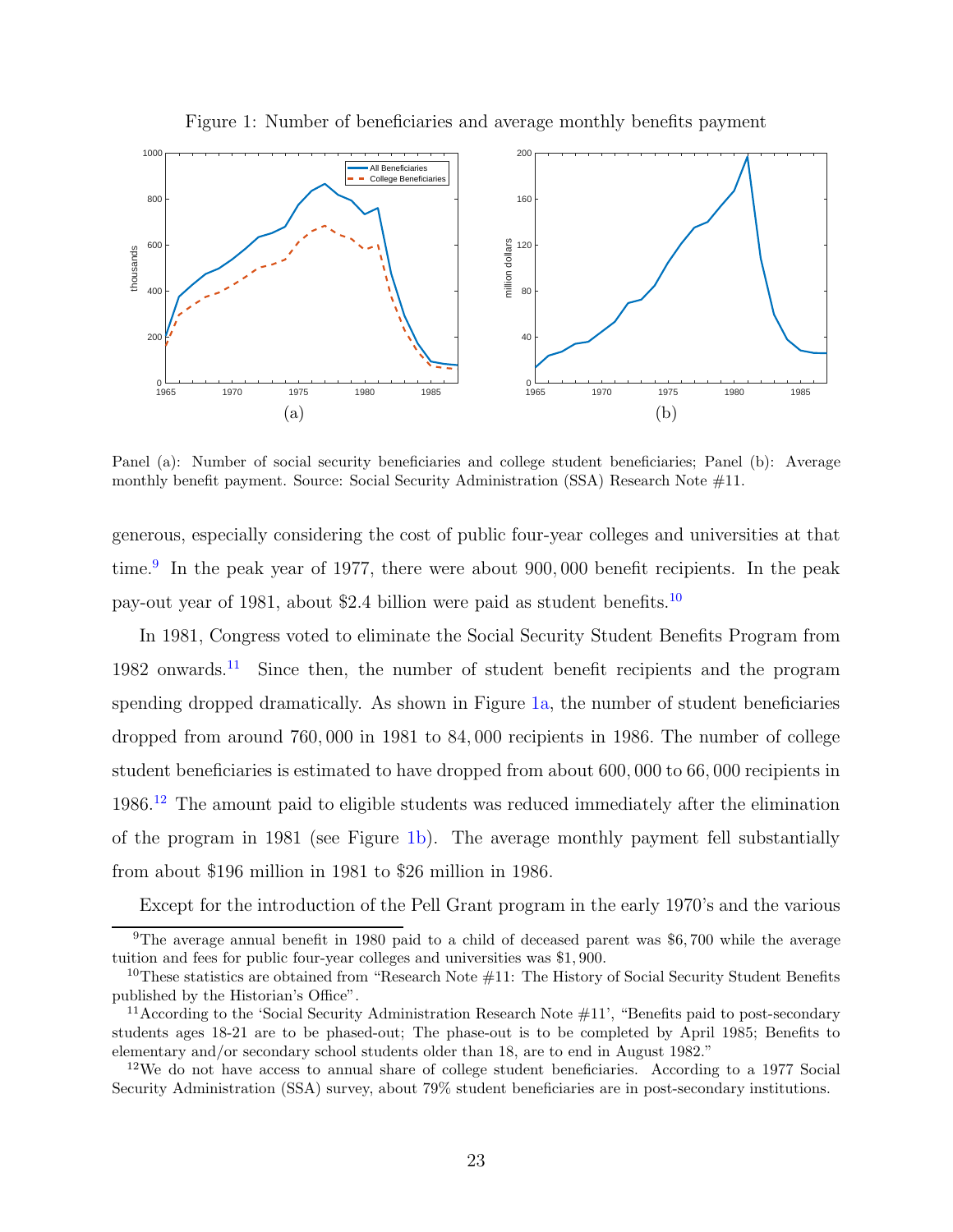G.I. Bills, the elimination of the Social Security Student Benefit program is the largest policy change in financial aid for college students. The impacts of various financial aid programs on students' college attendance and completion has been well studied in the literature.<sup>13</sup> For the Social Security Student Benefit program, Dynarski [\(2003\)](#page-35-4) found that the elimination of the program has had a large significant causal effect on students' college attendance and completion. It is well known that education is a primary attribute in the marriage market. The marriage matching distribution has important implications on fertility and population growth, labor-force participation of women, income inequality, etc (see e.g., Becker [\(1991\)](#page-34-10)). Our goal is to understand how the 1982 elimination of the Social Security Student Benefit program affects the marriage matching distribution through its impact on students' college attendance and completion.

# 5.2 The data

We attempt to answer this question by estimating the counterfactual marriage distribution in 1987/88 had the Social Security Student Benefit program not been eliminated and compare it with the observed 1987/88 marriage matching distribution using the CS model. Since the CS model is static, we need to choose a specific year for our analysis. The year 1987/88 is sufficiently far along after the policy change to allow those most affected by the policy to reach a marriageable age. The elimination of aid in 1982 would most likely affect the then and soon-to-be high school seniors. It will also affect those individuals attending college and those who were considering going to college in the near future.<sup>14</sup>

For this exercise, we require three data inputs:

i) the observed number of available single men and women by age and education as a result of the elimination of the financial aid program,  $(n_x, m_y)$ , for all  $x \in \mathcal{X}$  and  $y \in \mathcal{Y}$ ,

<sup>&</sup>lt;sup>13</sup>See e.g., Manski and Wise [\(1983\)](#page-36-10) and Kane [\(1994\)](#page-36-11) on Pell grant introduced in 1973, Reves [\(1997\)](#page-36-12) on the Middle Income Student Assistance Act, which eliminated the income cutoff for the Guaranteed Student Loan, and Angrist [\(1993\)](#page-34-11) on War II G.I. Bills, which provided a generous monthly stipend to veterans in college.

 $14$ The year 1988 also happens to be the last year for which we have access to educational attainment of newly weds. We also wanted to minimize the effect of other educational policy that came into effect towards the end of the 1980s that would have confounded our results, such as 'The Emergency Immigration Education Act' of 1984.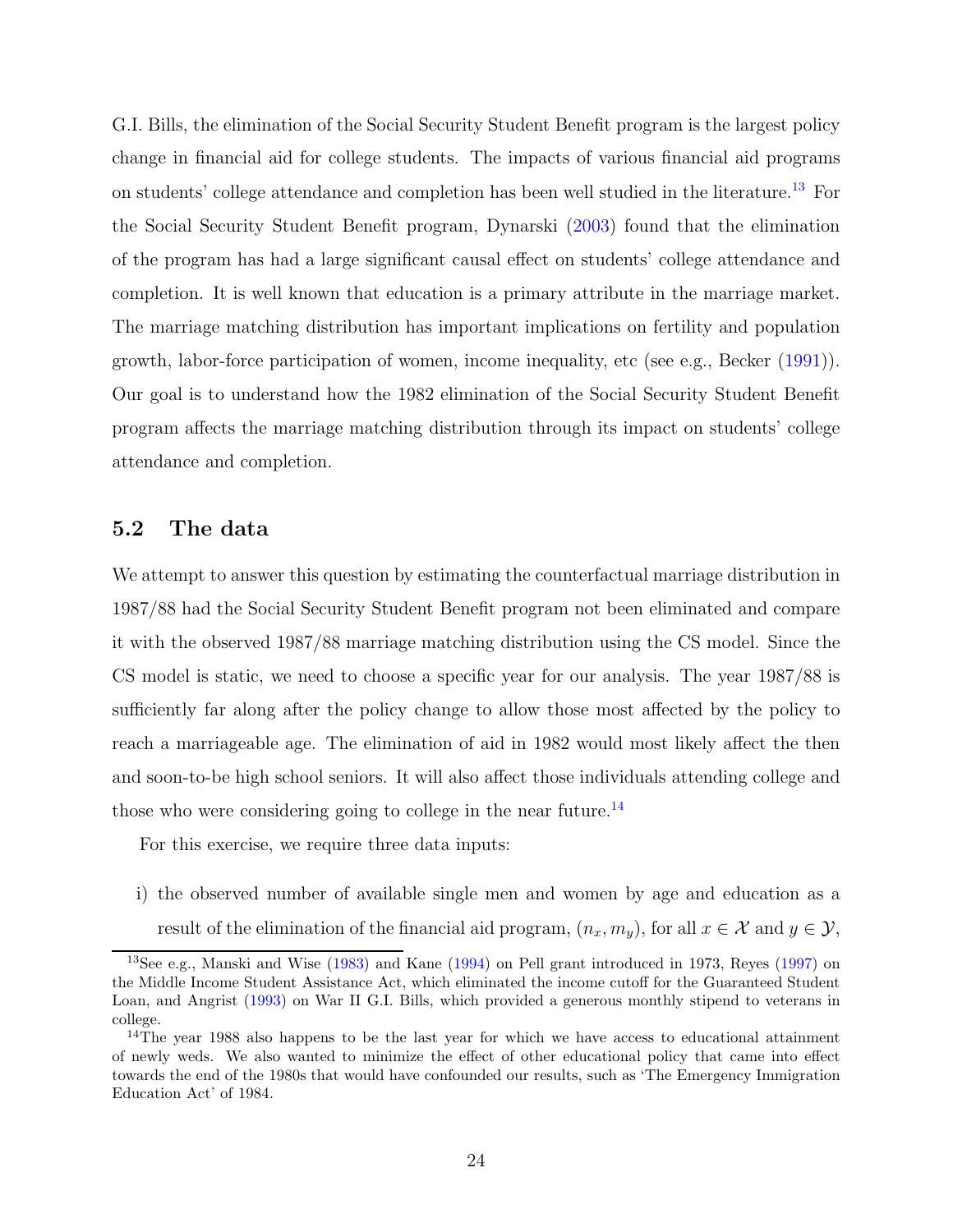- ii) the counterfactual number of available single men and women by age and education had the financial aid program not been eliminated,  $(n'_x, m'_y)$ , for all  $x \in \mathcal{X}$  and  $y \in \mathcal{Y}$ ,
- iii) the observed flow of new marriages by age and education as a result of the elimination of the financial aid program,  $\mu$ .

Using these inputs, our empirical framework allows us to construct the counterfactual marriage distribution,  $\mu'$ , i.e. the marriage distribution by age and education had the financial aid program not been eliminated in 1981.

Data on the flow of new marriages as a result of the financial aid program elimination (that is, item iii)) is constructed using the 1987/88 Vital Statistics marriage records obtained from the National Bureau of Economic Research data website.<sup>15</sup> Before 1989, the Vital Statistics tracks new marriages by educational attainment for  $22$  reporting states.<sup>16</sup> However, from 1989 onwards, information on educational attainment of newly weds are no longer recorded. Our analysis will focus on these 22 reporting states. We construct item i), the observed number of available single men and women as a result of the financial aid program elimination using the 1986 U.S. Current Population Survey (CPS) for these 22 reporting states. More details about the data construction can be found in Online Appendix [B.2.](#page-47-0)

|                          | Male       | Female     |
|--------------------------|------------|------------|
| High school or less (HS) | 8.79       | 10.41      |
|                          | $(63.3\%)$ | $(65.3\%)$ |
| College (Col)            | 4.24       | 4.72       |
|                          | $(30.5\%)$ | $(29.6\%)$ |
| Graduate school (GS)     | 0.86       | 0.80       |
|                          | $(6.2\%)$  | $(5.1\%)$  |
| Total                    | 13.88      | 15.94      |

<span id="page-24-0"></span>Table 1: Numbers of available single male and female in millions from the 1986 CPS for the 22 reporting states

Percentage of total in parenthesis

Individuals are differentiated by their age and educational attainment. We divide edu-

<sup>&</sup>lt;sup>15</sup>Like in CS, the flow of new marriages in constructed by taking a two year average of the new marriages in 1987 and 1988. This helps reduce the number of marriage pairs with zero new marriages.

<sup>&</sup>lt;sup>16</sup>These 22 states include California, Connecticut, Hawaii, Illinois, Kansas, Kentucky, Louisiana, Maine, Mississippi, Missouri, Montana, Nebraska, New Hampshire, New York, North Carolina, Rhode Island, Tennessee, Utah, Vermont, Virginia, Wisconsin and Wyoming.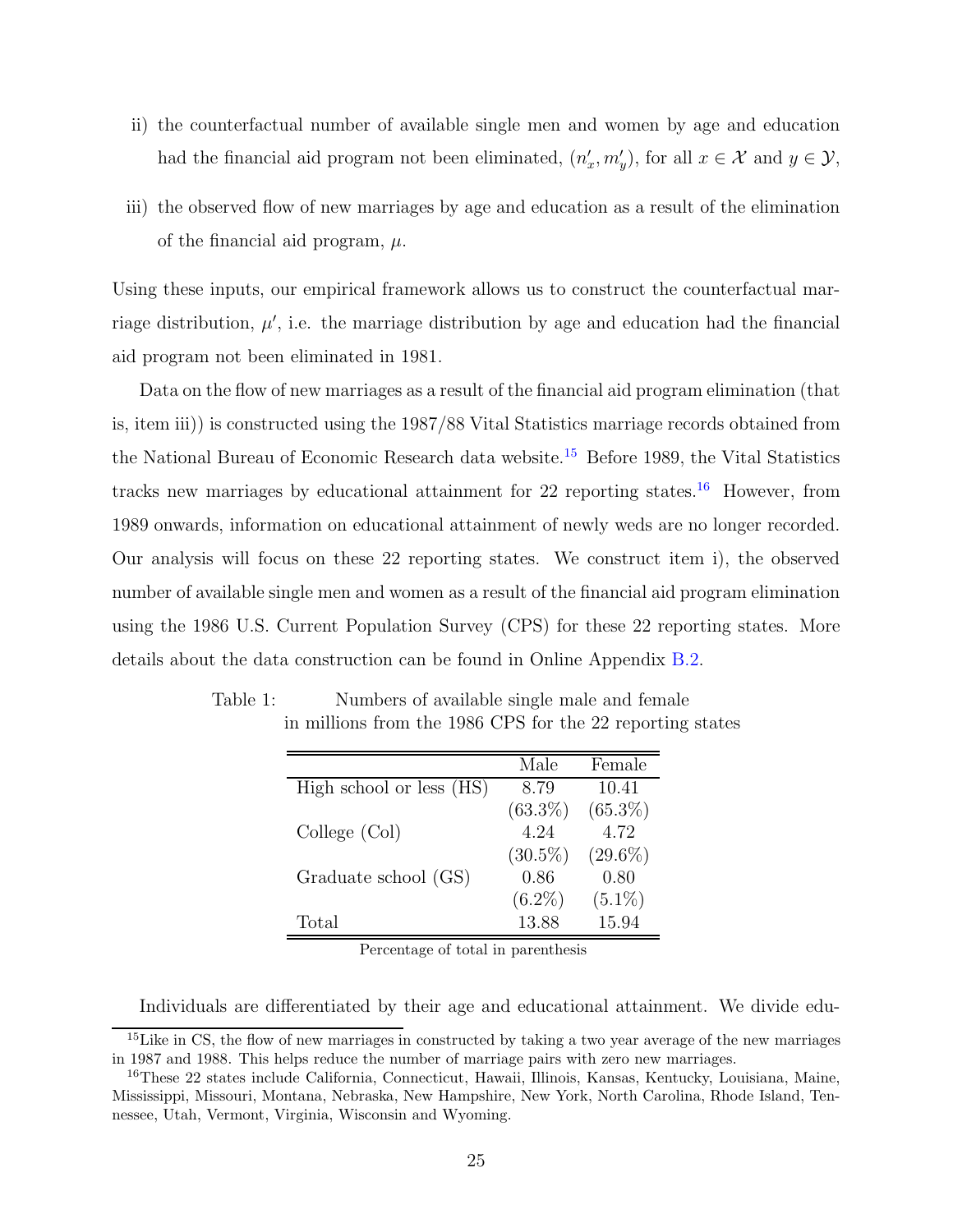cational attainment into three levels - high school diploma or less, some years of college or college degree, and graduate school. Where convenient, we will refer to these three groups with the abbreviation HS, Col and GS respectively. Table [1](#page-24-0) provides count statistics for our sample of single individuals by education in 1986. These are constructed by taking the average of unmarried individuals from the twelve CPS monthly surveys in 1986. There are around 16 million single women and around 14 million single men between the ages of 16 and 75 in our sample from the 22 reporting states. There are dramatically fewer single adults with Col and GS educational attainment compared to those with HS education. Around 63% of single men and 65% of single women has qualification up to a high school diploma. Only around 30% of single men and women have some years in a college or a college degree and only 6% of single men and 5% of single women have post-college qualification.

Table 2: Number of marriages by education in thousands from the 1987/88 Vital Statistics for the 22 reporting states

<span id="page-25-0"></span>

|      |                                     | Female |        |       |  |  |
|------|-------------------------------------|--------|--------|-------|--|--|
|      | High School College Graduate School |        |        |       |  |  |
|      | High School                         | 573.96 | 167.71 | 11.35 |  |  |
| Male | College                             | 153.47 | 303.81 | 34.10 |  |  |
|      | Graduate School                     | 14.40  | 53.21  | 40.39 |  |  |

Table [2](#page-25-0) tabulates the 1987/88 marriage distribution by education groups for the 22 reporting states. There is an average of 1.36 million marriages over this two year period. As evident from the table, there is strong assortative matching by education groups. With the exception of men with graduate school qualification, each of the remaining 5 groups of single men and women are most likely to marry a spouse with the same educational attainment. Men with graduate school qualification are more likely to marry college educated than graduate school educated women. This pattern does not hold for women with graduate school qualification.<sup>17</sup>

Our methodology also requires data on  $(n'_x, m'_y)$ , the supply of single men and women had the student benefit program not been eliminated (that is, item ii) above). Since this

<sup>&</sup>lt;sup>17</sup>With age ranging from 16 to 75 years and the 3 education groups, we have 180 types (or age-education combination) of both men and women. Since individuals who are younger than 23 years of age rarely completed graduate school education, we exclude individuals younger than 23 with graduate school qualification. This reduces the number of types from 180 to 173 for both men and women.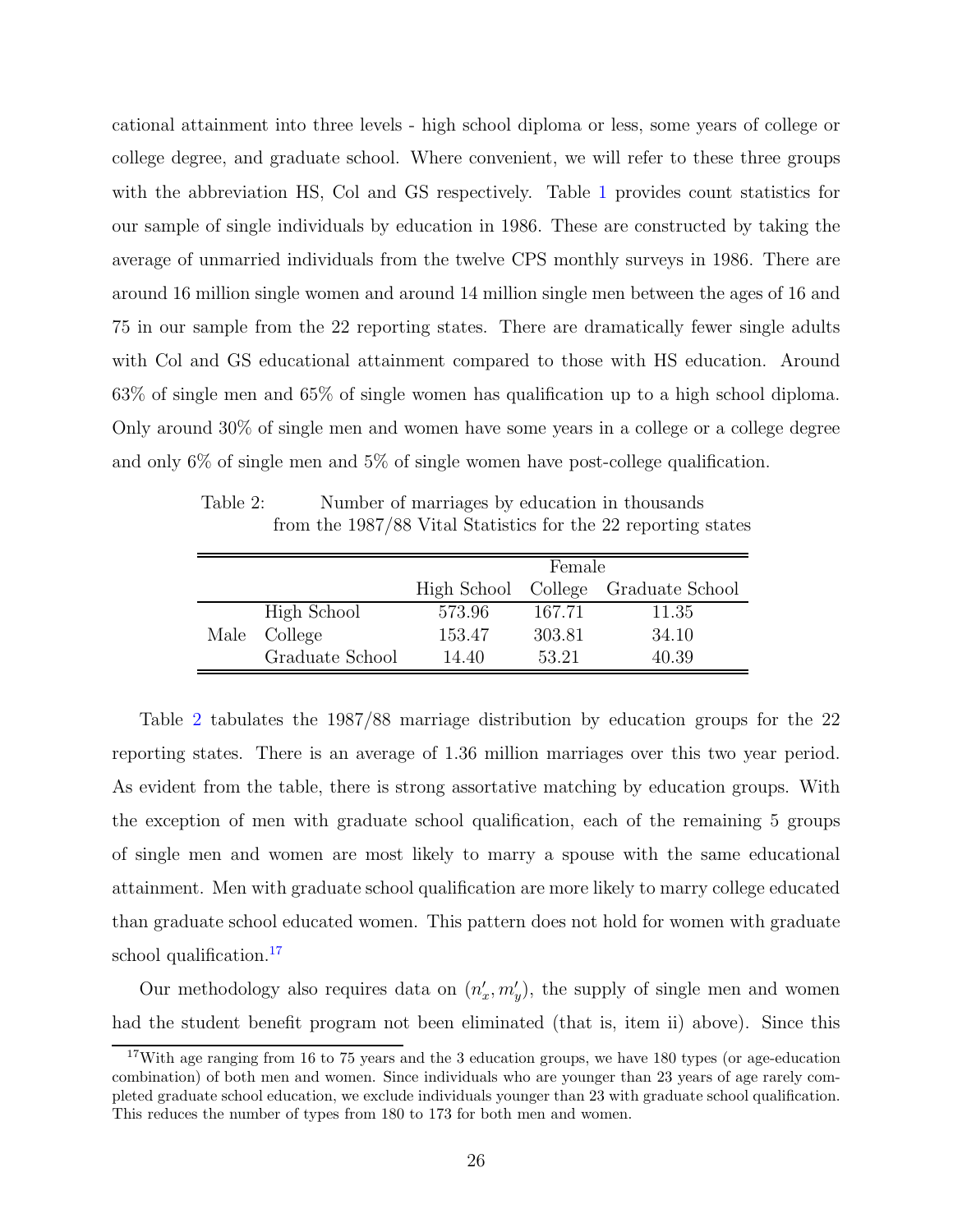counterfactual is unobserved to the econometrician, we use the estimates from Dynarski [\(2003\)](#page-35-4) to construct the counterfactual changes in available single men and women. Using data from the CPS, Dynarski [\(2003\)](#page-35-4) proxies the benefits eligibility by the death of a parent during the individual's childhood. The author employs the difference-in-differences framework to analyze the impact of the elimination of the Social Security Student Benefit program on the probability of college attendance and completion for students who were eligible to the program. Let the causal effect on college attendance and completion be denoted by  $\gamma$ and  $\delta$ , respectively. Dynarski [\(2003](#page-35-4)) finds that eliminating the financial aid program on average reduces the probability of attending college by about  $\hat{\gamma} = 24.3\%$  and the probability of completing any year of college by  $\hat{\delta} = 16.1\%$  for the eligible students.

<span id="page-26-0"></span>

| Table 3: Effect on single pool had the student benefit program not been eliminated. |  |  |  |  |  |  |  |  |  |
|-------------------------------------------------------------------------------------|--|--|--|--|--|--|--|--|--|
|-------------------------------------------------------------------------------------|--|--|--|--|--|--|--|--|--|

|    | Age in $82$ Age in $86$ | Aid Effects                                                                                         |
|----|-------------------------|-----------------------------------------------------------------------------------------------------|
| 14 | 18                      | $\rho_{18} \cdot \gamma$                                                                            |
| 15 | 19                      | $\rho_{18} \cdot \gamma + \rho_{19} \cdot \delta$                                                   |
| 16 | 20                      | $\rho_{18} \cdot \gamma + \rho_{19} \cdot \delta + \rho_{20} \cdot \delta$                          |
| 17 | 21                      | $\rho_{18} \cdot \gamma + \rho_{19} \cdot \delta + \rho_{20} \cdot \delta + \rho_{21} \cdot \delta$ |
| 18 | 22                      | $\rho_{18} \cdot \gamma + \rho_{19} \cdot \delta + \rho_{20} \cdot \delta + \rho_{21} \cdot \delta$ |
| 19 | 23                      | $\rho_{19} \cdot \delta + \rho_{20} \cdot \delta + \rho_{21} \cdot \delta$                          |
| 20 | 24                      | $\rho_{20} \cdot \delta + \rho_{21} \cdot \delta$                                                   |
| 21 | 25                      | $\rho_{21} \cdot \delta$                                                                            |

Since these estimates are for eligible students and we do not observe actual benefit recipients in our data, we need to also compute the fraction of the population who are eligible for these benefits. The program did not differentiate between male or female recipients. Hence, we construct the counterfactual numbers of available singles without distinguishing their gender. Using the similar approach as in Dynarski [\(2003](#page-35-4)), we proxy the proportion of age *i* benefit eligible individuals (males or females),  $\rho_i$ , by the fraction of age *i* individuals whose father are deceased, retired or disable in their cohort from the 1980 U.S. census. We assume that individuals (males or females) are in high school till they are 18 and that a college degree takes 4 years.

Consider now a counterfactual setting where the financial aid program had not been eliminated. Eighteen years old high school seniors in 1986 would have been fourteen years old high schoolers in 1982 when the program was eliminated. Our estimates suggest that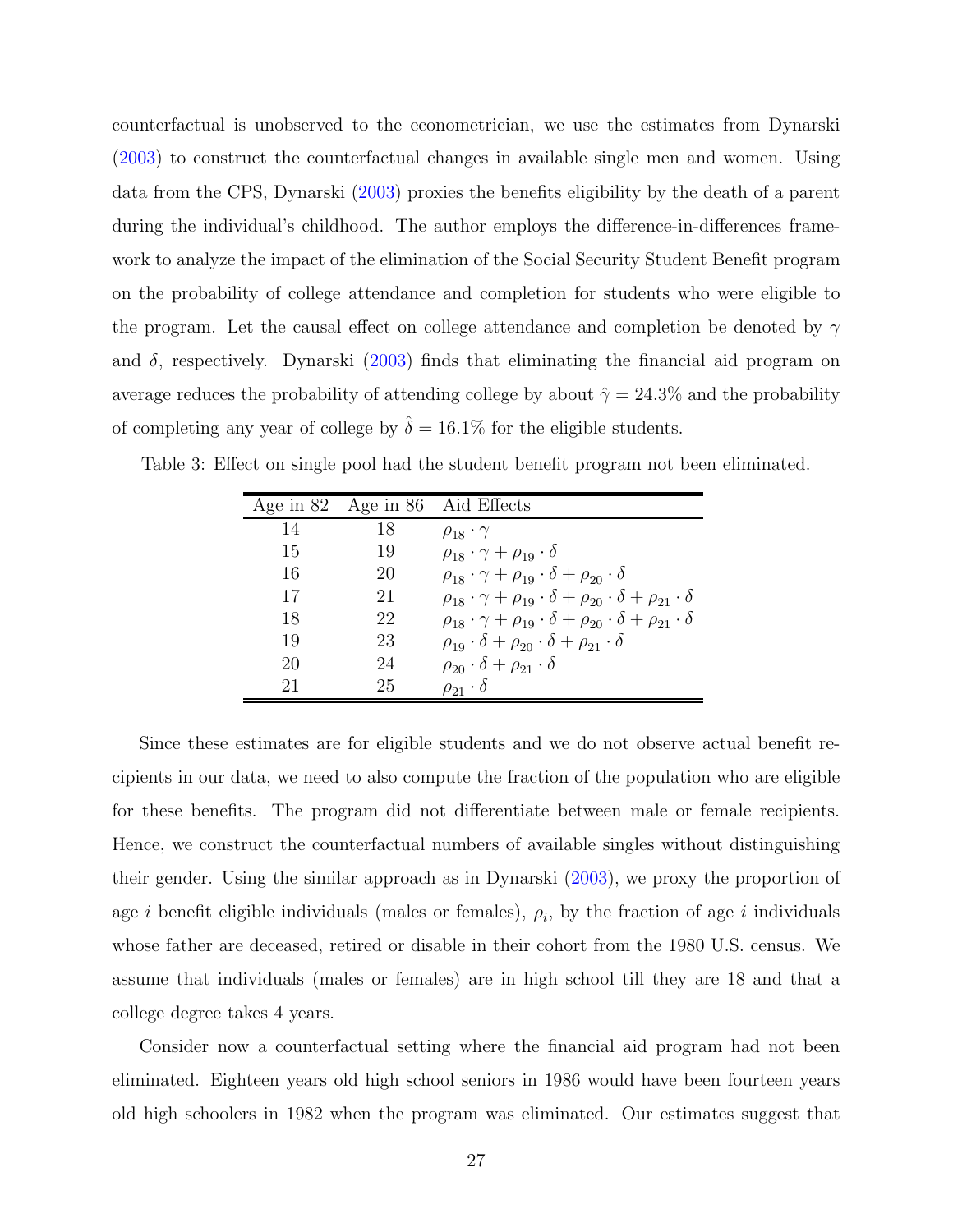an additional  $\rho_{18}$ γ proportion of high school graduates would have attended college had the program not been eliminated. As for nineteen year olds in 1986, a  $\rho_{18}\gamma$  fraction of these individuals would have attended college when they were eighteen years old and  $\rho_{19}\delta$  of them would not have dropped out of college that year. Hence, an additional  $(\rho_{18}\gamma + \rho_{19}\delta)$  of the nineteen years old high school graduates would have attended college in 1986. We repeat this calculation for individuals aged between eighteen and twenty five years old in our 1986 supply of single men and women. Table [3](#page-26-0) tabulates the calculations of changes to the population of single high school graduates by age in the counterfactual setting.

|                     |      | Male                              |            |
|---------------------|------|-----------------------------------|------------|
|                     |      | CPS in 1986 Counterfactual Policy | $%$ Change |
| High school or less | 2.52 | 2.36                              | $-6.12\%$  |
| College             | 1.23 | 1.39                              | 12.50%     |
|                     |      | Female                            |            |
|                     |      | CPS in 1986 Counterfactual Policy | % Change   |
| High school or less | 2.05 | 1.93                              | $-5.90\%$  |
| College             | 1.28 | 1.40                              | 9.47\%     |

<span id="page-27-0"></span>Table 4: Available number of single men and women between ages 18 and 22 (millions)

Table [4](#page-27-0) compares the observed number of single men and women between the ages of 18 and 22 with the counterfactuals computed using the procedure just outlined. While the estimated causal effect in Dynarski [\(2003\)](#page-35-4) was statistically significant on those eligible for the benefits, the overall effect of the program elimination on the number of single men and women remains modest due to the small fraction of eligible individuals in the population. Our calculation suggests that the number of college graduated men and women between the ages of 18 and 22 would have increased by approximately 136,000 and 121,000 respectively. This represents an increase of around 12.5% and 9.47% more college educated men and women aged between the ages of 18 and 22, respectively. Figure [4](#page-49-0) in Online Appendix [B.3](#page-49-1) shows the observed and counterfactual available single men and women by age between 16 and 22 in 1986.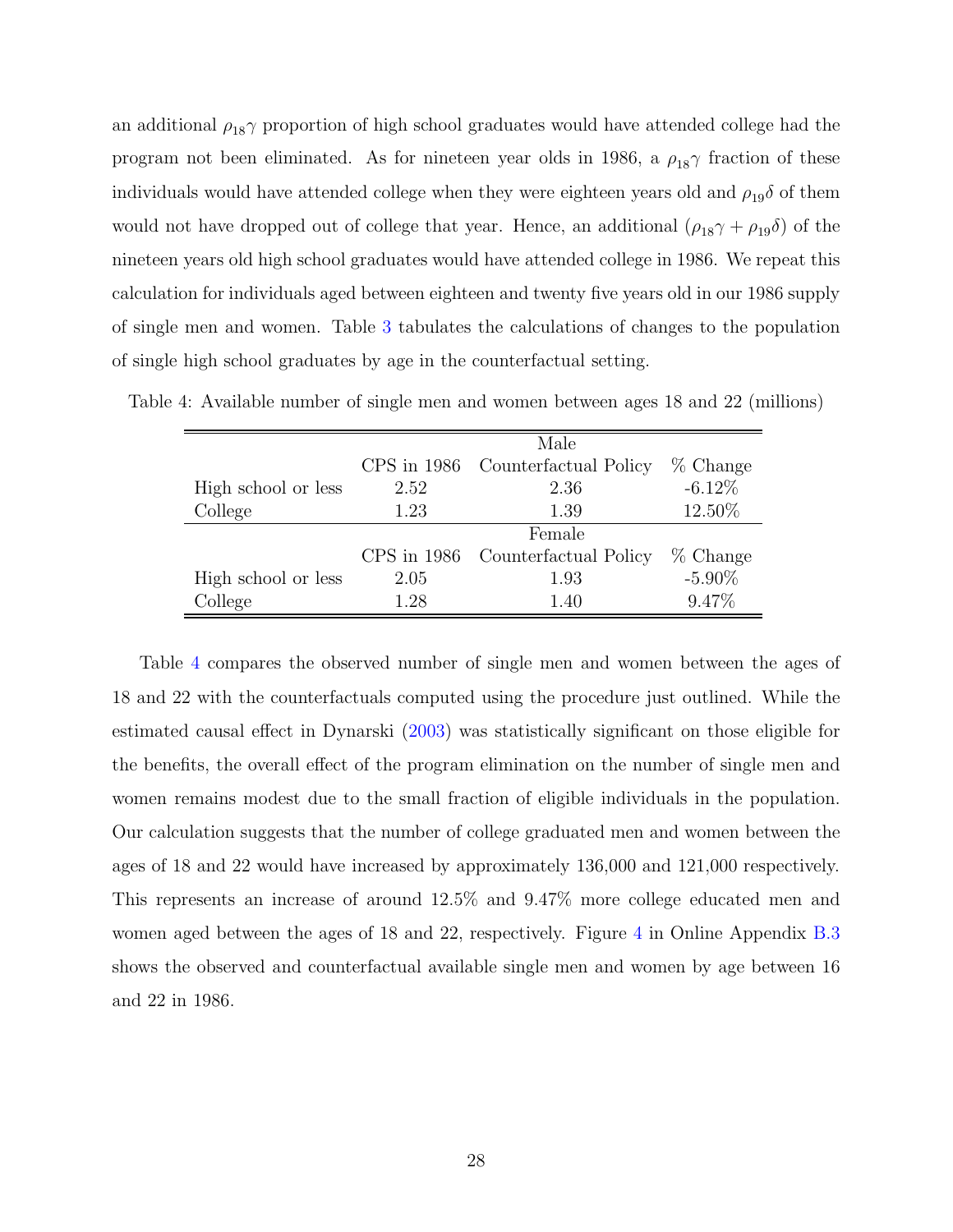# 5.3 Implementations and specifications

Using the above data, we now compare the following three approaches to counterfactual analysis.

- 1) The first approach is the parametric approach by using a nonparametric specification of the CS model. Following the nonparametric approach proposed in Choo and Siow  $(2006b)$ , we first nonparametrically estimate the joint surplus  $\Phi_{xy}$  in the matching function from the CS model. We then solve for the counterfactual unmarrieds  $(\mu'_{x0}, \mu'_{0y})$  by substituting the estimated joint surpluses into the system [\(16\)](#page-18-0), and calculate matches  $\mu'_{xy}$  from the matching function accordingly.
- 2) The second approach is the parametric approach by using a parametric specification of the CS model. We first use the nested maximum likelihood approach proposed in Section [3](#page-11-0) to estimate a parameterized version of the joint surpluses  $\Phi_{xy}$  in the CS model.<sup>18</sup> Once the joint surpluses has been estimated, we can solve for the counterfactual unmarrieds and matches similarly as in the first approach.

In this appoarch, we parametrize  $\Phi_{xy}$  as follows. Let the type of a man be defined as  $x = (x_a, x_e)$ , where  $x_a \in \{16, \dots, 75\}$  (we relabel it as  $x_a \in \{1, \dots, 60\}$ ) denotes the man's age and  $x_e \in \{hs, col, grad\}$  (we relabel it as  $x_e \in \{1, 2, 3\}$ ) denotes the man's education level. Similarly, we define the type of a woman as  $y = (y_a, y_e)$  with  $y_a$  the age of the woman relabelled as  $y_a \in \{1, \dots, 60\}$  and  $y_e$  her education relabelled as  $y_e \in \{1, 2, 3\}$ . Our parametric specification for  $\Phi_{xy}$  is given by,

$$
\Phi_{xy}^{\theta} = \theta_0 + \sum_{i=2}^{60} \theta_i^{ma} \mathbb{1}\{x_a = i\} + \sum_{j=2}^{3} \theta_j^{me} \mathbb{1}\{x_e = j\} + \sum_{i=2}^{60} \theta_i^{wa} \mathbb{1}\{y_a = i\} + \sum_{j=2}^{3} \theta_j^{we} \mathbb{1}\{y_e = j\} + \sum_{i=1}^{59} \theta_i^{mwa} \mathbb{1}\{|x_a - y_a| = i\} + \sum_{j=1}^{2} \theta_j^{mwe} \mathbb{1}\{|x_e - y_e| = j\},
$$
\n(19)

where the second and third terms capture the surplus from men's traits, the fourth and fifth terms capture the surplus from women's traits, and the sixth and seventh terms

<sup>&</sup>lt;sup>18</sup>We could also estimate the model using moment matching techniques. For a discussion on the use of maximum likelihood and moment matching techniques in matching models, see Galichon and Salanié [\(2020\)](#page-35-0).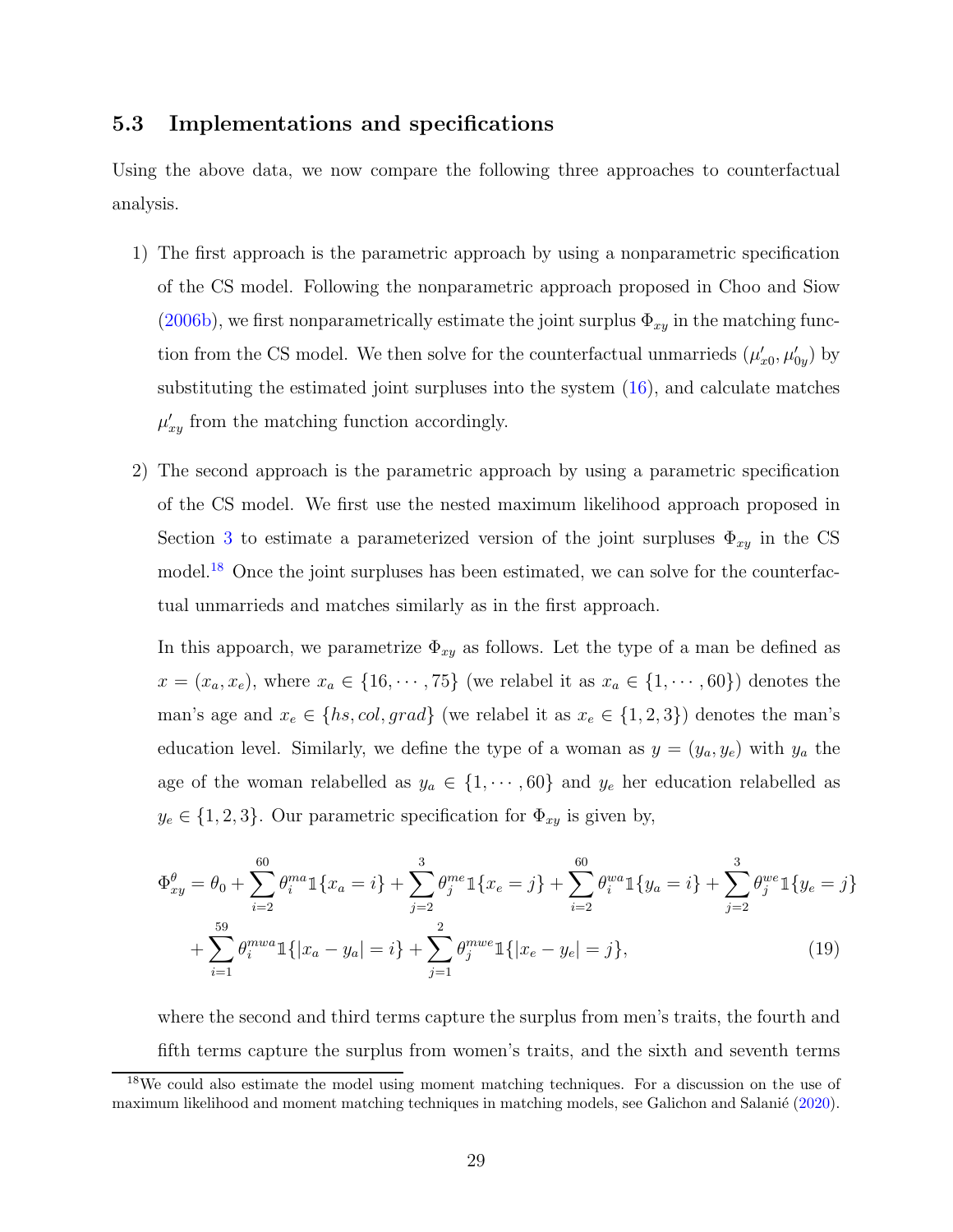capture the surplus from the interactions between the traits of men and women.<sup>19</sup> This specification requires us to estimate 184 parameters in  $\theta$ .

3) The third approach is the parameter-free approach presented in Section [4.2.](#page-18-2) The implementation follows the steps in Section [4.2](#page-18-2) closely. We first derive the changes of matches in terms of changes in unmarrieds using the matching function in CS,  $\tilde{\mu}_{xy} = \sqrt{\tilde{\mu}_{x0}\tilde{\mu}_{0y}}$ . We then solve for  $(\tilde{\mu}_{x0}, \tilde{\mu}_{0y})$  by substituting  $\tilde{\mu}_{xy}$  into the system [\(18\)](#page-20-0), and then calculate  $\tilde{\mu}_{xy}$  and the counterfactual matches,  $\mu'_{x0}, \mu'_{xy}, \mu'_{xy}$ , accordingly.

Among the three approaches, the two parametric approaches (1) and (2) require the estimation of the joint surpluses of each match type while the parameter-free approach does not. Moreover, while the steps of the parametric approach (1) and the parameter-free approach (3) differ, it is worth highlighting that the counterfactual distributions estimated from both procedures are identical. The transformation of the matching equilibrium model in the parameter-free approach allows us to by-pass the estimation of the non-parametric joint marital surplus. Hence, we will focus our attention on the joint matching surpluses, and counterfactual marriage distributions estimated using the nonparametric (approach (1)) and parametric (approach (2)) marriage surplus specifications.

# 5.4 The estimated joint surpluses

We report and compare the joint surpluses estimated from both approaches (1) and (2). In Figure [2,](#page-30-0) we focus on the joint surplus estimates for high school men matched with women with different education levels<sup>20</sup>. The subfigures in the first row display the estimated joint surpluses for high school men at three different ages using the nonparametric specification, while the subfigures in the second row graph the corresponding estimates coming from the parametric specification. These figures show two main features of the estimated joint surpluses of high school men: (1) the joint surplus estimates exhibit strong assortativeness in education and age under both the nonparametric and parametric specifications. The couples

<sup>&</sup>lt;sup>19</sup>For instance, the joint surplus for a match with man's traits  $x = (x_a = 6, x_e = 2)$  and woman's trait  $y = (y_a = 8, y_e = 3)$  is given by  $\Phi_{xy}(\theta) = \theta_0 + \theta_6^{ma} + \theta_2^{me} + \theta_8^{wa} + \theta_3^{we} + \theta_2^{mwa} + \theta_1^{mwe}$ .

<sup>&</sup>lt;sup>20</sup>The features of the joint surplus estimates for college and graduate men are similar, and can be found in Figures [5](#page-50-0) and [6](#page-50-1) in Online Appendix [B.3.](#page-49-1)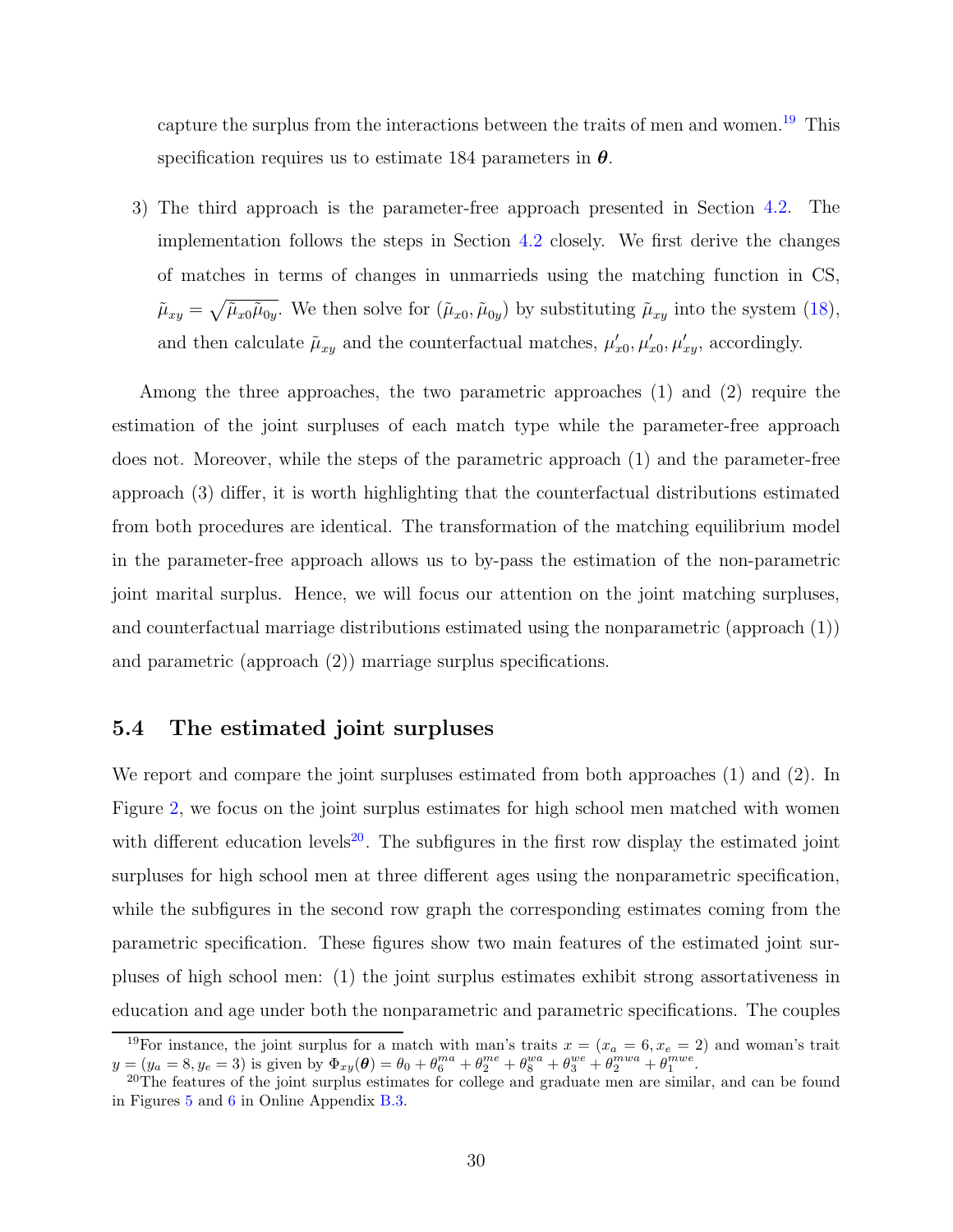with similar education and age generally obtain the highest surplus. (2) the joint surpluses estimated from the parametric specification are smoother than those estimated from nonparametric specification, especially for marriages involving old GS educated women. This is due to the fact that we observe very thin cells for the marriages between high school men with old or GS educated women, $^{21}$  which gives us imprecise nonparametric estimates for the joint surpluses.

<span id="page-30-0"></span>

Figure 2: Estimated  $\Phi_{xy}$  for high school men

## 5.5 The changes in marriage distributions due to the policy change

We now estimate the counterfactual marriage distributions by using the two parametric approaches (i.e. the nonparametric and parametric marriage surplus specifications). We then compare the estimated counterfactual marriage distributions with the observed distribution for the 22 reporting states, to obtain the changes in marriage distributions due to the Social Security Benefit Program in 1982. While the elimination of the aid program would have affected the marriage distribution of the whole United States, our analysis is unfortunately

<sup>&</sup>lt;sup>21</sup>There are about  $63\%$  zero cells for the number of marriages between high school men at 25,30, or 35 years old and women older than 55 years old, and for the marriages between high school men of the three ages with graduate school women, there are about 49.7% zero cells in the observed data.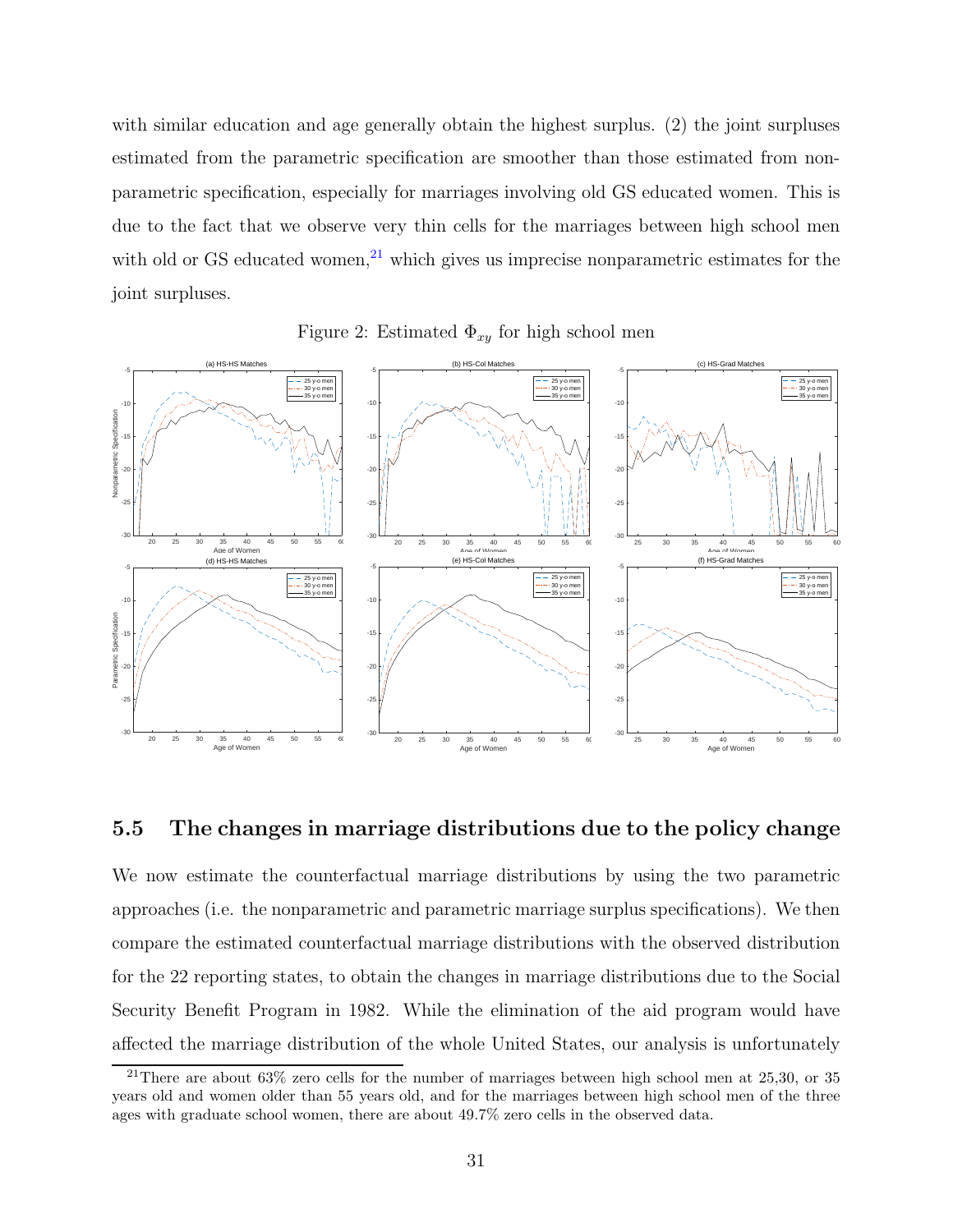confined to the 22 reporting states for which we have data on the flow of new marriages by age and education attainment.

Figure [3](#page-31-0) displays the numbers of single individuals by age and education in both the observed and counterfactual marriage distributions. It shows that the numbers of single individuals in the two counterfactual marriage distributions estimated from the two specifications are similar for the HS and Col degree individuals, while the numbers for single GS educated individuals differ in the two counterfactual distributions. This difference in the latter is likely due to the imprecise estimates of the joint surplus involving GS educated individuals. When comparing the numbers of singles in the counterfactual marriage distributions with those in the observed marriage distribution, we find that eliminating the financial aid program would lead to less HS and more Col educated singles in equilibrium. This is consistent with the impacts of the financial aid program on the available numbers of individuals, shown in Figure [4](#page-49-0) in Online Appendix [B.3.](#page-49-1)

<span id="page-31-0"></span>

Figure 3: Counterfactual and observed numbers of single men and women

Table [5](#page-32-0) tabulates the changes to the marriage distribution by education in the counterfactual marriage distributions estimated using both the nonparametric and parametric spec-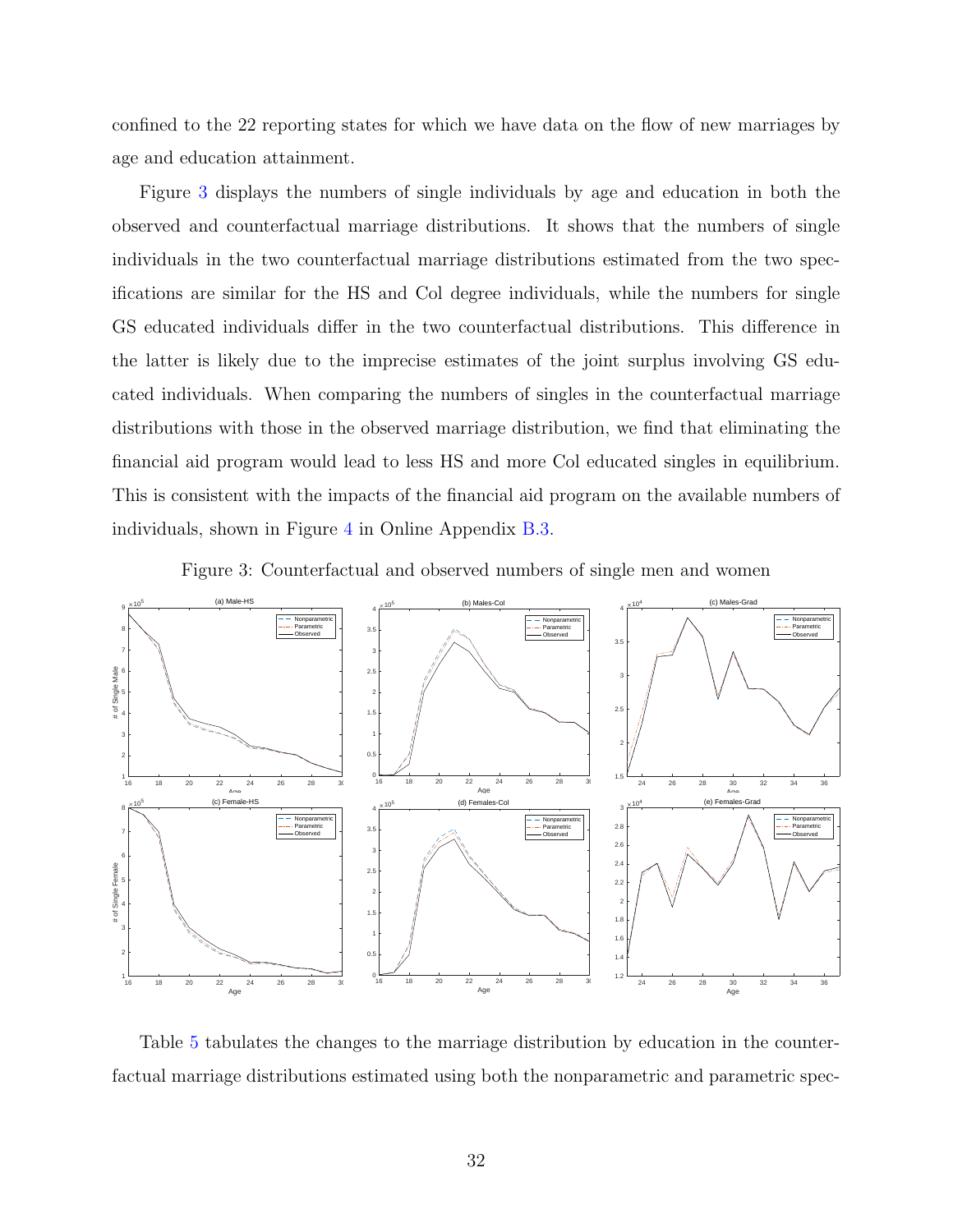ifications.<sup>22</sup> We will use the convention HS-Col to refer to marriages between high school educated men and college educated women. Focusing on the nonparametric specification in the top panel of Table [5,](#page-32-0) we can see that the high degree of positive assortative matching implies that the biggest changes happen on HS-HS and Col-Col matches: the number of HS-HS marriages would fall by around 16798 (2.93%) matches while Col-Col marriages increase by around 8909 (2.93%) . A large change is seen among Col-HS marriages, which would increase by around 3985 (2.6%) compared to the modest decrease of 634 (0.38%) marriages among HS-Col marriages. This is probably a reflection of social norms of men preferring spouses who are not more educated than themselves, which is embedded in the preference parameters.

In the bottom panel of Table [5,](#page-32-0) we perform the same computations as above, but using the parametric marital surplus specification. The qualitative patterns remain similar for the changes to the marriages between individuals with HS or/and Col education. However, the changes in the number of the matches involving GS individuals differ significantly across the two different specification. This is a reflection of large differences in estimates across the two specifications in the preference parameters for GS educated individuals.

<span id="page-32-0"></span>

| Nonparametric Specification |              |                          |                       |                        |  |  |  |
|-----------------------------|--------------|--------------------------|-----------------------|------------------------|--|--|--|
|                             | Female       |                          |                       |                        |  |  |  |
|                             |              | High School              | College               | Grad. School           |  |  |  |
|                             | High School  | $-16798.1$ $(-2.93\%)$   | $-634.3$ $(-0.38\%)$  | $-31.4$ $(-0.28\%)$    |  |  |  |
| Male                        | College      | 3985.0 (2.60%)           | 8909.7 (2.93%)        | 189.5 (0.06%)          |  |  |  |
|                             | Grad. School | 4.5 $(0.03\%)$           | $86.8(0.16\%)$        | $7.0(0.02\%)$          |  |  |  |
| Parametric Specification    |              |                          |                       |                        |  |  |  |
| Female                      |              |                          |                       |                        |  |  |  |
|                             |              | High School              | College               | Grad. School           |  |  |  |
|                             | High School  | $-16982.6$ ( $-2.96\%$ ) | 3185.7 (1.90%)        | $-1267.2$ $(-11.16\%)$ |  |  |  |
| Male                        | College      | 3432.2 (2.24%)           | 11749.5 (3.87%)       | $-706.6$ $(-0.23\%)$   |  |  |  |
|                             | Grad. School | 1078.3 (7.49%)           | $-3301.8$ $(-6.21\%)$ | 2370.1 (5.87%)         |  |  |  |

Table 5: Changes in Number of New Marriages by Education

In Online Appendix [B.3,](#page-49-1) we also provide graphs that display the changes in the marriage

 $^{22}$ Recall that the nonparametric specification and parameter-free approach provide identical estimates of the counterfactual marriage distribution. We thus omit the results from the parameter-free approach in Table [5.](#page-32-0)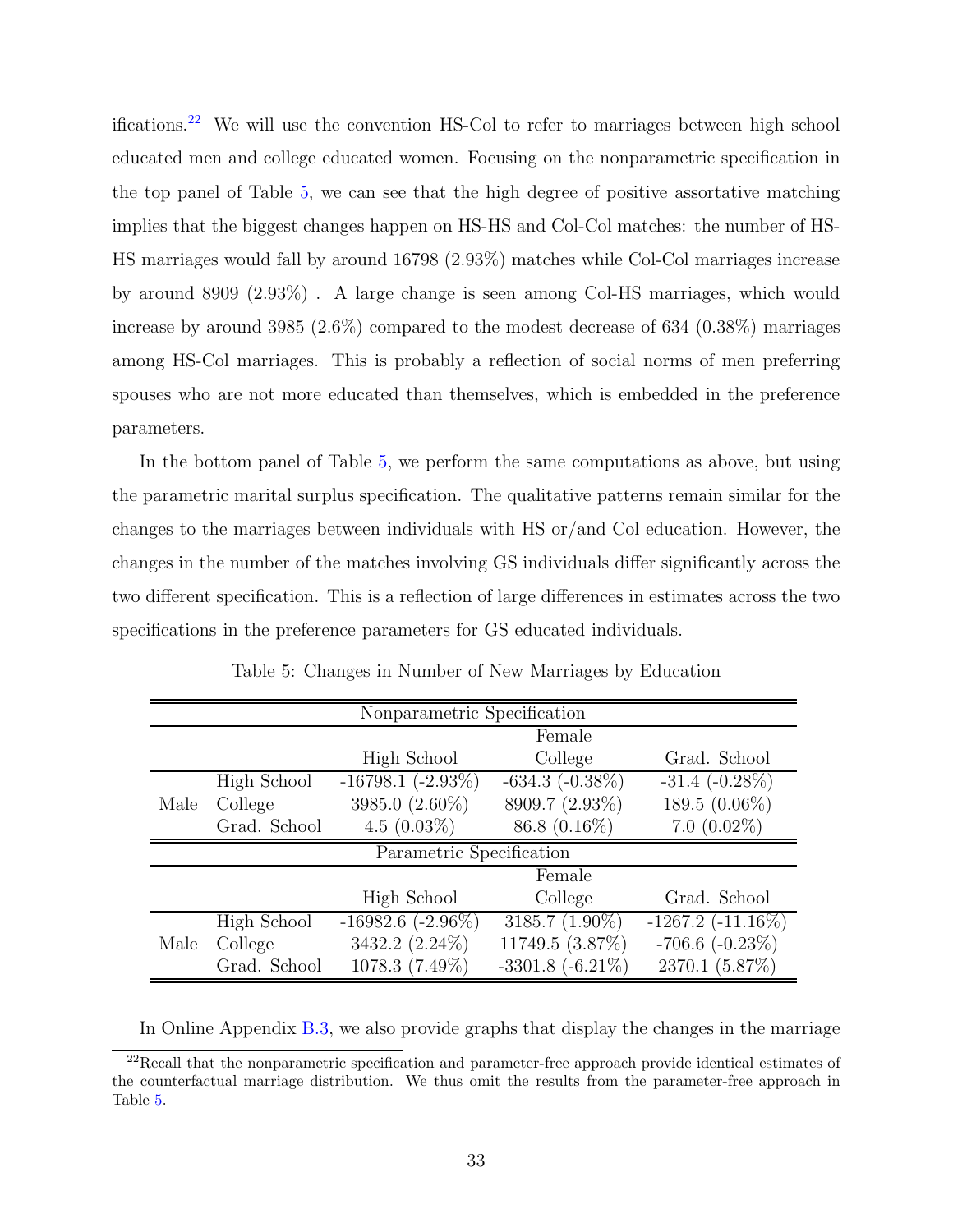distribution for the four education pairs by age estimated from the nonparametric specifica-tion.<sup>23</sup> The graphs are consistent with the numbers reported in Table [5.](#page-32-0) In addition, they also show some patterns in the changes of numbers between pairs with different ages.

# <span id="page-33-0"></span>6 Conclusion

In the context of matching models, researchers are often interested in how the equilibrium matching distribution would change in response to a change in the structure of the market (e.g. for marriage markets, changes in the number of available men or women). We study this question in matching function equilibrium matching models, a class of matching models that's characterized by a matching function and a system of demographic constraints. We point out that a surprisingly large number of models in the matching literature belong to this class. In this paper, we focus on the partial assignment case. We show how one can parametrically estimate the matching functions of these models by maximum likelihood; we provide efficient computing techniques, an analytic expression for the gradient of the log-likelihood, and formulas to compute confidence intervals.

We study counterfactuals from policy changes that change the number of available men and women on the market but is assumed to leave the matching surplus parameters unchanged. We show how to compute the counterfactual equilibrium matching distribution when the structural parameters of the matching function have been previously estimated. In addition, we show that for a certain subclass of matching function equilibrium models, the counterfactual distributions are identified without estimating the structural parameters. We illustrate our framework by analyzing the impact of the elimination of the Social Security Student Benefit Program in 1982 on college attendance and the marriage market. We show that, had the policy not been abandoned, there would have been around 17,000 (3%) fewer marriages among high school graduates and 10,000 (3%) more marriages among college graduates in 1987/88, in the 22 reporting states for which we have data.

<sup>&</sup>lt;sup>23</sup>The results for the changes estimated from parametric specification are similar, which is omitted.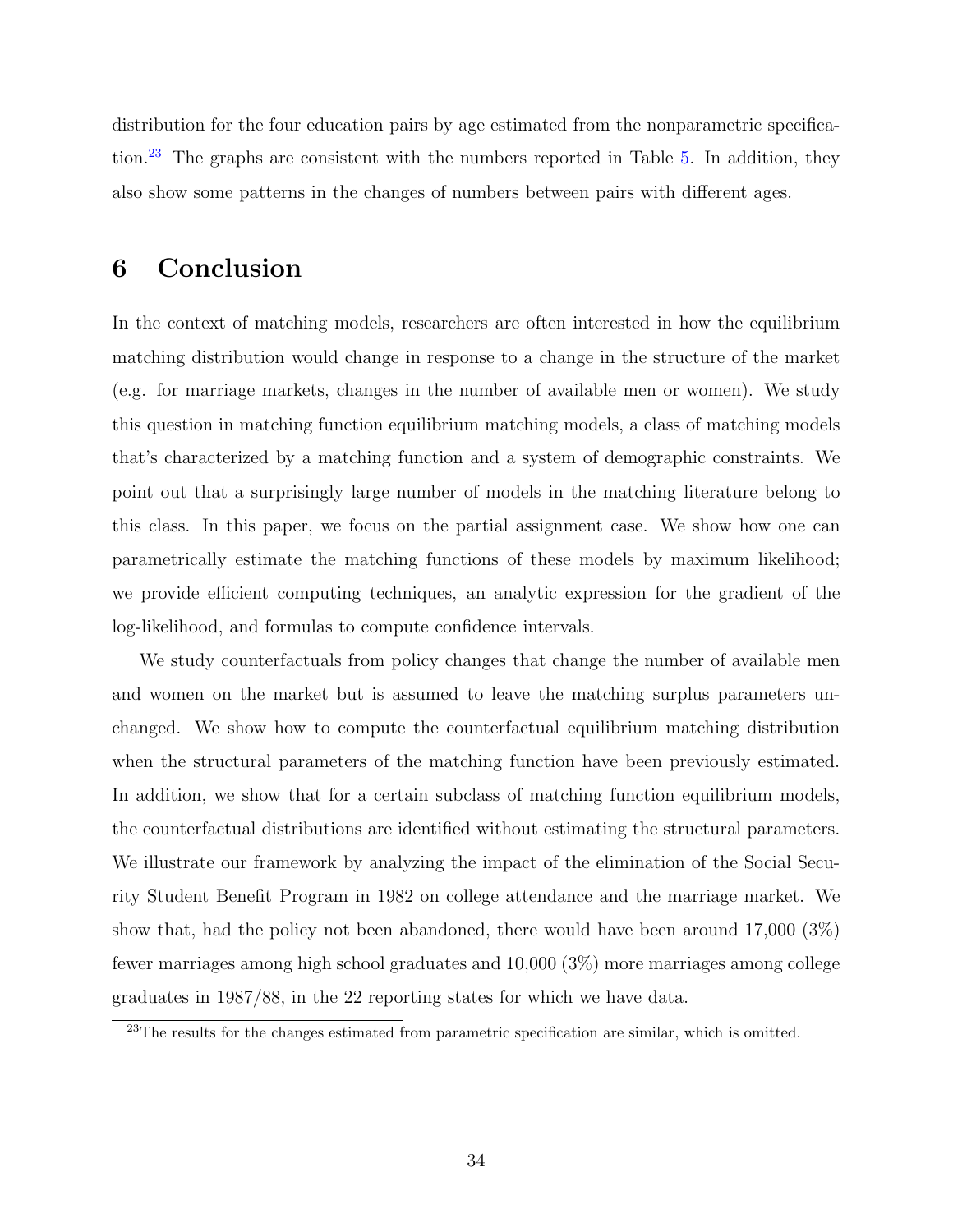# <span id="page-34-11"></span>References

- <span id="page-34-5"></span>[1] Joshua D Angrist. "The effect of veterans benefits on education and earnings". In: Industrial and Labor Relations Review 46.4 (1993), pp. 637–652.
- <span id="page-34-10"></span>[2] Gary S Becker. "A theory of marriage: Part I". In: Journal of Political Economy 81.4 (1973), pp. 813–846. issn: 0226740854.
- <span id="page-34-9"></span>[3] Gary S. Becker. A Treatise On The Family. Harvard University Press, 1991, pp. 304– 304.
- <span id="page-34-4"></span>[4] Steven Berry, Amit Gandhi, and Philip Haile. "Connected substitutes and invertibility of demand". In: Econometrica 81.5 (2013), pp. 2087–2111.
- <span id="page-34-2"></span>[5] Steven Berry, James Levinsohn, and Ariel Pakes. "Automobile prices in market equilibrium". In: Econometrica (1995), pp. 841–890.
- <span id="page-34-8"></span>[6] Liang Chen et al. "Existence and Uniqueness in Matching FunctionEquilibria with Full Assignment". In: working paper (2020).
- <span id="page-34-1"></span>[7] Laurens Cherchye et al. "Household consumption when the marriage is stable". In: American Economic Review 107.6 (June 2017), pp. 1507–34.
- [8] Pierre-André Chiappori, Bernard Salanié, and Yoram Weiss. "Partner choice, investment in children, and the marital college premium". In: American Economic Review 107.8 (Aug. 2017), pp. 2109–67.
- <span id="page-34-6"></span><span id="page-34-0"></span>[9] Eugene Choo and Aloysius Siow. "Estimating a marriage matching model with spillover effects". In: Demography 43.3 (2006), pp. 463–490.
- <span id="page-34-3"></span>[10] Eugene Choo and Aloysius Siow. "Who marries whom and why". In: Journal of Political Economy 114.1 (2006), pp. 175–201.
- <span id="page-34-7"></span>[11] John K Dagsvik. "Aggregation in matching markets". In: International Economic Review 41.1 (2000), pp. 27–58.
- [12] Jean-Pierre Dub´e, Jeremy T. Fox, and Che-Lin Su. "Improving the numerical performance of static and dynamic aggregate discrete choice random coefficients demand estimation". In: *Econometrica* 80.5 (2012), pp. 2231–2267.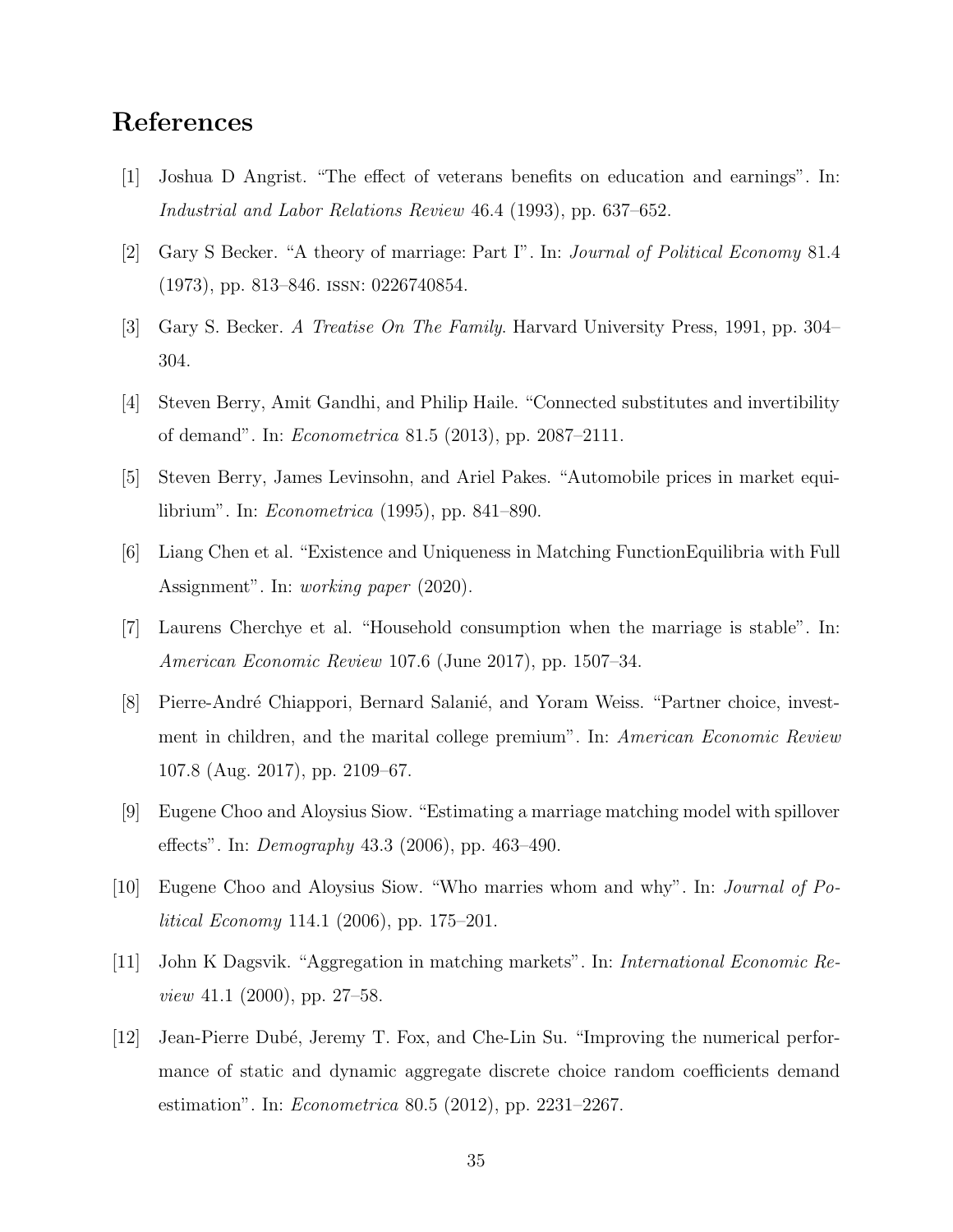- <span id="page-35-4"></span>[13] Susan M. Dynarski. "Does aid matter? Measuring the effect of student aid on college attendance and completion". In: American Economic Review 93.1 (Mar. 2003), pp. 279–288.
- <span id="page-35-10"></span><span id="page-35-5"></span>[14] Jonathan Eaton, Robert Dekle, and Samuel Kortum. "Unbalanced trade". In: American Economic Review 97.2 (2007), pp. 351–355.
- <span id="page-35-7"></span>[15] D Gale and L S Shapley. "College admissions and the stability of marriage". In: The American Mathematical Monthly 69.1 (Jan. 1962), pp. 9–15.
- <span id="page-35-2"></span>[16] Alfred Galichon and Yu-Wei Hsieh. "A theory of decentralized matching markets without transfers". In: Working Paper (2017).
- [17] Alfred Galichon, Scott Duke Kominers, and Simon Weber. "Costly concessions: An empirical framework for matching with imperfectly transferable utility". In: Journal of Political Economy 127.6 (2019), pp. 2875–2925.
- <span id="page-35-8"></span>[18] Alfred Galichon, Scott Duke Kominers, and Simon Weber. "The Nonlinear Bernstein-Schrödinger Equation in Economics". In: *International Conference on Networked Ge*ometric Science of Information. Springer. 2015, pp. 51–59.
- <span id="page-35-6"></span><span id="page-35-0"></span>[19] Alfred Galichon and Bernard Salanié. "Cupid's invisible hand: Social surplus and identification in matching models". In: *Available at SSRN 1804623* (2020).
- <span id="page-35-3"></span>[20] Marion Goussé, Nicolas Jacquemet, and Jean-Marc Robin. "Marriage, labor supply, and home production". In: *Econometrica* 85.6 (2017), pp. 1873–1919. ISSN: 1468-0262.
- [21] Keith Head and Thierry Mayer. "Gravity equations: Workhorse,toolkit, and cookbook". In: *Handbook of International Economics*. Vol. 4. Elsevier, 2014. Chap. Chapter 3, pp. 131–195.
- <span id="page-35-9"></span><span id="page-35-1"></span>[22] Gunter J. Hitsch, Ali Hortaçsu, and Dan Ariely. "Matching and sorting in online dating". In: American Economic Review 100.1 (2010), pp. 130–63.
- [23] Martin Idel. "A review of matrix scaling and Sinkhorn's normal form for matrices and positive maps". In:  $arXiv$  preprint  $arXiv:1609.06349$  (2016).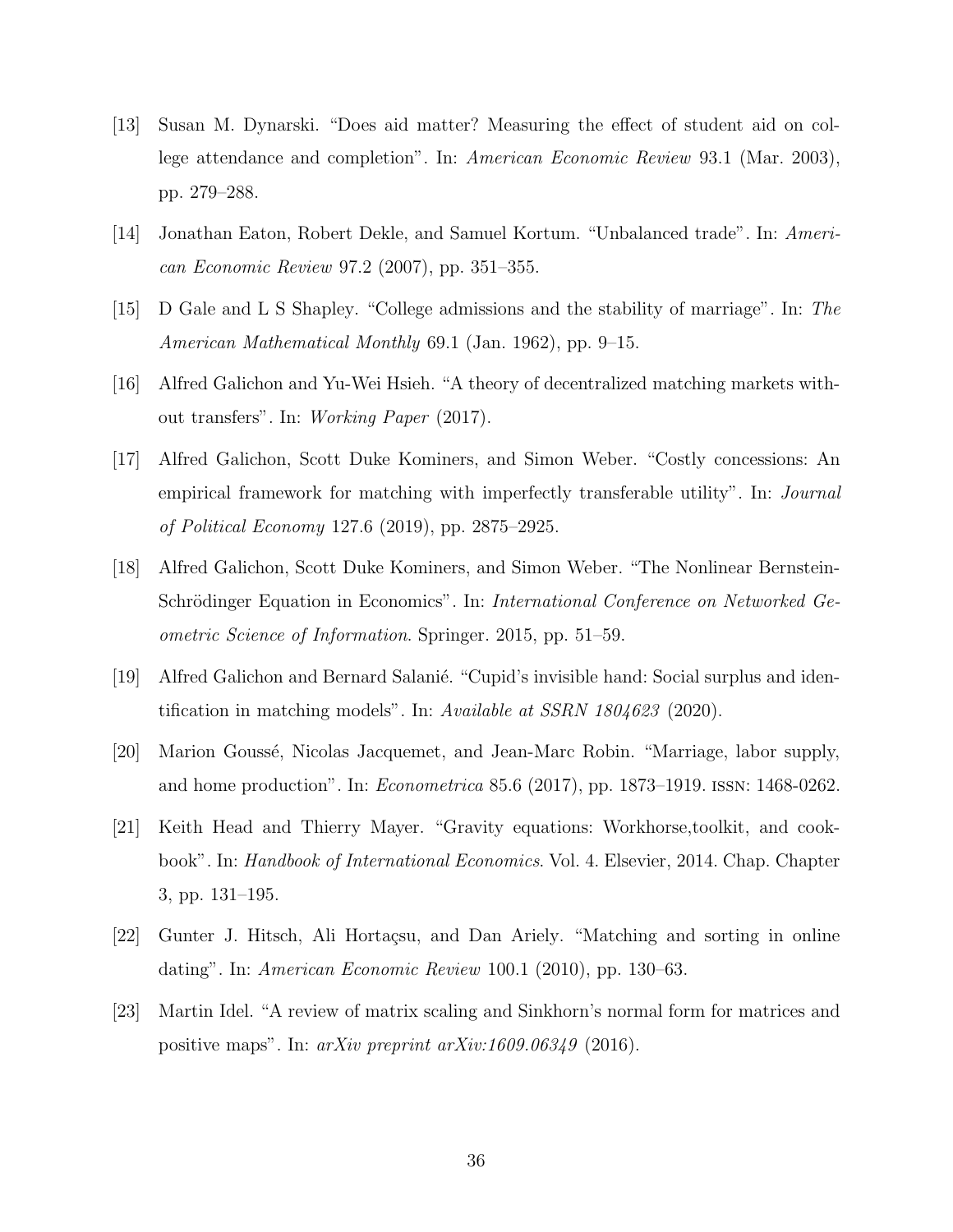- <span id="page-36-11"></span>[24] Thomas J Kane. "College entry by blacks since 1970: The role of college costs, family background, and the returns to education". In: Journal of Political Economy 102.5 (1994), pp. 878–911.
- <span id="page-36-9"></span><span id="page-36-3"></span>[25] T.C. Koopmans and M.J. Beckmann. "Assignment problems and the location of economic activities". In: *Econometrica* 25.1 (1957), pp. 53–76.
- <span id="page-36-10"></span>[26] J Kruithof. "Telefoonverkeersrekening". In: De Ingenieur 52 (1937), E15–E25.
- <span id="page-36-6"></span>[27] Charles F Manski and David A Wise. College choice in America. Harvard University Press, 1983.
- <span id="page-36-2"></span>[28] D. McFadden. "Conditional Logit Analysis of Qualitative Choice Behavior." In: Frontiers in Econometrics. Ed. by Paul Zarembka. New York: Academic Press, 1974.
- <span id="page-36-4"></span>[29] Konrad Menzel. "Large matching markets as two-Sided demand systems". In: Econometrica 83.3 (2015), pp. 897–941.
- <span id="page-36-8"></span>[30] Ismael Mourifié. "A marriage matching function with flexible spillover and substitution patterns". In: Economic Theory (Sept. 2018). issn: 1432-0479.
- <span id="page-36-5"></span>[31] Ismael Mourifié and Aloysius Siow. "The cobb douglas marriage matching function: Marriage matching with peer and scale effects". In: Working Paper (2017).
- [32] Jong-Shi Pang, Che-Lin Su, and Yu-Ching Lee. "A constructive approach to estimating pure characteristics demand models with pricing". In: Operations Research 63.3 (2015), pp. 639–659.
- <span id="page-36-7"></span><span id="page-36-0"></span>[33] Zhenchao Qian. "Changes in assortative mating: The impact of age and education, 1970-1990". In: Demography 35.3 (1998), pp. 279–292.
- [34] Zhenchao Qian and Samuel H Preston. "Changes in american marriage, 1972 to 1987: Availability and forces of attraction by age and education". In: American Sociological Review (1993), pp. 482–495.
- <span id="page-36-12"></span><span id="page-36-1"></span>[35] Suzanne Louise Reyes. "Educational opportunities and outcomes: The role of the guaranteed student loan". In: Unpublished manuscript (1997).
- [36] R Schoen. "The harmonic mean as the basis of a realistic two-sex marriage model." In: Demography 18.2 (1981), pp. 201–216.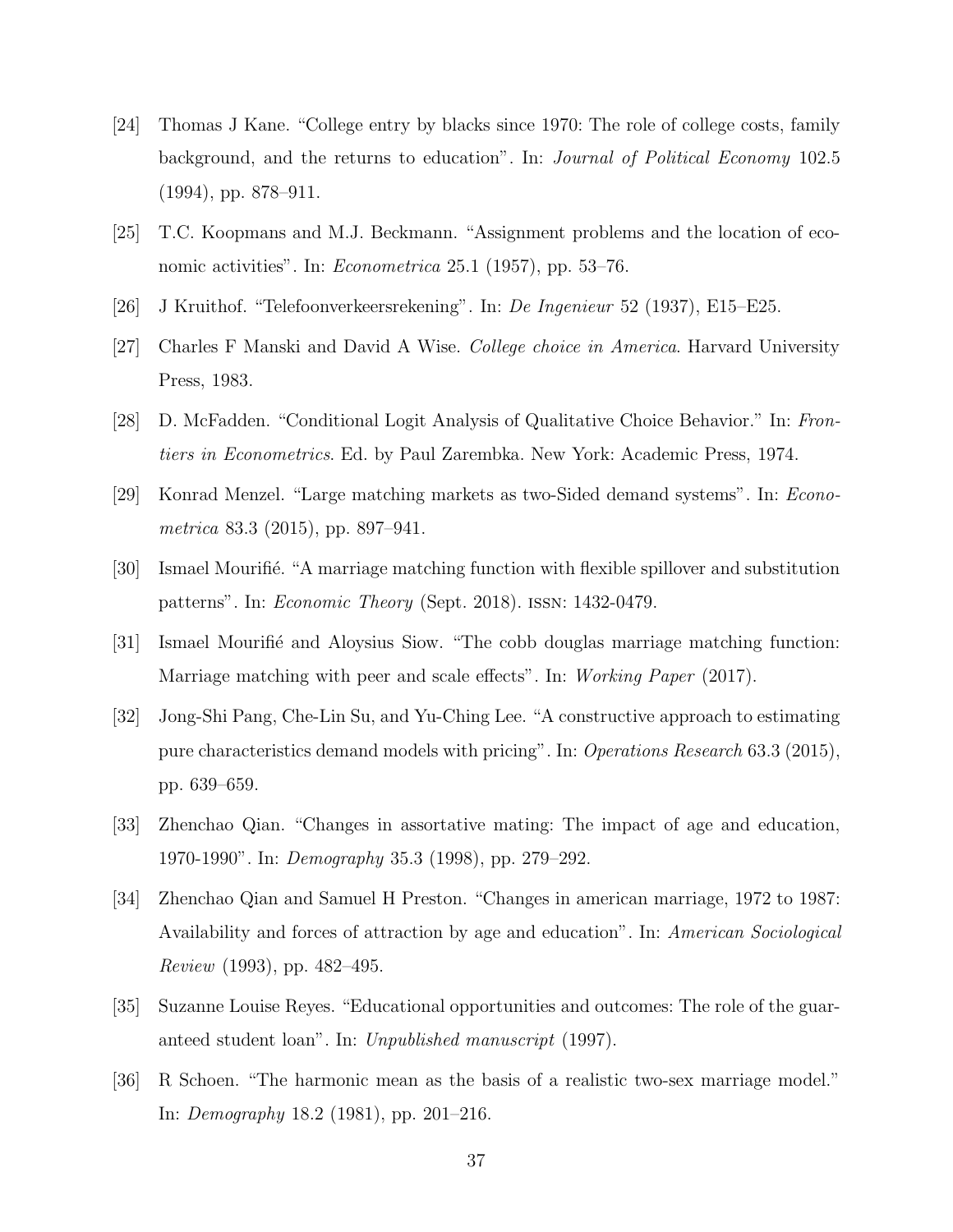- <span id="page-37-2"></span><span id="page-37-0"></span>[37] Lloyd S Shapley and Martin Shubik. "The Assignment game I: The core". In: International Journal of Game Theory 1.1 (1971), pp. 111–130.
- <span id="page-37-1"></span>[38] Robert Shimer and Lones Smith. "Assortative matching and search". In: Econometrica 68.2 (2000), pp. 343–369.
- <span id="page-37-3"></span>[39] Aloysius Siow. "How does the marriage market clear? An empirical framework". In: Canadian Journal of Economics 41.4 (2008), pp. 1121–1155.
- <span id="page-37-4"></span>[40] Che-Lin Su and Kenneth L. Judd. "Constrained optimization approaches to estimation of structural models". In: Econometrica 80.5 (2012), pp. 2213–2230.

# A Proofs

# A.1 Proof of Theorem [1](#page-10-0)

Proof. Part (i). Proof of Existence. The proof of existence relies on Algorithm [1.](#page-11-1) See Galichon, Kominers, and Weber [\(2019](#page-35-2)) for a full proof.

Part (ii). Proof of Uniqueness. The proof of uniqueness relies on Berry, Gandhi, and Haile [\(2013\)](#page-34-9). First, introduce the quantities  $u_x = \mu_{x0}$  and  $u_y = -\mu_{0y}$ , and construct the full vector  $u = (\{u_x\}_{x \in \mathcal{X}}, \{u_y\}_{y \in \mathcal{Y}})$ . Solving the system of equations [\(2\)](#page-6-0) is equivalent to finding the root of the following system

<span id="page-37-5"></span>
$$
\sigma_x(u) = u_x + \sum_y M_{xy}(u_x, -u_y) - n_x
$$
  
\n
$$
\sigma_y(u) = u_y - \sum_x M_{xy}(u_x, -u_y) + m_y
$$
\n(20)

Assumption 1 in Berry, Gandhi, and Haile [\(2013](#page-34-9)) is satisfied as  $\sigma$  is defined over the Cartesian product of intervals  $\Pi_{x \in \mathcal{X}}[0, n_x] \Pi_{y \in \mathcal{Y}}[-m_y, 0]$ . Finally, introduce  $\sigma_0(u) = 1 - \sum_{x \in \mathcal{X}} \sigma_x(u)$  $\sum_{y\in\mathcal{Y}}\sigma_y(u).$ 

Note that  $\forall z' \neq z, \sigma_z(u)$  is weakly decreasing in  $u_{z'}$  from the weakly isotony of M, and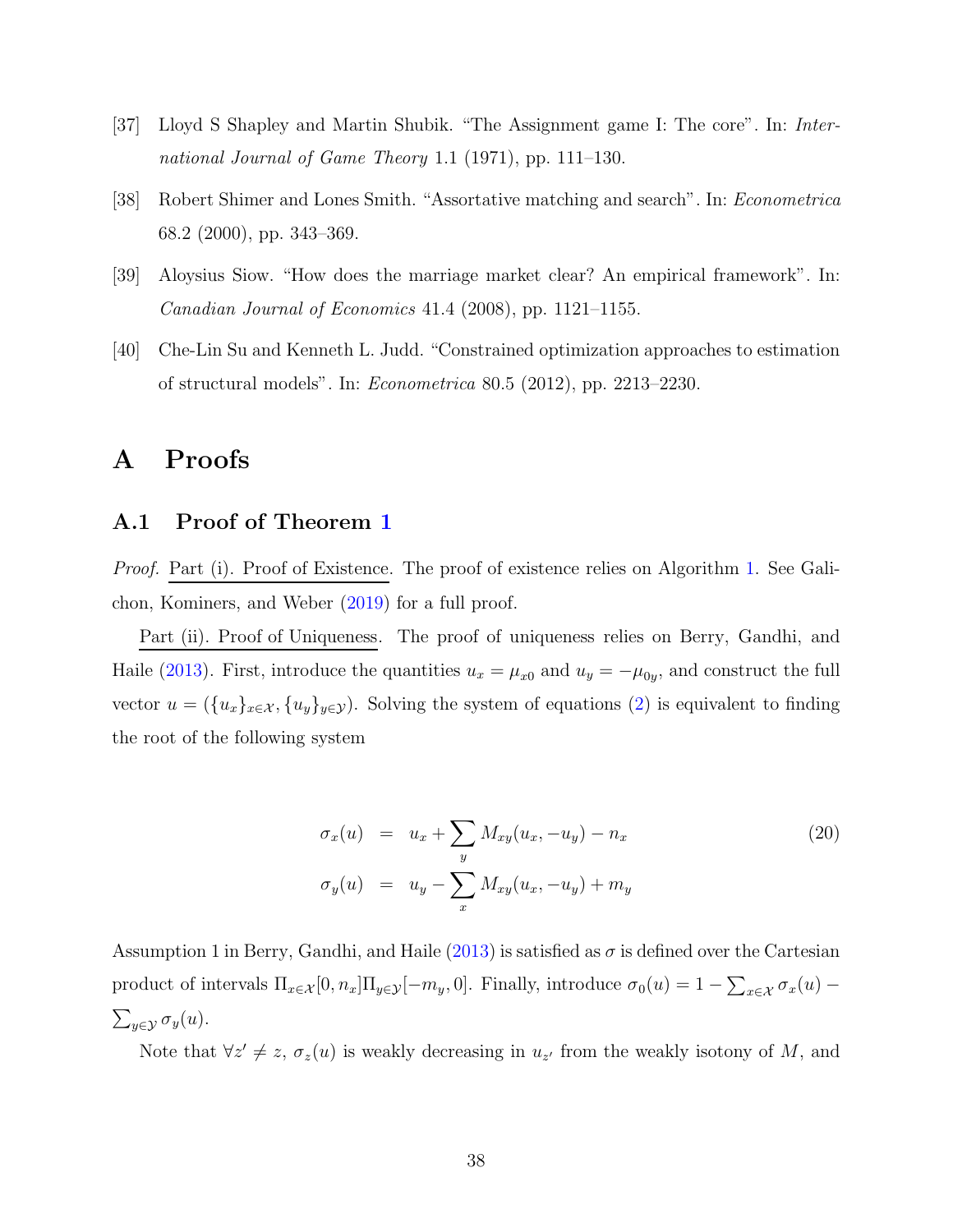that  $\sigma_0(u)$  is strictly decreasing in  $u_z \ \forall z \in \mathcal{X} \cup \mathcal{Y}$ . Indeed,

$$
\sigma_0(u) = 1 + \sum_x n_x - \sum_y m_y - \sum_x u_x - \sum_y u_y
$$

which is strictly decreasing in any entry of the vector  $u$ . We can conclude that Assumption 2 from Berry, Gandhi, and Haile [\(2013\)](#page-34-9) is satisfied, as well as Assumption 3 by application of Lemma 1. Hence,  $\sigma$  is inverse isotone, which provides uniqueness. Indeed, assume that  $\sigma(u) = \sigma(u')$ , so that  $\sigma(u) \leq \sigma(u')$  and  $\sigma(u) \geq \sigma(u')$  which implies by inverse isotony that  $u \leq u'$  and  $u \geq u'$ , hence  $u = u'$ . Therefore, there is a unique root  $u^*$  to the system of equation [\(20\)](#page-37-5). Hence, there is a unique solution to system [\(2\)](#page-6-0), with  $\mu_{x0}^* = u_x^*$  and  $\mu_{0y}^* = -u_y^*$ . QED.

# A.2 Proof of Theorem [2](#page-13-0)

*Proof.* The expression for  $\partial_{\theta^k} \Pi_{xy}$  follows immediately from the fact that  $\Pi_{xy} = \frac{\mu_{xy}}{1/\mu_x}$  $\frac{\mu_{xy}}{1'\mu_{xy}}$  and that  $1'\mu_{xy} = \sum_{x \in \mathcal{X}} n_x + \sum_{y \in \mathcal{Y}} m_y - \sum_{xy \in \mathcal{XY}} \mu_{xy}$ .

By the Implicit Function Theorem in [\(2\)](#page-6-0), one has

$$
\partial_{\theta^k} \mu_{x0} + \sum_{y \in \mathcal{Y}} (\partial_{\theta^k} \mu_{x0} \partial_{\mu_{x0}} M_{xy} + \partial_{\theta^k} \mu_{0y} \partial_{\mu_{0y}} M_{xy}) = -\sum_y \partial_{\theta^k} M_{xy}
$$
  

$$
\partial_{\theta^k} \mu_{0y} + \sum_{x \in \mathcal{X}} (\partial_{\theta^k} \mu_{x0} \partial_{\mu_{x0}} M_{xy} + \partial_{\theta^k} \mu_{0y} \partial_{\mu_{0y}} M_{xy}) = -\sum_x \partial_{\theta^k} M_{xy}
$$

which can be written using the expression of  $\Delta$  [\(12\)](#page-13-1) as

$$
\Delta\binom{\partial_{\theta^k}\mu_{x0}}{\partial_{\theta^k}\mu_{0y}}=\binom{c^k}{d^k}
$$

and  $\Delta$  being a strictly diagonally dominant matrix, is invertible, QED.

# A.3 Proof of Theorem [3](#page-16-0)

*Proof.* (i) First, recall that in the ITU-logit model, the aggregate matching function is given by  $M_{xy}(\mu_{x0}, \mu_{0y}) = \exp(-D_{xy}(-\log(\mu_{x0}), -\log(\mu_{0y}))$  where the distance function  $D_{xy}$  is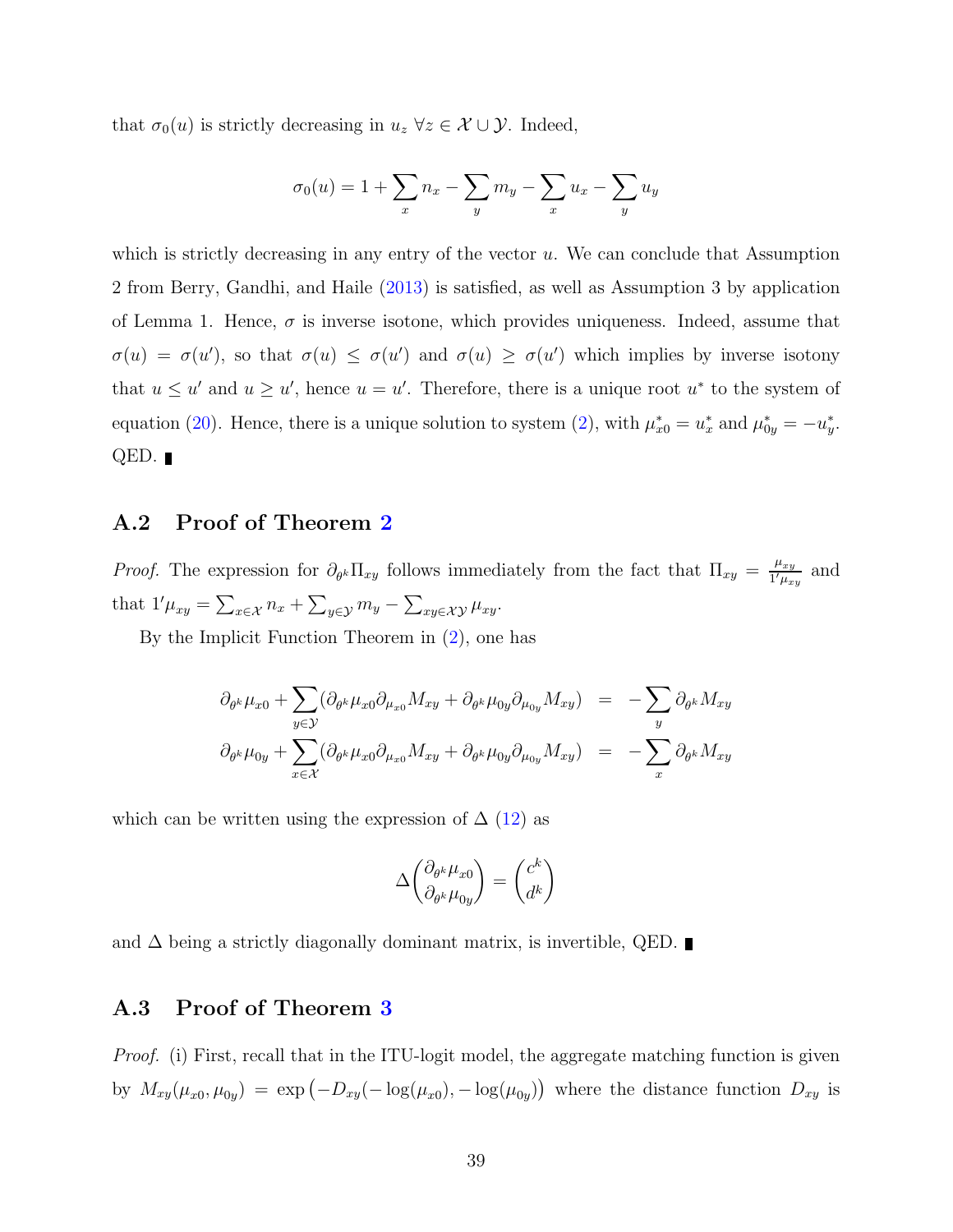defined by  $D_{xy}(u_x, v_y) = \min\{z \in \mathbb{R} : (u_x-z, v_y-z) \in \mathcal{F}_{xy}\}\$ and where  $\mathcal{F}_{xy}$  is the bargaining set for the xy pair. By definition,  $D_{xy}(u_x + a, v_y + a) = D_{xy}(u_x, v_y) + a$ , which implies  $M_{xy}(\lambda\mu_{x0}, \lambda\mu_{0y}) = \lambda M_{xy}(\mu_{x0}, \mu_{0y}).$ 

(ii) Second, let us introduce the mapping  $D_{xy}(u, v) = -\log M_{xy}(e^{-u}, e^{-v})$  (in the following, we will drop the indices for convenience). We will show that  $D$  is the distance function associated with some proper bargaining set (see GKW for a definition) and that M is the associated aggregate matching function when the idiosyncratic component of individual payoffs is logit.

Step 1. We begin by constructing the bargaining set  $\mathcal F$  as follows

$$
\mathcal{F} = (u, v) \in \mathbb{R}^2 : D(u, v) \le 0
$$

Step 2. Let us show that the set  $\mathcal F$  is a proper bargaining set. First, note that assumption [1](#page-10-1) does not ensure that  $\mathcal F$  is non-empty. However, this is not much of a concern in our setting: there will simply be no match between the two corresponding individuals in equilibrium (only a mild additional assumption is required to obtain non-emptiness:  $M_{xy}(\mu_{x0}, \mu_{0y})$  is bounded below by 1 as  $\mu_{x0}$  ( $\mu_{0y}$ ) approaches infinity while  $\mu_{0y}$  ( $\mu_{x0}$ ) is bounded below by 0; as a matter of fact, it is satisfied on all of our introductory examples). Closedness follows from the continuity of M by assumption [1](#page-10-1)-(i). From assumption 1-(ii), we can deduce that  $\mathcal F$  is lower comprehensive. Indeed, assume that  $(u, v) \in \mathcal{F}$ . By construction,  $D(u, v) \leq 0$ . Take  $(u', v')$  with  $u' \leq u$  and  $v' \leq v$ . By weak isotonicity of M, we have  $D(u', v') \leq D(u, v) \leq 0$ , hence  $(u', v') \in \mathcal{F}$ . Finally, we can show that  $\mathcal F$  is bounded above. Indeed, assume  $u_n \to +\infty$ and  $v_n$  bounded below, then for n large enough,  $M(u_n, v_n) < 1$  by assumption [1-](#page-10-1)(iii), so that  $D(u_n, v_n) > 0$ , that is  $(u_n, v_n) \notin \mathcal{F}$  (the same reasoning applied with  $v_n \to +\infty$  and  $u_n$ bounded below).

Step 3. Let us now show that  $D$  is the distance function associated with the bargaining set F. The distance from the point  $(u, v)$  to the frontier is the value z such that  $(u - z, v - z)$ belongs to the frontier of the bargaining set. By construction,  $D(u - z, v - z) = 0$  but homogeneity of degree one implies that  $D(u + a, v + a) = D(u, v) + a$ , therefore  $z = D(u, v)$ . Step 4. GKW showed that in equilibrium, individuals receive a payoff that is the sum of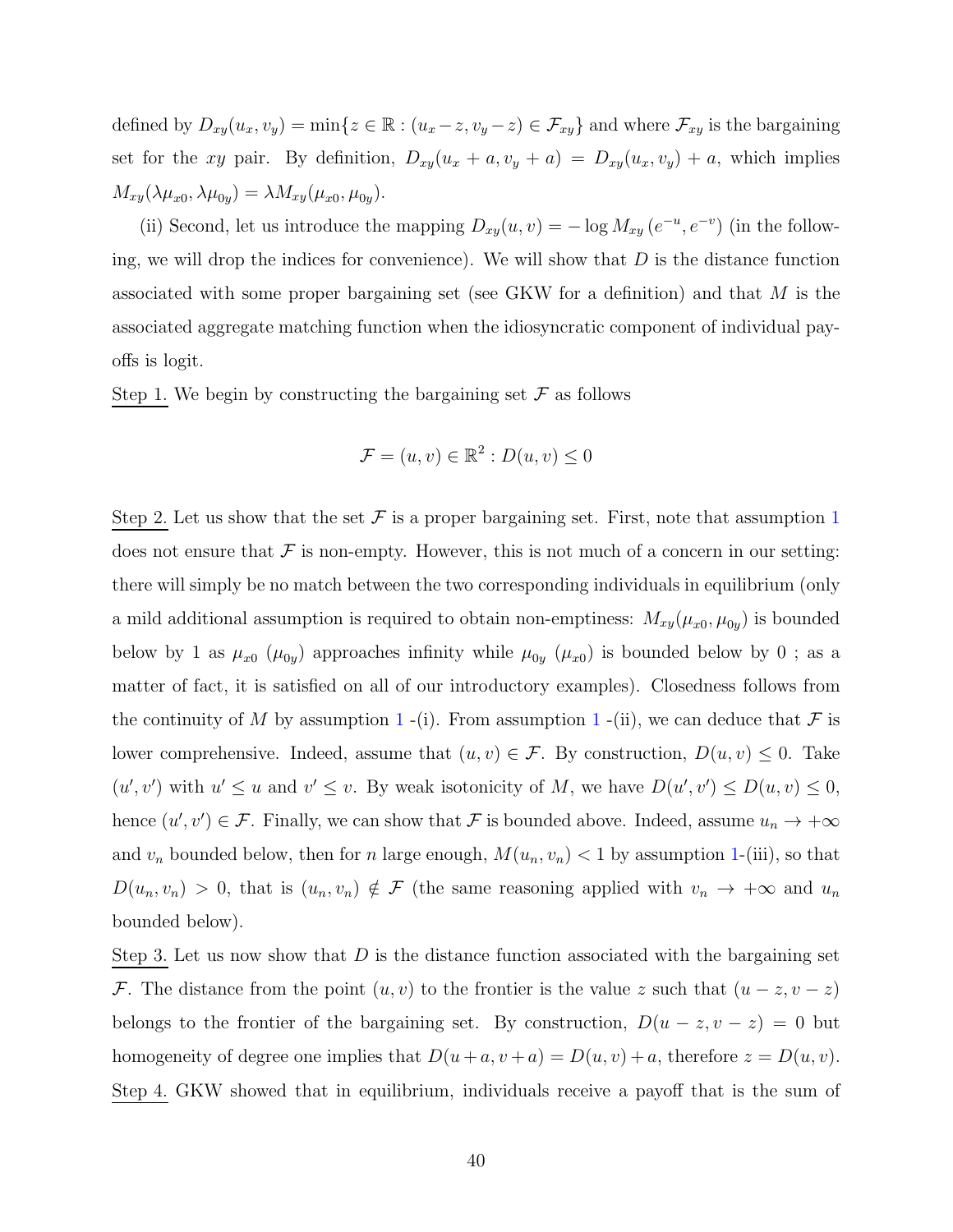two components: a systematic component that depends on the observable characteristics of the partners, denoted respectively for men and women,  $U_{xy}$  and  $V_{xy}$ ; and an idiosyncratic component  $\epsilon_{iy}$  and  $\eta_{xj}$ . Assume that when a man of type x meet with a woman of type y, they decide upon a utility wedge w and receive  $U_{xy} = -D_{xy}(0, -w)$  and  $V_{xy} = -D_{xy}(w, 0)$ . Note that the functions  $U$  and  $V$ , as defined here, explicitly represent the bargaining frontier. Assuming logit heterogeneities, the systematic component of utility can be recovered from the marriage patterns by the usual formulas  $U_{xy} = \log \frac{\mu_{xy}}{\mu_{x0}}$  and  $V_{xy} = \log \frac{\mu_{xy}}{\mu_{0y}}$ . The equilibrium condition in GKW is  $D_{xy}(U_{xy}, V_{xy}) = 0$ , that is  $D_{xy}(\log \mu_{xy} - \log \mu_{x0}, \log \mu_{xy} - \log \mu_{0y}) = 0$ which yields to the aggregate matching function

$$
M_{xy}(\mu_{x0}, \mu_{0y}) = \exp(-D_{xy}(-\log \mu_{x0}, -\log \mu_{0y})) = \mu_{xy}
$$

This concludes the proof.

# A.4 Proof of Theorem [4](#page-17-1)

In the following,  $\Pi(\theta, \zeta)$  denotes the predicted frequencies given  $\theta$  and the frequencies  $\zeta$ . We also introduce the rescaling operator  $\Pi^{\theta}(\pi_0) = \frac{M^{\theta}(\pi_0)}{1/M^{\theta}(\pi_0)}$  $\frac{M^{\nu}(\pi_0)}{1'M^{\theta}(\pi_0)},$  and note that  $\Pi(\theta,\zeta)=\Pi^{\theta}$  o  $(AM^{\theta})^{-1}(\zeta).$ 

Part (i). A first expression. In the maximization of the log-likelihood, the first order conditions with respect to  $\theta$  are  $\hat{\pi}' \partial_{\theta} \ln \Pi (\theta, A\hat{\pi}) = 0$  that we denote  $F(\hat{\theta}, \hat{\pi}) = 0$ . From a serie of Taylor expansions around the true value of  $\theta$  and  $\pi$ , we can then deduce that  $(\hat{\theta} - \theta) = -(D_{\theta}F)^{-1} (D_{\pi}F) (\hat{\pi} - \pi)$  where we use the notation D for the Jacobian matrix. Note that asymptotically,  $N^{1/2}(\hat{\pi}-\pi) \sim \mathcal{N}(0, V_{\pi})$  where  $V_{\pi} = diag(\pi) - \pi \pi'$ . Hence, it follows that

$$
N^{1/2} \left( \hat{\theta} - \theta \right) \Rightarrow \mathcal{N} \left( 0, V_{\theta} \right)
$$

where  $V_{\theta} = (D_{\theta}F)^{-1} (D_{\pi}F) V_{\pi} (D_{\pi}F)' ((D_{\theta}F)')^{-1}$ .

Part (ii). Analytic expressions for each component. Let us begin with  $D_{\theta}F$ . Note that by definition, we have  $\Pi'1 = 1$ . Hence,  $\Pi' \partial_{\theta} i \log \Pi = 0$  and  $\Pi' \partial_{\theta}^2$  $\partial_{\theta^i \theta^j}^2 \log \Pi + \partial_{\theta^j} \Pi' \partial_{\theta^i} \log \Pi = 0.$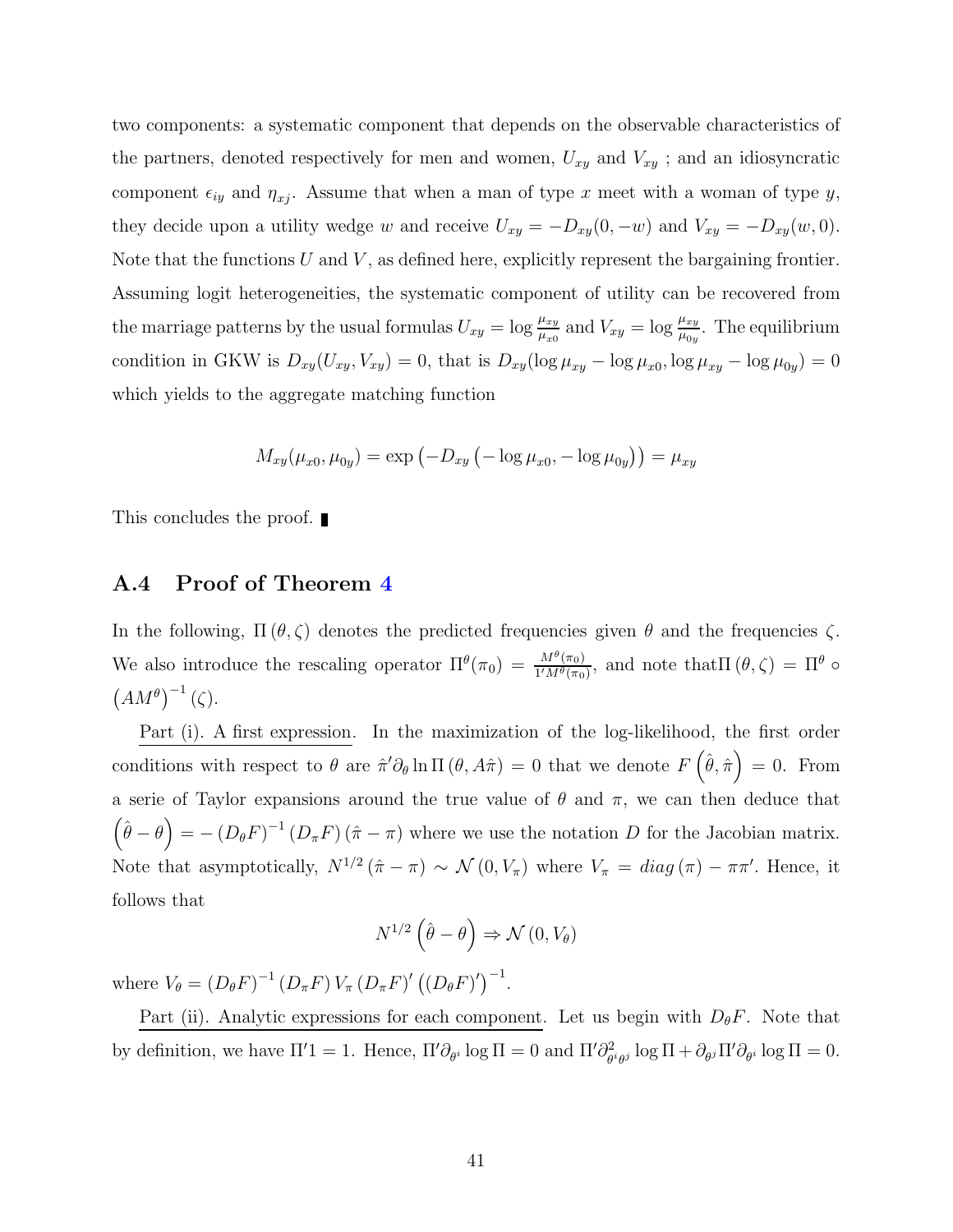Finally, we get  $\pi' \partial^2_\theta$  $\partial^2_{\theta^i\theta^j} \log \Pi = -\pi' \partial_{\theta^i} \log \Pi' \partial_{\theta^j} \log \Pi$  so

$$
D_{\theta}F = -D_{\theta}\log\Pi'diag(\pi)D_{\theta}\log\Pi
$$

and  $D_{\theta}$  log  $\Pi$  can be obtained from our results on the gradient of the log-likelihood.

We may now turn to  $D_{\pi}F$ . We have

$$
D_{\pi}F := (D_{\theta} \log \Pi)' - (D_{\theta} \log \Pi)' (D_{\zeta} \Pi) A
$$

where, as before,  $D_{\theta}$  log  $\Pi$  appears in Theorem [2.](#page-13-0) We obtain  $D_{\zeta}\Pi$  as

$$
D_{\zeta}\Pi = (D_{\pi_0}\Pi^{\theta})\left(\left(D_{\pi_0}AM^{\theta}\right)^{-1}\right)
$$

The expressions above allow us to prove the announced formula for  $V_{\theta}$ . We have

$$
V_{\theta} = (D_{\theta}F)^{-1} (D_{\pi}F) V_{\pi} (D_{\pi}F)' ((D_{\theta}F)')^{-1}
$$
  
\n
$$
= T^{-1} (D_{\pi}F) V_{\pi} (D_{\pi}F)' (T')^{-1}
$$
  
\n
$$
= T^{-1} ((D_{\theta} \log \Pi)' - (D_{\theta} \log \Pi)' (D_{\zeta} \Pi) A) V_{\pi} ((D_{\theta} \log \Pi)' - (D_{\theta} \log \Pi)' (D_{\zeta} \Pi) A)' (T')^{-1}
$$
  
\n
$$
= T^{-1} (-(D_{\theta} \log \Pi)' + (D_{\theta} \log \Pi)' (D_{\zeta} \Pi) A) V_{\pi} (A' (D_{\zeta} \Pi)' (D_{\theta} \log \Pi) - (D_{\theta} \log \Pi) (T')^{-1}
$$
  
\n
$$
= T^{-1} (D_{\theta} \log \Pi)' (D_{\zeta} \Pi) A V_{\pi} A' (D_{\zeta} \Pi)' (D_{\theta} \log \Pi) (T')^{-1} + H
$$

where  $H = G + G' + T^{-1} (D_{\theta} \log \Pi)' V_{\pi} (D_{\theta} \log \Pi) (T')^{-1}$  and is composed of three terms, and two of them are symmetric. Let us start with these symmetric terms:

$$
G = T^{-1} (D_{\theta} \log \Pi)' V_{\pi} A' (D_{\zeta} \Pi)' (D_{\theta} \log \Pi) (T')^{-1}
$$

this is

$$
T^{-1} \left(D_{\theta} \log \Pi\right)' A' diag(\pi) \left(D_{\zeta} \Pi\right)' \left(D_{\theta} \log \Pi\right) (T')^{-1} - T^{-1} \left(D_{\theta} \log \Pi\right)' \pi \pi' A' \left(D_{\zeta} \Pi\right)' \left(D_{\theta} \log \Pi\right) (T')^{-1}.
$$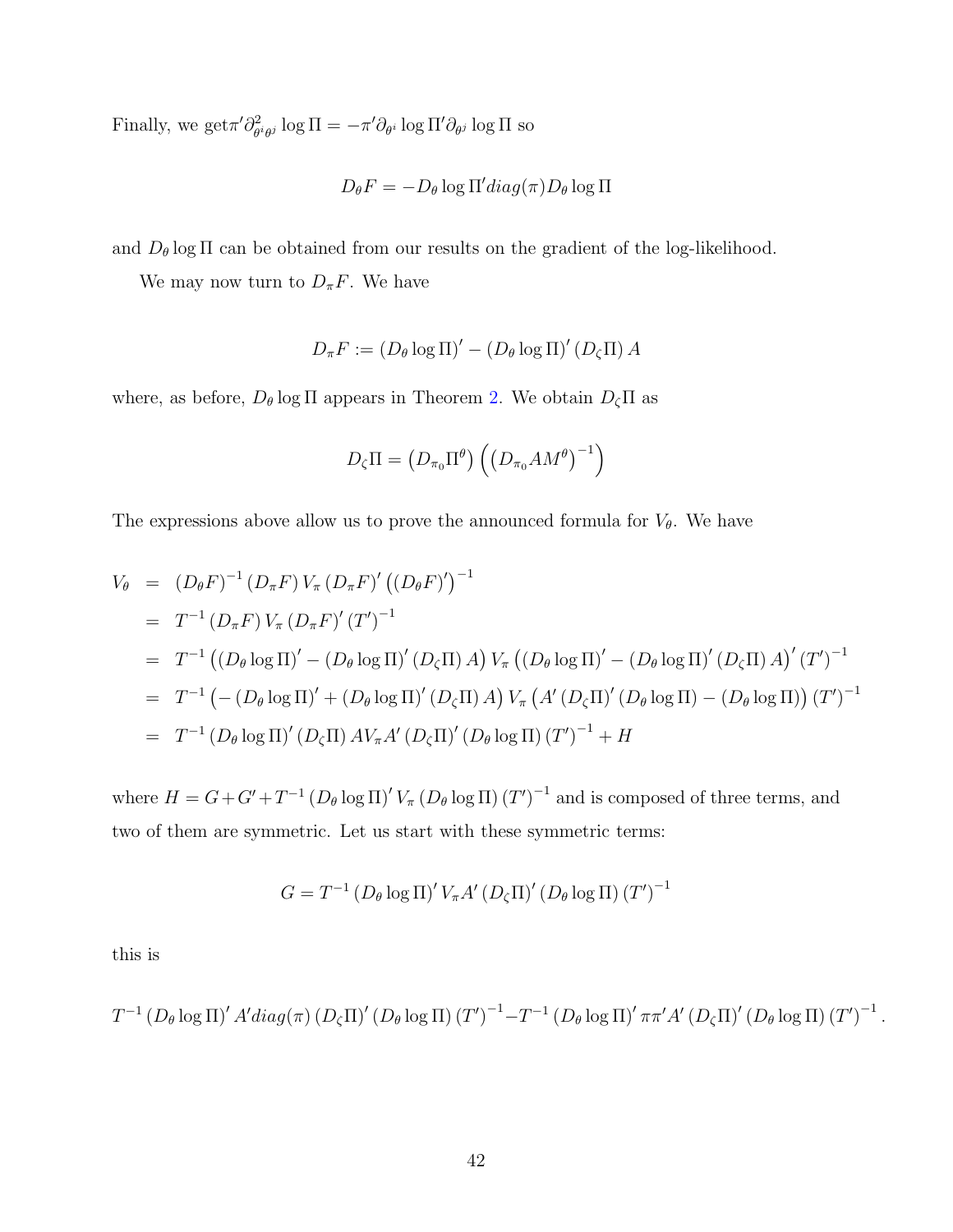The first term in this sum is 0 because  $(D_{\theta} \log \Pi)' A' = 0$ . The second term is

$$
T^{-1} (D_{\theta} \Pi)' diag(\mu)^{-1} \mu \zeta' (D_{\zeta} \Pi)' (D_{\theta} \log \Pi) (T')^{-1}
$$
  
= 
$$
T^{-1} (D_{\theta} \Pi)' 1 \zeta' (D_{\zeta} \Pi)' (D_{\theta} \log \Pi) (T')^{-1}
$$

where  $(D_{\theta} \Pi)'$  1 = 0. Hence,

$$
H = T^{-1} (D_{\theta} \log \Pi)' V_{\pi} (D_{\theta} \log \Pi) (T')^{-1}
$$
  
=  $(T')^{-1}$ 

We obtain

$$
V_{\theta} = (\mathcal{I}_{11})^{-1} + \mathcal{I}_{11}^{-1} \mathcal{I}_{12} A V_{\pi} A' \mathcal{I}_{12}' \mathcal{I}_{11}^{-1}
$$

where  $\mathcal{I}_{11} = - (D_{\theta} \log \Pi)' diag (\pi) (D_{\theta} \log \Pi)$  and  $\mathcal{I}_{12} = (D_{\theta} \log \Pi)' diag (\pi) (D_{\zeta} \log \Pi)$ . This concludes the proof.

# A.5 Proof of Theorem [5](#page-20-1)

Proof. Part (i). Proof of Existence. The proof of existence relies on a revised procedure based on Algorithm [1,](#page-11-1) which is stated below. See Galichon, Kominers, and Weber [\(2019\)](#page-35-2) for a full proof.

Algorithm 2. The revised Algorithm works as follow

Step 0 Fix the initial value of  $\hat{\mu}_{0j}$  at  $\hat{\mu}_{0j}^0 = \hat{f}_j/q_{0j}$  for all  $j \in \mathcal{J}$  and  $\hat{\mu}_{i0}$  at  $\hat{\mu}_{i0}^0 = \hat{m}_i / p_{i0}$  for all  $i \in \mathcal{I}$ .  $Step 2t + 1$  Keep  $\hat{\mu}_{0i}^{2t}$  $\hat{p}_{0j}^{2t}$  for all  $j \in \mathcal{J}$  fixed. Solve  $\hat{\mu}_{i0}^{2t+1}$  of  $\hat{\mu}_{i0}$  for all  $i \in I$  sequentially such that the equality  $\hat{m}_y = q_{0y}\hat{\mu}_{0y} + \sum_{x \in \mathcal{X}} q_{xy} \cdot m(\hat{\mu}_{x0}, \hat{\mu}_{0y}),$  holds.  $Step 2t + 2$  Keep  $\hat{\mu}_{i0}^{2t+1}$  $\hat{\mu}_{i0}^{2t+1}$  for all  $i \in \mathcal{I}$  fixed. Solve  $\hat{\mu}_{0j}^{2t+2}$  of  $\hat{\mu}_{0j}$  for all  $j \in J$  sequentially such that the equality  $\hat{n}_x = p_{x0}\hat{\mu}_{x0} + \sum_{y \in \mathcal{Y}} p_{xy} \cdot m(\hat{\mu}_{x0}, \hat{\mu}_{0y}),$ holds.

The algorithm terminates when  $\sup_y |\mu_{0y}^{2t+2} - \mu_{0y}^{2t}| < \epsilon$ .

Part (ii). Proof of Uniqueness. The proof of uniqueness relies on Berry, Gandhi, and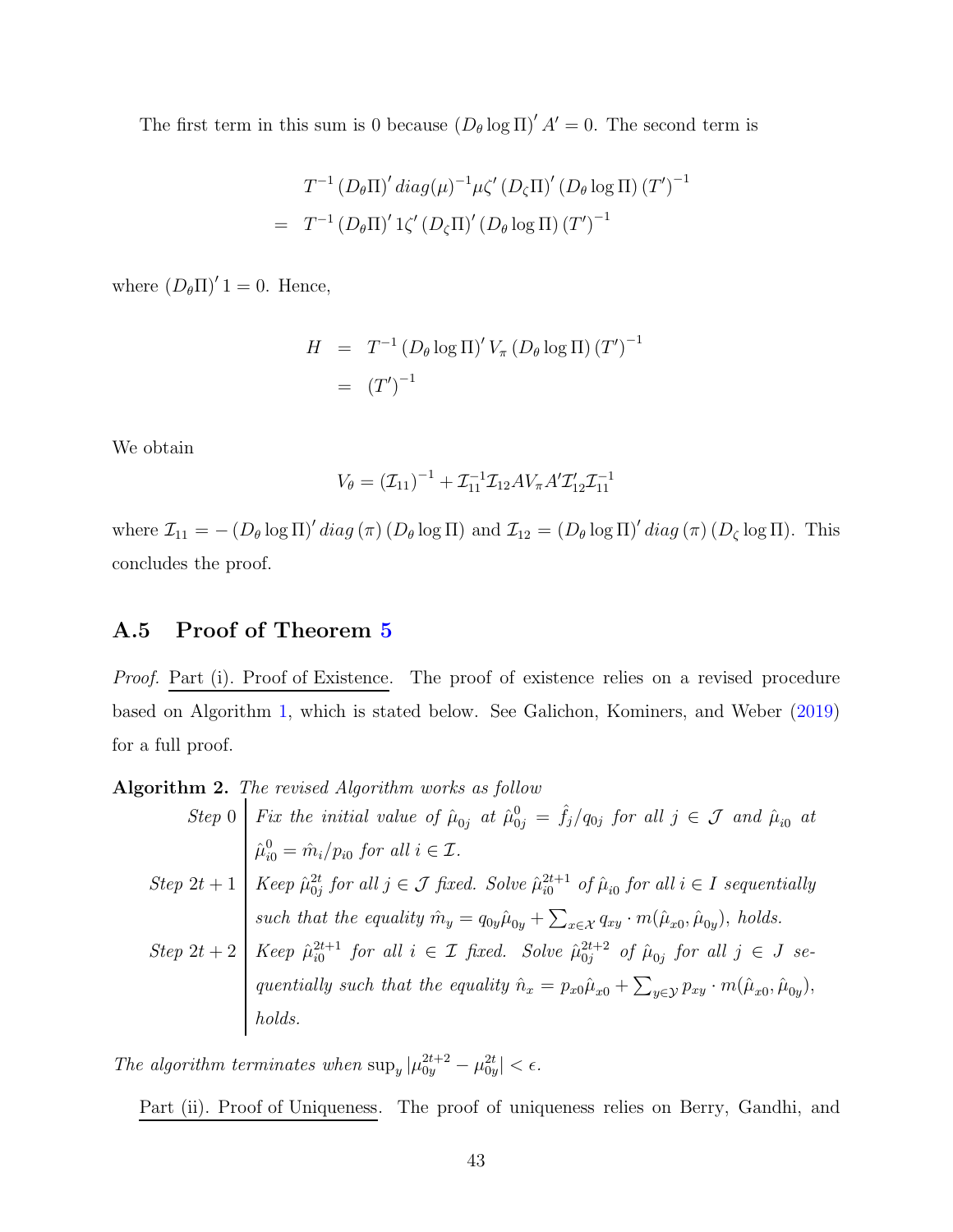Haile [\(2013](#page-34-9)) similarly as it in the proof of Theorem [1.](#page-10-0)  $\blacksquare$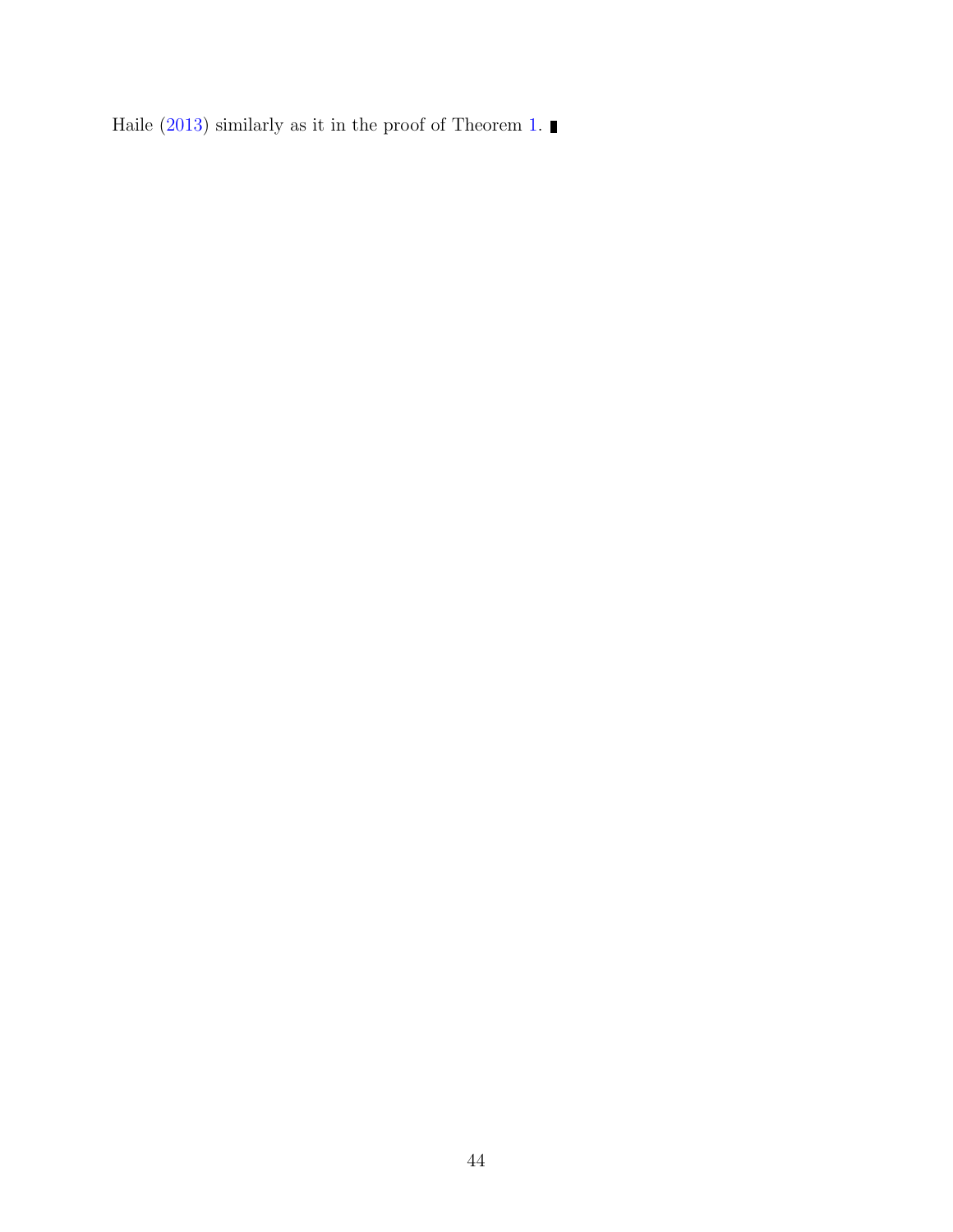# <span id="page-44-0"></span>B Online Appendix

## B.1 Simulations

In this section, we conduct simulations to investigate the numerical performance of the nested and MPEC approaches for maximum likelihood estimation. In the nested approach, it is crucial (i) to be able to solve system [\(2\)](#page-6-0) and (ii) to do so in an efficient way, for the sake of minimizing computation time. Therefore, we first investigate the performance of the IPFP algorithm and Newton Descent method for solving the system [\(2\)](#page-6-0) before turning our attention to the nested and MPEC approaches.

# $\rm B.1.1~~~Solving~ system~(2)~ for~(\mu_{x0}^{\theta},\mu_{0y}^{\theta})$

Theorem [1](#page-10-0) and Algorithm [1](#page-11-1) address both capability and efficiency concerns of solving system [\(2\)](#page-6-0). However in practice, Algorithm [1](#page-11-1) is not necessarily the most efficient way to solve for  $(\mu_{x0}^{\theta}, \mu_{0y}^{\theta})$ . When the Jacobian of system [\(2\)](#page-6-0) is known, it can be solved very efficiently using Newton descent methods, which we recall below.

<span id="page-44-1"></span>**Algorithm 3.** Rewrite the system of nonlinear equations [\(2\)](#page-6-0) as  $\sigma(\mu_0) = 0$ , where  $\mu_0 =$  $(\mu_{x0}, \mu_{0y})$ . The Newton's Descent method works as follows Step 0 | Fix the initial value of  $\mu_0$  at  $\mu_0^0 = (n', m')'.$ Step t Given  $\mu_0^{t-1}$ , solve  $J\sigma(\mu_0^{t-1})\delta = -\sigma(\mu_0^{t-1})$ , where  $J\sigma(\mu_0^{t-1})$  is the Jacobian matrix at  $\mu_0^{t-1}$ . Update  $\mu_0^t = \mu_0^{t-1} + \delta$ 

The algorithm terminates when  $\sup_y |\mu_0^{t+1} - \mu_0^t| < \epsilon$ .

To benchmark these different methods, we consider the Exponentially Transferable Utility model in GKW. The aggregate matching function is given by

$$
M_{xy}(\mu_{x0}, \mu_{0y}) = \exp(-D_{xy}(-\log \mu_{x0}, -\log \mu_{0y}))
$$

where  $D_{xy}(u, v) = \tau_{xy} \log ((\exp((u - \alpha_{xy})/\tau_{xy}) + \exp((v - \alpha_{xy})/\tau_{xy}))/2)$ . We draw the types x and y from two uniform distributions, assume that  $\alpha_{xy} = xy$  and  $\gamma_{xy} = xy$ , and fix  $\tau_{xy} = \tau = 1, \forall xy \in \mathcal{XY}$ . In the experiment, we vary  $|\mathcal{X}|$ , the number of types on the men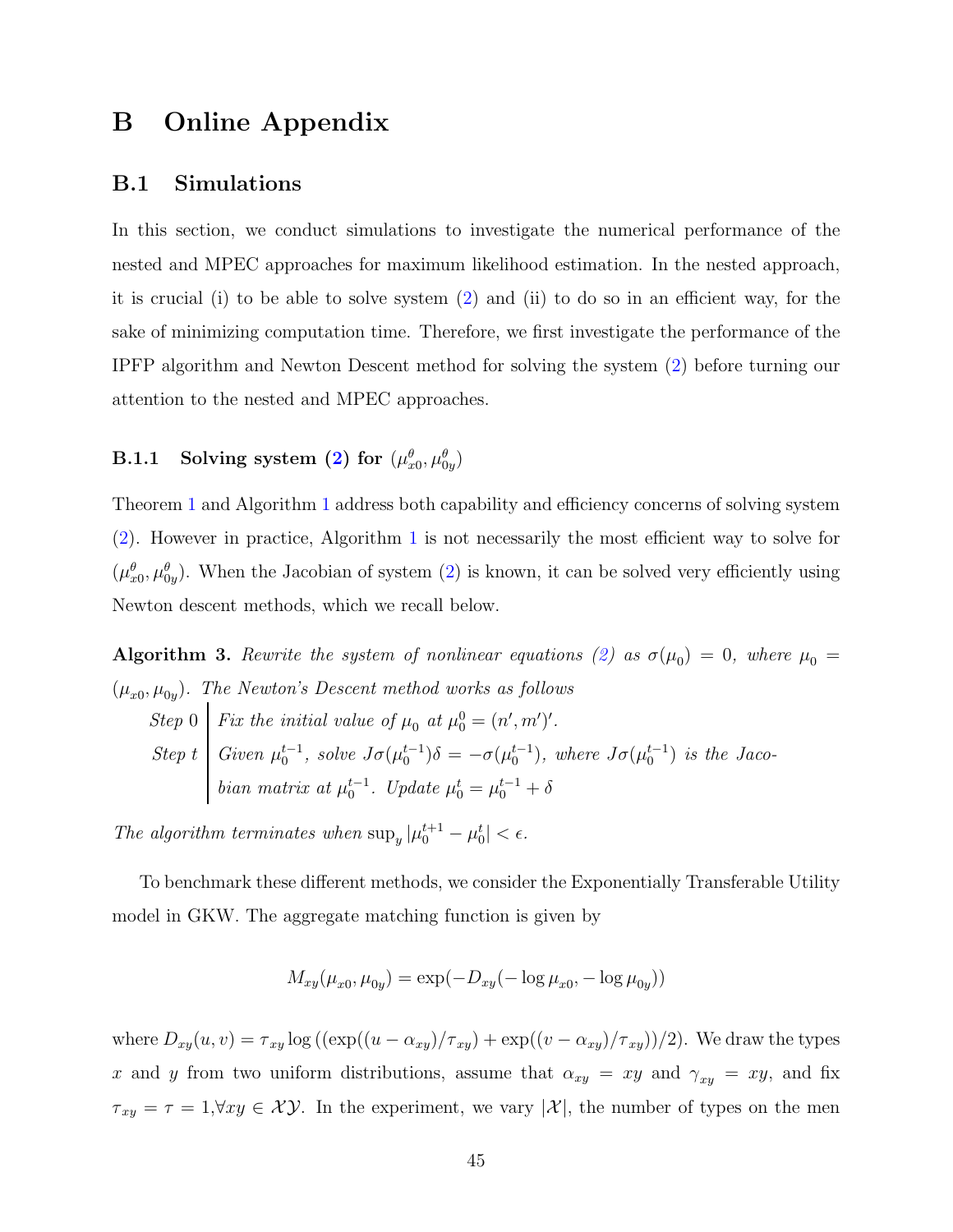side of the market, and fix  $|\mathcal{Y}| = 1.5|\mathcal{X}|$ . Finally, we assume that  $n_x = m_y = 1$ ,  $\forall x \in \mathcal{X}$ ,  $\forall y \in \mathcal{Y}$ .

Table [6](#page-45-0) below summarizes the number of iteration and computation time averaged over 50 replications of the experiment for three numerical methods: the IPFP algorithm described in Algorithm [1,](#page-11-1) its parallelized version, and the Newton's method described in Algorithm [3.](#page-44-1)

<span id="page-45-0"></span>

|           |       | <b>IPFP</b> |       | par. IPFP |       | Newton  |
|-----------|-------|-------------|-------|-----------|-------|---------|
| Mkt. Size | Iter. | Time        | Iter. | Time      | Iter. | Time    |
| 10        | 14.64 | 0.36        | 14.64 | 1.45      | 26.42 | 0.01    |
| 50        | 9.2   | 1.17        | 9.2   | 1.12      | 27.08 | 0.09    |
| 100       | 8     | 2.16        | 8     | 1.33      | 23.22 | 0.29    |
| 200       |       | 4.35        | 7     | 2.43      | 23.62 | 1.15    |
| 300       |       | 7.21        | 7     | 3.99      | 25.9  | 3.08    |
| 500       | 6     | 13.54       | 6     | 7.4       | 31.38 | 12.12   |
| 1000      | 6     | 40.92       | 6     | 18.32     | 37.56 | 81.53   |
| 2000      | 5     | 106.93      | 5     | 47.77     | 24.02 | 680.16  |
| 5000      | 5     | 497.02      | 5     | 199.14    | 26    | 7934.81 |

Table 6: IPFP and Newton method

This table raises three comments. First, to improve the computational efficiency of the Newton's Descent method, we provide the analytic expression of the Jacobian matrix of system [\(2\)](#page-6-0). Such analytic expression is not always available, in which case the Jacobian must be approximated numerically, which will greatly increase computation time for this method (at least for large markets). Second, there is no guarantee of convergence when using the Newton's Descent Algorithm. We notice no such issues when performing this simple experiment, but nonconvergence may well be an issue with more complex models. For these two reasons, and since Newton's method performs only better for smaller market, this method is not our preferred algorithm. Furthermore, it should be added that the IPFP Algorithm is very suitable for parallel computing. The gains are negative for small markets, but as market size grows, we manage to reduce computation time by a factor of two. The parallel IPFP runs on four processors (which is what is currently available on most highend personal computers). This suggests that performance could be further improved when running on computing clusters.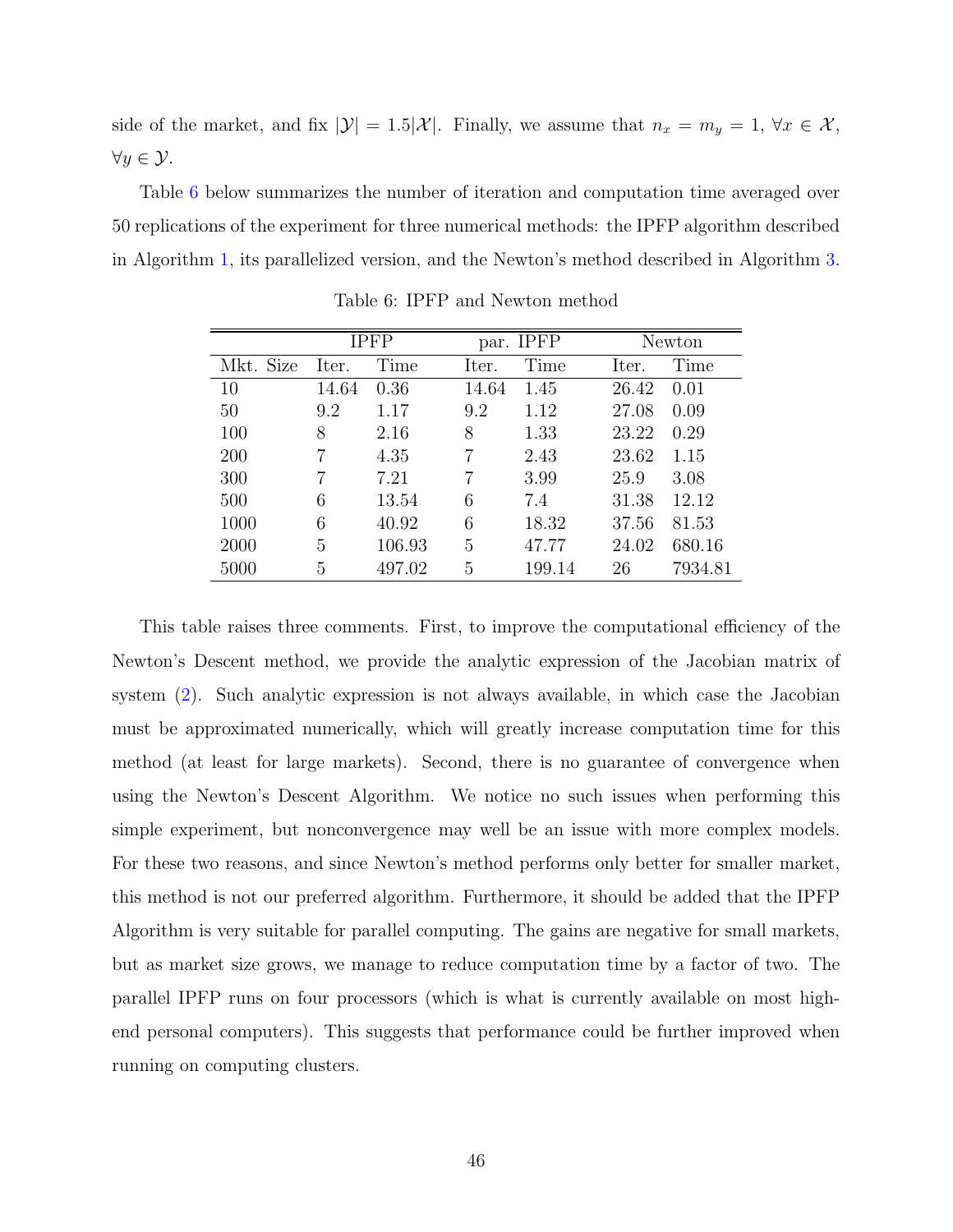#### B.1.2 Estimation

We test the numerical performance of our maximum likelihood estimator, using the nested and MPEC approaches. The setup of the experiments remain the same as before, but we assume  $\alpha_{xy} = \alpha \times x \times y$  and  $\gamma_{xy} = \gamma \times x \times y$ , where  $\alpha$  and  $\gamma$  are arbitrarily chosen. Given  $\theta_0 = (\alpha, \gamma)$ , we compute the equilibrium matching  $\mu^{\theta_0}$  using the IPFP algorithm and set  $\hat{\mu} = \mu^{\theta_0}$ . Then, we test if we are able to recover  $\theta_0$  from the observed  $\hat{\mu}$  using our maximum likelihood estimator in this correctly specified case. The results are reported in Table [7](#page-46-0) below.

| Table 7: Estimation |
|---------------------|
|---------------------|

<span id="page-46-0"></span>

| Nested Approach |       |        |                  |       | <b>MPEC</b> |           |
|-----------------|-------|--------|------------------|-------|-------------|-----------|
| Mkt. Size       | Iter. | Time   | % Failure        | Iter. | Time        | % Failure |
| 10              | 18.64 | 5.4    | 6                | 15.91 | 5.1         |           |
| 50              | 21.6  | 21.12  | 0                | 16.2  | 8.01        | <b>20</b> |
| 100             | 23.34 | 42.05  | $\left( \right)$ | 18.05 | 17.58       | 22        |
| <b>200</b>      | 26.98 | 101.67 | 0                | 36.1  | 102.56      | 16        |
| 300             | 26.8  | 179.25 | $\left( \right)$ | 20.64 | 121.44      | 16        |
| 500             | 25.67 | 343.16 |                  | 27.27 | 549.76      | 26        |

First, a word of caution, the nested approach we implement here relies on a simple version of the IPFP algorithm, so its performance can be further improved using the parallel version. It is difficult to interpret the results in Table [7.](#page-46-0) The MPEC algorithm seems to perform better for small market sizes as it converges faster to the correct value of  $\theta$ . For larger markets, however, the IPFP approach does better in some cases, for example with 100 or 500 men. Note that the number of iterations is relatively similar across methods, but performing one iteration can be computationally burdensome in the MPEC case. Indeed, the nested approach only requires solving for the equilibrium matching using the IPFP algorithm and computing the gradient as in Theorem [2.](#page-13-0) The MPEC approach, on the other hand, requires the computation of the Jacobian matrix in equation [\(13\)](#page-14-0), which involves second order and cross partial derivatives. Although we do have analytic expressions for these components, it can still be cumbersome to compute due to the size of these objects. For example, in the case with 500 men, 750 women and two parameters, the Jacobian matrix is a  $2502 \times 2502$ matrix. Finally, Table [7](#page-46-0) illustrates a common issue with Newton-like methods, that is,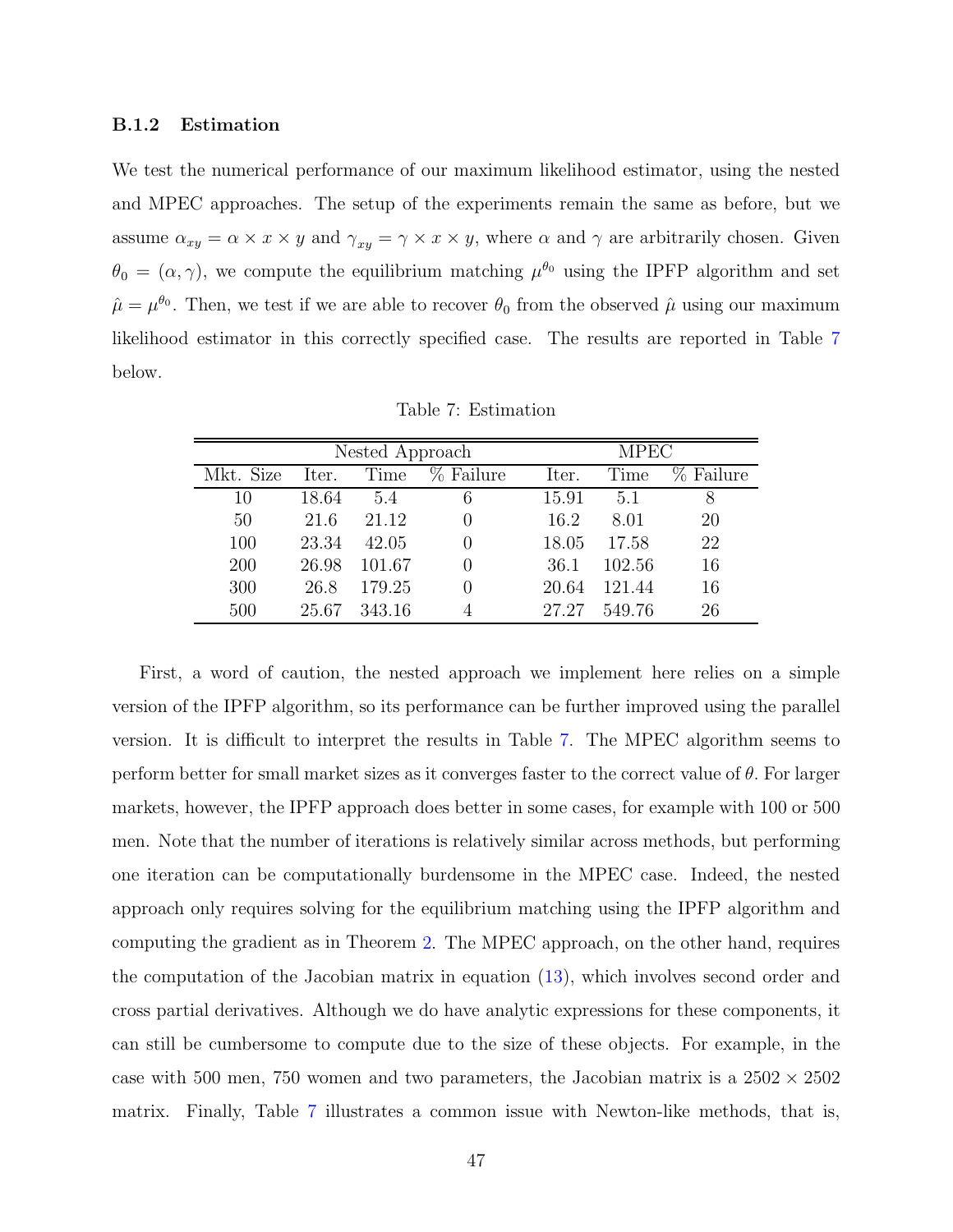<span id="page-47-0"></span>non-convergence.

# B.2 Data Construction

As discussed in the main text, we require three data inputs to implement our approach:

- i) the number of available single men and women by age and education had the financial aid program not been eliminated,  $(n_x, m_y)$ , for all  $x \in \mathcal{X}$  and  $y \in \mathcal{Y}$ ,
- ii) the number of available single men and women by age and education as a result of the elimination of the financial aid program,  $(n_x, m_y)$ , for all  $x \in \mathcal{X}$  and  $y \in \mathcal{Y}$ , and
- iii) the flow of new marriages by age and education as a result of the elimination of the financial aid program,  $\mu'$ .

The flow of new marriages as a result of the policy change  $\mu'$  (item iii) above) is collected from the Vital Statistics in 1987/88 obtained from the National Bureau of Economic Research data website. Vital Statistics recorded the education and age of married couples until 1988 for 22 reporting states. The 22 reporting states are California, Connecticut, Hawaii, Illinois, Kansas, Kentucky, Louisiana, Maine, Mississippi, Missouri, Montana, Nebraska, New Hampshire, New York, North Carolina, Rhode Island, Tennessee, Utah, Vermont, Virginia, Wisconsin, Wyoming.

The number of available single men and women by age and education after the policy change,  $(n_x, m_y)$  (item ii) above are constructed from the Integrated Public-Use Microdata (IPUMS hereafter) files of the U.S. CPS data. The sample used in this study is the monthly data in 1986. In order for the CPS data to match the marriage data from the Vital Statistics, our sample comprises only of individuals from the 22 states reporting states. We take an average of 12 monthly CPS surveys for the 22 matching states in 1986 to construct the yearly available population vectors.

The age range studied is between 16 and 75 years old. The education information is obtained from the variable "EDUC" in the US CPS data. The education attainment is divided into three groups: high school graduate or less, some years of college or college graduate, more than college. There are 180 possible age-education combinations from the 60 age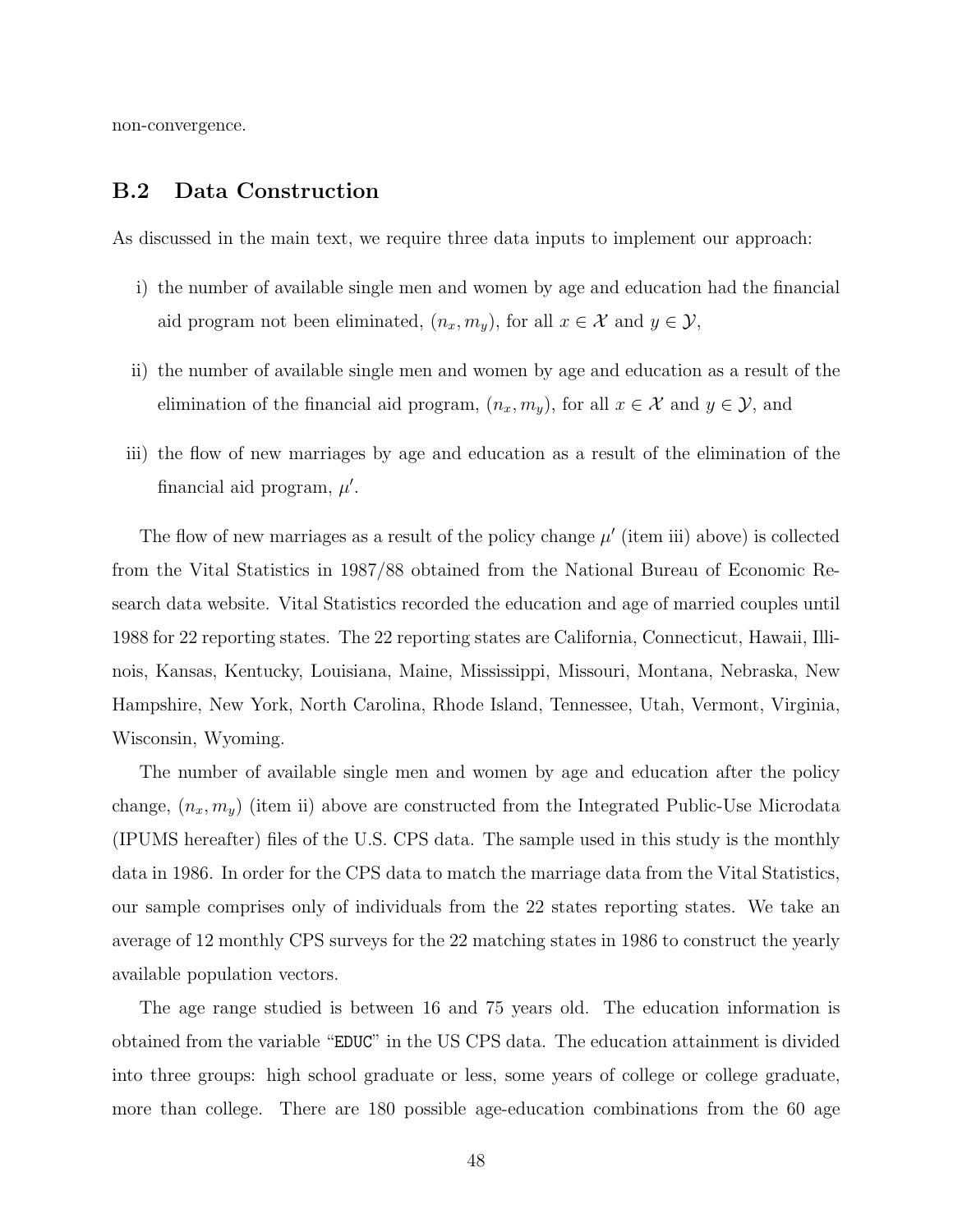groups and 3 education levels. We exclude 5 groups - these are individuals who are less than 23 years of age with more than college education. This leaves us with 173 types of men and women. The variable "marst" in IPUMS CPS data provides us with marital status information. It distinguishes an individual either married, separated, divorced, widowed or never married/single. We consider separated, divorced, widowed, never married/single individuals as available single individuals in the marriage market and calculated the number of available men and women for each type by adding the weight from each sample in the dataset.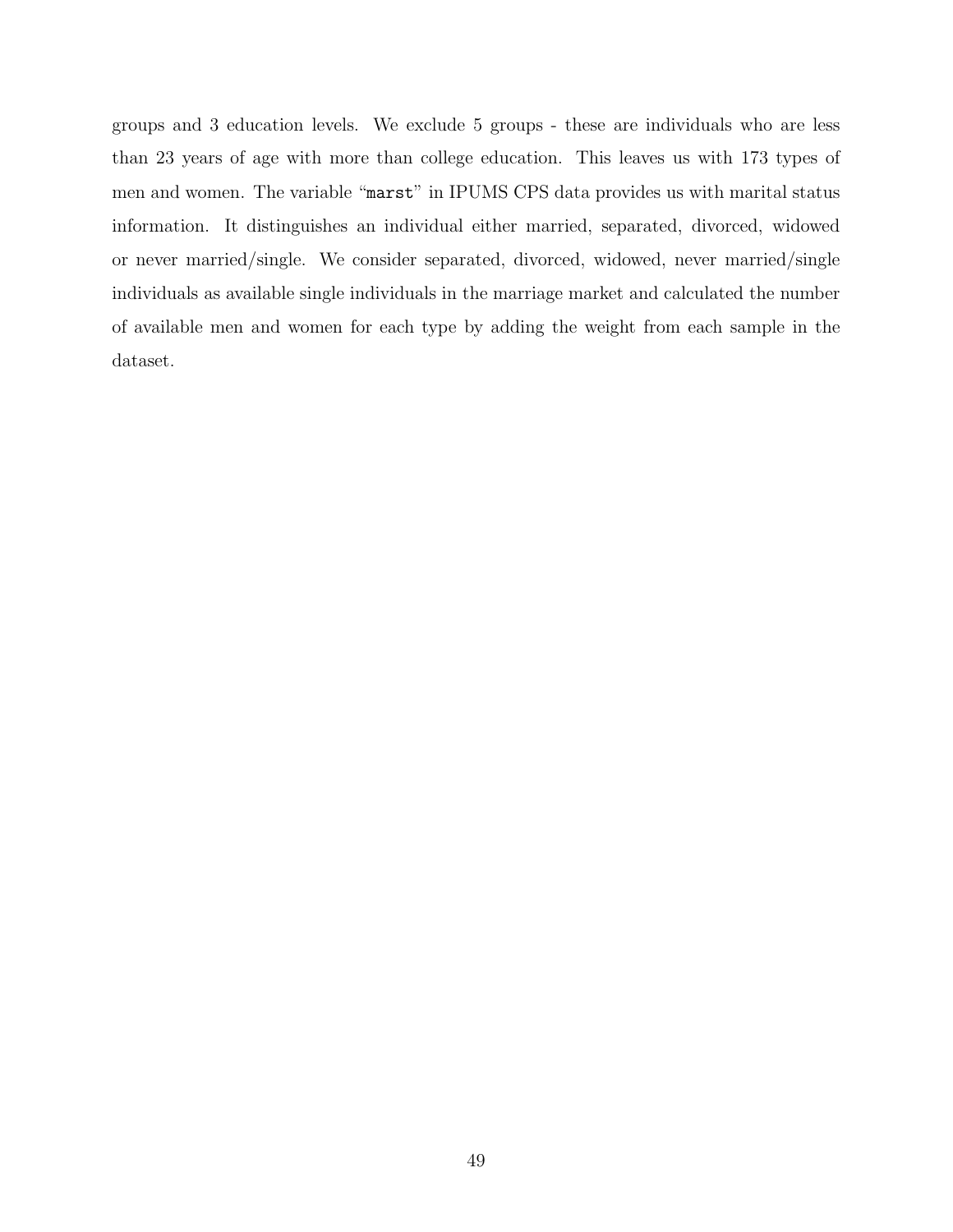# <span id="page-49-1"></span>B.3 Additional figures

<span id="page-49-0"></span>

Figure 4: Changes in available HS and Col single men and women

These figures graph the observed and counterfactual available single men and women by ages between 16 and 22 in 1986. In the counterfactual scenario where the aid program was not eliminated, we expect there to be more available single college graduates and fewer available single high school graduates. As expected, our calculations create a wedge between the observed and counterfactual number of available single individuals between the ages of eighteen and twenty five.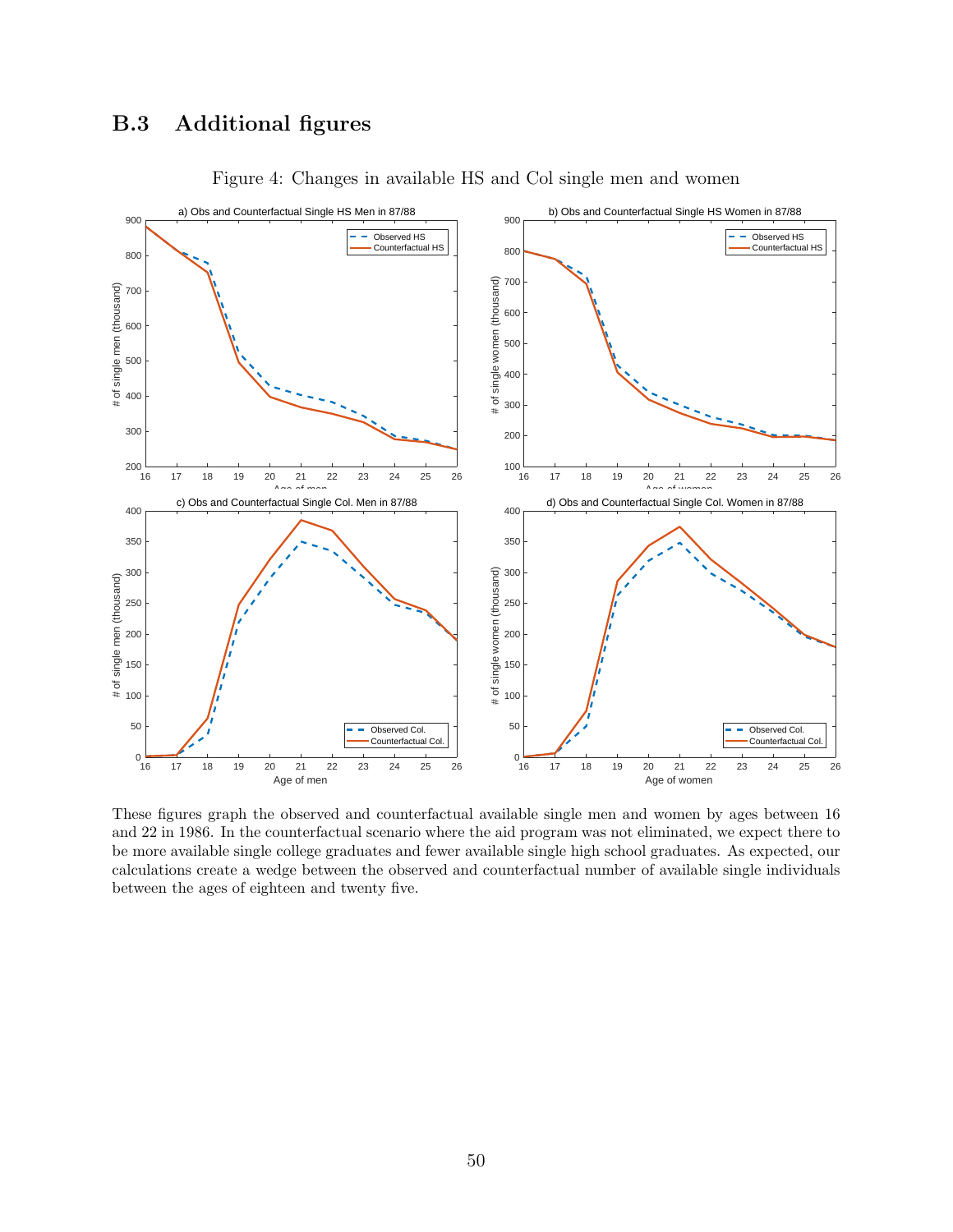<span id="page-50-0"></span>

Figure 5: Estimated  $\Phi_{xy}$  of college men

Figure 6: Estimated  $\Phi_{xy}$  of graduate men

<span id="page-50-1"></span>